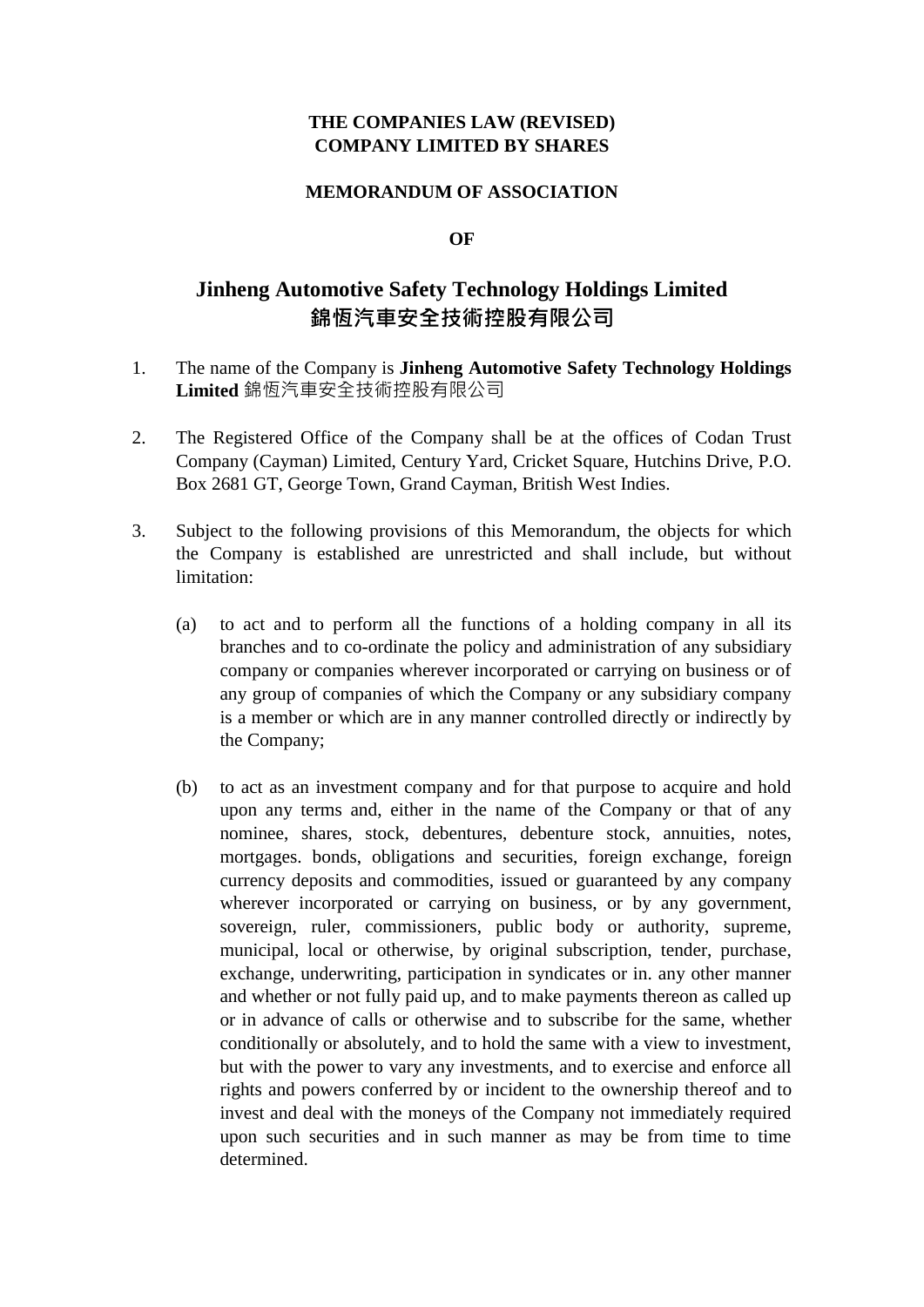- 4. Subject to the following provisions of this Memorandum, the Company shall have and be capable of exercising an the functions of a natural person of full capacity respective of any question of corporate benefit, as provided by Section 27(2) of The Companies Law (Revised).
- 5. Nothing in this Memorandum shall permit the Company to carry on a business for which a licence is required under the laws of the Cayman Islands unless duly licensed.
- 6. If the Company is exempted, it shall not trade in the Cayman Islands with any person, firm or corporation except in furtherance of the business of the Company carried on outside the Cayman Islands; provided that nothing in this clause shall be construed as to prevent the Company effecting and. concluding contracts in the Cayman Islands, and exercising in the Cayman Islands all of its powers necessary for the carrying on of its business outside the Cayman Islands.
- 7. The liability of each member is limited to the amount from time to time unpaid on such member's shares.
- 8. The share capital of the Company is HK\$100,000,000 divided into 10,000,000,000 shares of a nominal or par value of HK\$0.01 each, with power for the Company insofar as is permitted by law to redeem or purchase any of its shares and to increase or reduce the said capital Subject to the provisions of the Companies Law (Revised) and the Articles of Association and to issue any part of its capital, whether original, redeemed or increased with or without any preference, priority or special privilege or subject to any postponement of rights or to any conditions or restrictions and so that unless the conditions of issue shall otherwise expressly declare every issue of shares whether stated to be preference or otherwise shall be subject to the powers hereinbefore contained.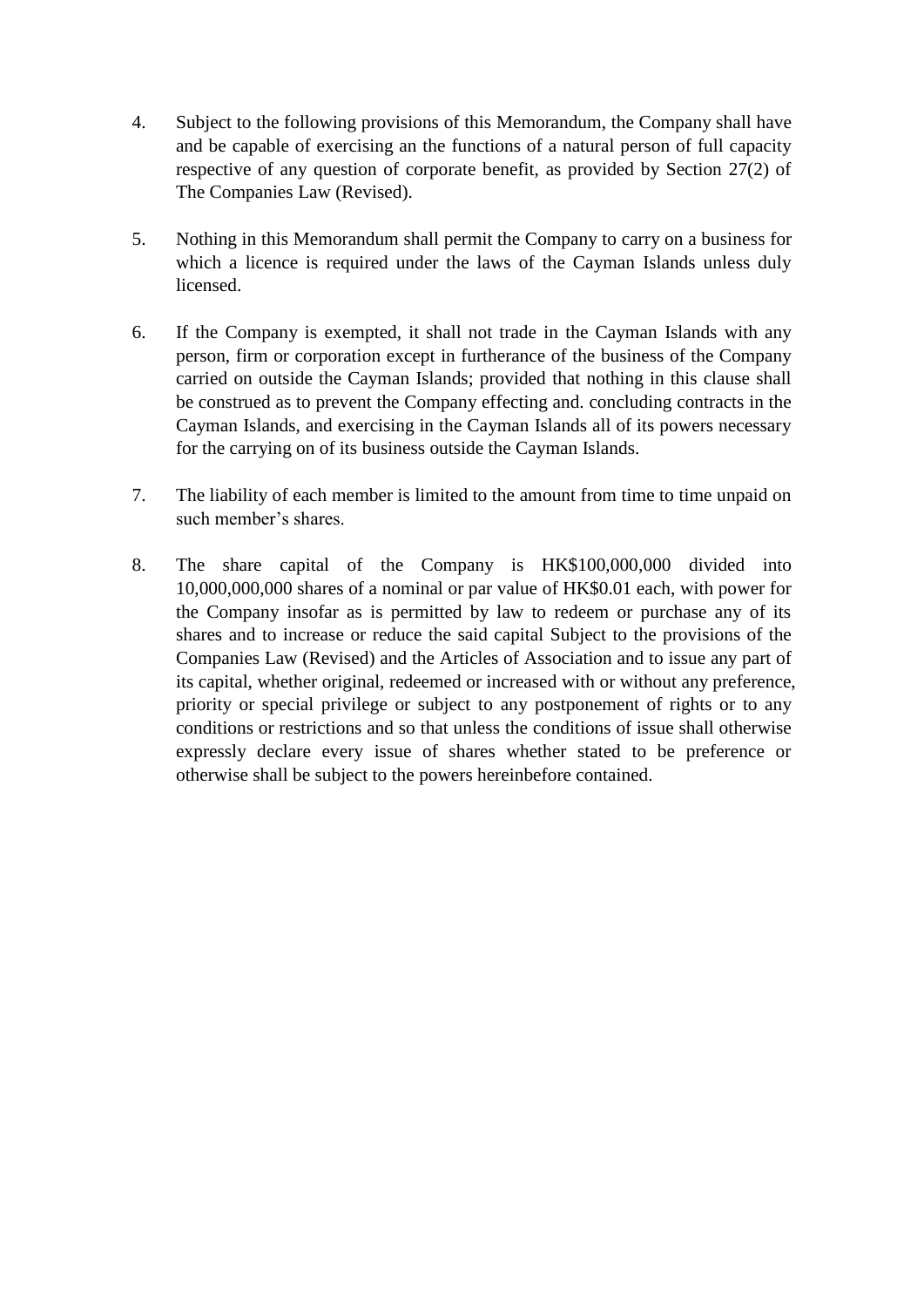We, the undersigned, are desirous of being formed into a company pursuant to this Memorandum of Association and the Companies Law (Revised), and we hereby agree to take the numbers of shares set opposite our respective names below.

Dated this 26th day of February, 2004

SIGNATURE, NAME, OCCUPATION, NUMBER OF SHARES AND ADDRESS OF SUBSCRIBER TAKEN BY SUBSCRIBER

CODAN TRUST COMPANY (CAYMAN) LIMITED, one a Cayman Islands Company of: Century Yard, Cricket Square Hutchins Drive, P.O. Box 2681GT George Town Grand Cayman British West Indies

by:

Neil T. Cox

and:

Richard L. Finlay

Keisha M. Syms Witness to the above signatures:

\_\_\_\_\_\_\_\_\_\_\_\_\_\_\_\_\_\_\_\_\_\_\_\_\_\_\_\_\_\_\_\_\_

\_\_\_\_\_\_\_\_\_\_\_\_\_\_\_\_\_\_\_\_\_\_\_\_\_\_\_\_\_\_\_\_\_

\_\_\_\_\_\_\_\_\_\_\_\_\_\_\_\_\_\_\_\_\_\_\_\_\_\_\_\_\_\_\_\_\_

Address: Century Yard, Cricket Square, Hutchins Drive, P.O. Box 2681GT, George Town, Grand Cayman, British West Indies Occupation: Secretary

I, V. Daphene Whitelocke, Assistant Registrar of Companies' in and for the Cayman Islands DO HEREBY CERTIFY that this is a true copy of the Memorandum of Association of **Jinheng Automotive Safety Technology Holdings Limited** 錦恆汽車安全技術控股有限公司 duly registered on the 26th day of February, 2004.

V. Daphene Whitelocke Assistant Registrar of Companies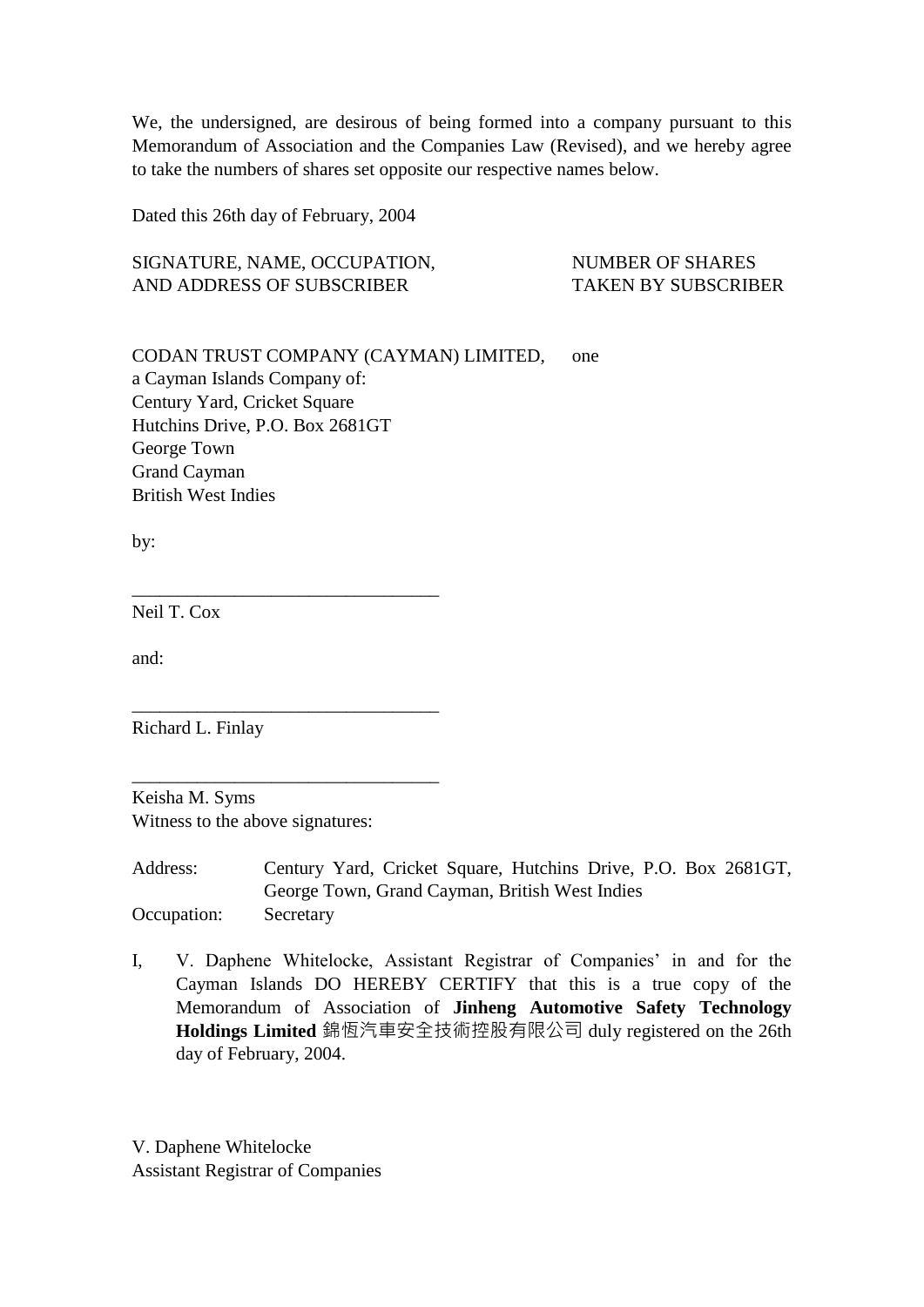The Companies Law (Revised) Company Limited by Shares

### ARTICLES OF ASSOCIATION

OF

# **Jinheng Automotive Safety Technology Holdings Limited** 錦恆汽車安全技術控股有限公司

Adopted pursuant to written resolutions of all the shareholders passed on 22 November, 2004 (Amended at an annual general meeting held on 2 May 2006 and at an annual general meeting held on 18 June 2012)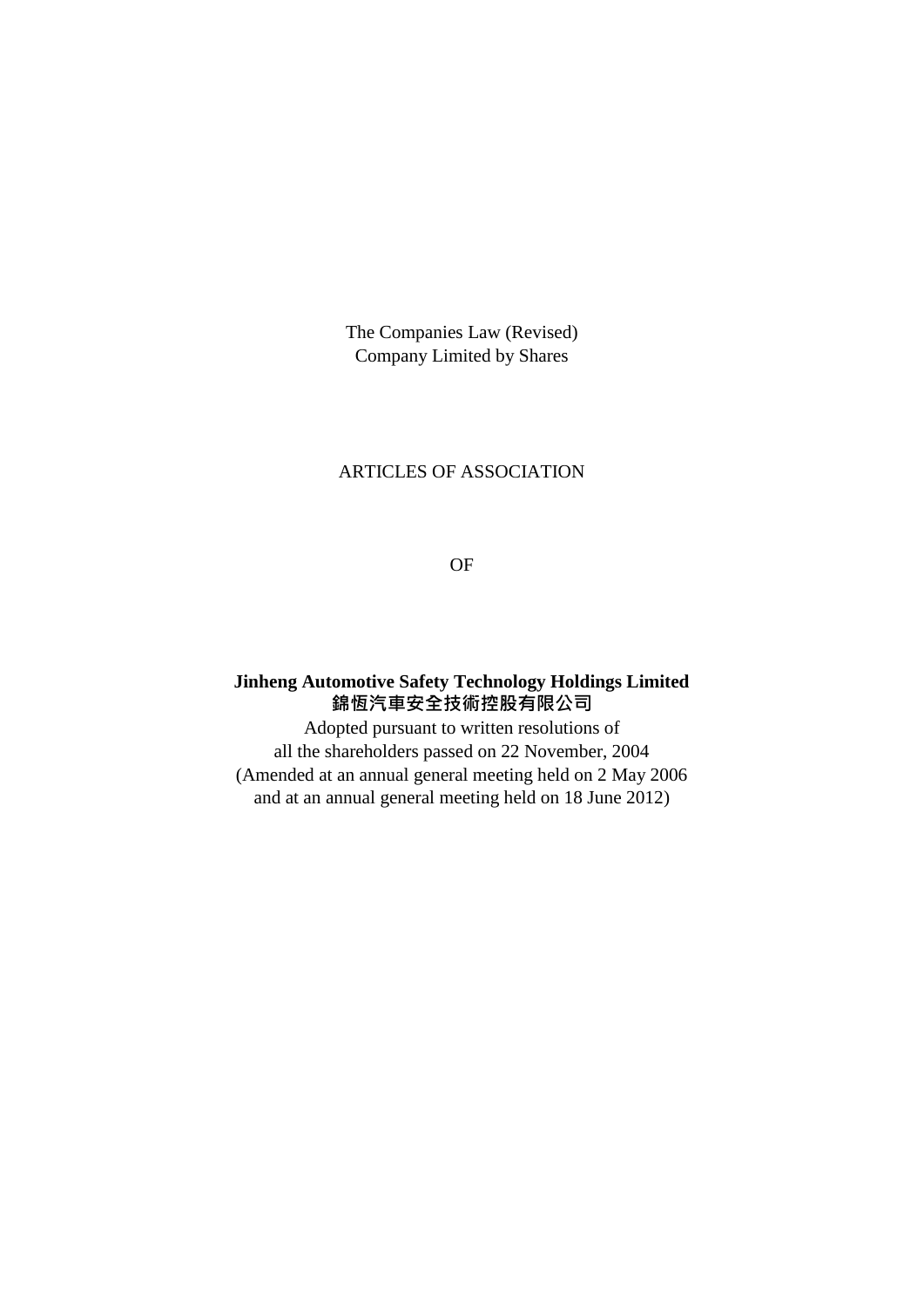# **INDEX**

| SUBJECT                                           | Article No.    |
|---------------------------------------------------|----------------|
| Table A                                           | 1              |
| Interpretation                                    | $\overline{2}$ |
| <b>Share Capital</b>                              | 3              |
| <b>Alteration Of Capital</b>                      | $4 - 7$        |
| <b>Share Rights</b>                               | $8-9$          |
| Variation Of Rights                               | $10 - 11$      |
| <b>Shares</b>                                     | $12 - 15$      |
| <b>Share Certificates</b>                         | $16-21$        |
| Lien                                              | $22 - 24$      |
| Calls On Shares                                   | $25 - 33$      |
| <b>Forfeiture Of Shares</b>                       | 34-42          |
|                                                   | 43-44          |
| <b>Register Of Members</b><br><b>Record Dates</b> |                |
| <b>Transfer Of Shares</b>                         | 45             |
|                                                   | $46 - 51$      |
| <b>Transmission Of Shares</b>                     | $52 - 54$      |
| <b>Untraceable Members</b>                        | 55             |
| <b>General Meetings</b>                           | 56-58          |
| Notice Of General Meetings                        | 59-60          |
| Proceedings At General Meetings                   | $61-65$        |
| Voting                                            | 66-77          |
| Proxies                                           | 78-83          |
| Corporations Acting By Representatives            | 84             |
| <b>Written Resolutions Of Members</b>             | 85             |
| <b>Board Of Directors</b>                         | 86             |
| <b>Retirement Of Directors</b>                    | 87-88          |
| <b>Disqualification Of Directors</b>              | 89             |
| <b>Executive Directors</b>                        | 90-91          |
| <b>Alternate Directors</b>                        | 92-95          |
| Directors' Fees And Expenses                      | 96-99          |
| Directors' Interests                              | 100-103        |
| <b>General Powers Of The Directors</b>            | 104-109        |
| <b>Borrowing Powers</b>                           | 110-113        |
| Proceedings Of The Directors                      | 114-123        |
| Managers                                          | 124-126        |
| <b>Officers</b>                                   | 127-130        |
| Register of Directors and Officers                | 131            |
| <b>Minutes</b>                                    | 132            |
| Seal                                              | 133            |
| <b>Authentication Of Documents</b>                | 134            |
| <b>Destruction Of Documents</b>                   | 135            |
| Dividends And Other Payments                      | 136-145        |
| Reserves                                          | 146            |
| Capitalisation                                    | 147-148        |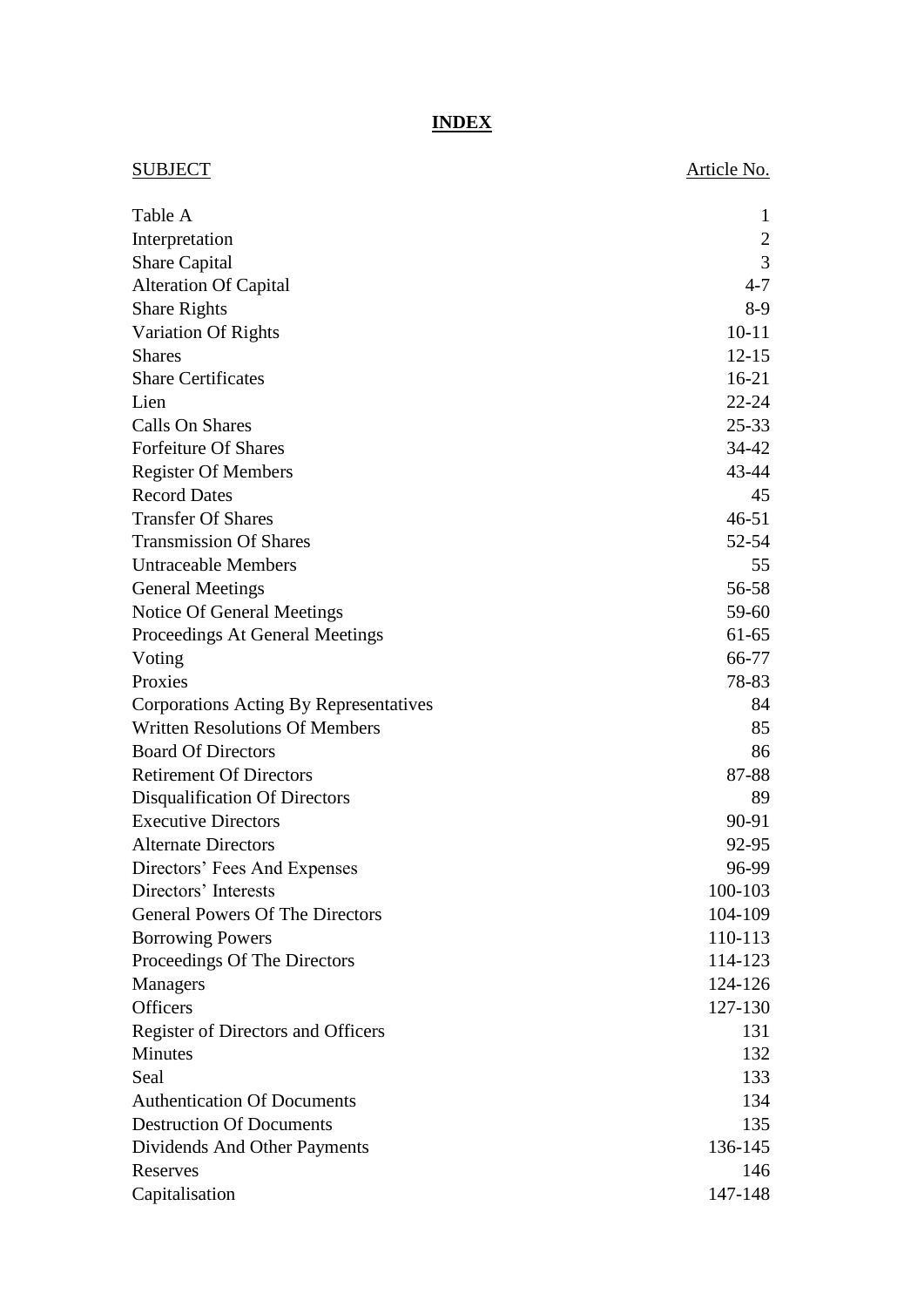| <b>Subscription Rights Reserve</b>                  | 149     |
|-----------------------------------------------------|---------|
| <b>Accounting Records</b>                           | 150-154 |
| Audit                                               | 155-160 |
| <b>Notices</b>                                      | 161-163 |
| Signatures                                          | 164     |
| Winding Up                                          | 165-166 |
| Indemnity                                           | 167     |
| Amendment To Memorandum and Articles of Association |         |
| And Name of Company                                 | 168     |
| Information                                         | 169     |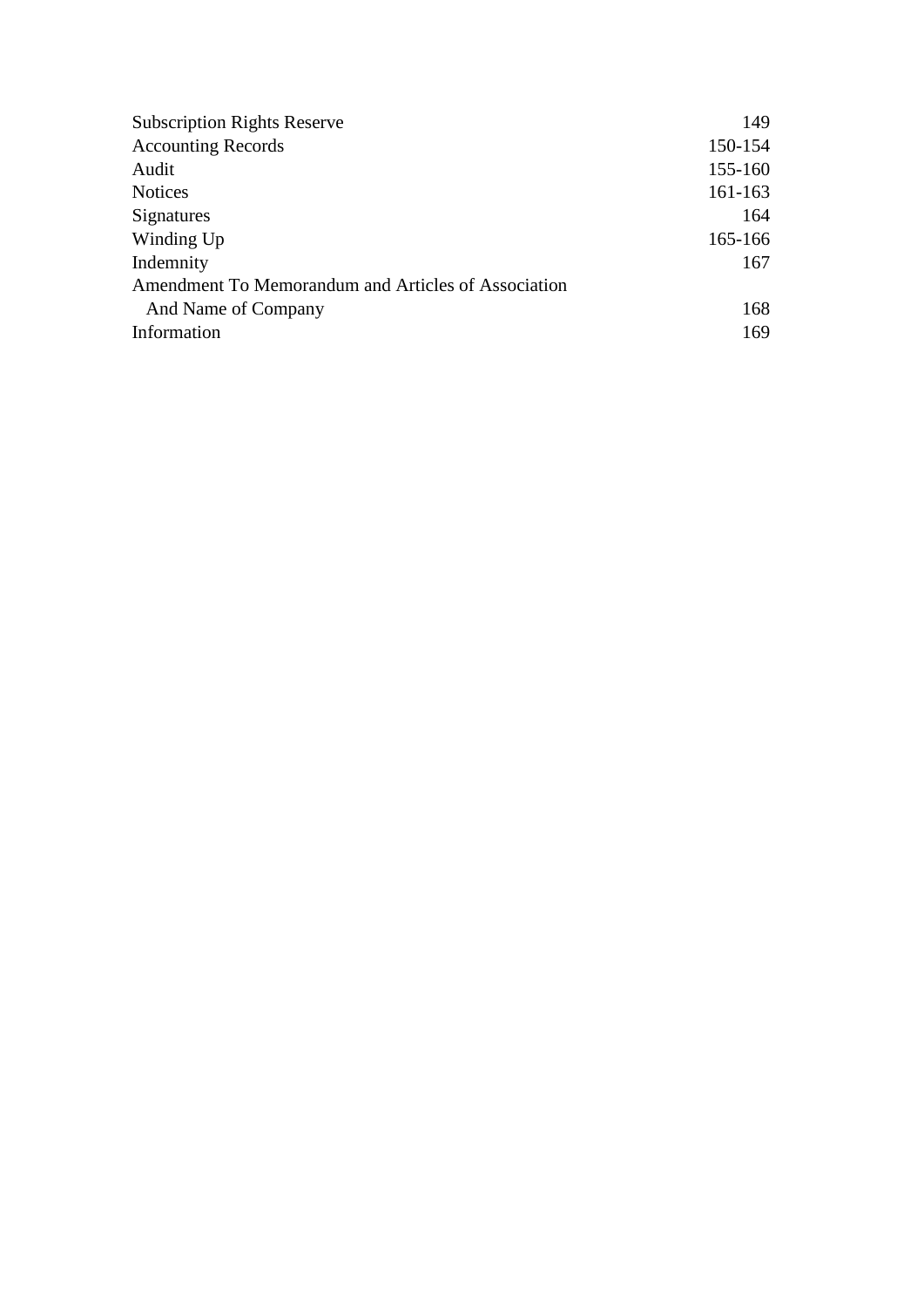### **INTERPRETATION**

### **TABLE A**

1. The regulations in Table A in the Schedule to the Companies Law (Revised) do not apply to the Company.

#### **INTERPRETATION**

2. (1) In these Articles, unless the context otherwise requires, the words standing in the first column of the following table shall bear the meaning set opposite them respectively in the second column.

| <b>WORD</b>            | <b>MEANING</b>                                                                                                                                                                                                                                                                                                                                                                                                                                                                                                                |
|------------------------|-------------------------------------------------------------------------------------------------------------------------------------------------------------------------------------------------------------------------------------------------------------------------------------------------------------------------------------------------------------------------------------------------------------------------------------------------------------------------------------------------------------------------------|
| "Articles"             | these Articles in their present form or as<br>supplemented or amended or substituted from<br>time to time.                                                                                                                                                                                                                                                                                                                                                                                                                    |
| "associate"            | the meaning attributed to it in the rules of the<br>Designated Stock Exchange.                                                                                                                                                                                                                                                                                                                                                                                                                                                |
| "Auditor"              | the auditor of the Company for the time being<br>and may include any individual or partnership.                                                                                                                                                                                                                                                                                                                                                                                                                               |
| "business day"         | shall mean a day on which The Stock<br>Exchange of Hong Kong Limited generally is<br>open for the business of dealing in securities in<br>Hong Kong. For the avoidance of doubt,<br>where The Stock Exchange of Hong Kong<br>Limited is closed for the business of dealing in<br>securities in Hong Kong on a business day for<br>the reason of a Number 8 or higher Typhoon<br>Signal, Black Rainstorm Warning or other<br>similar event, such day shall for the purposes<br>of these Articles be counted as a business day. |
| "Board" or "Directors" | the board of directors of the Company or the<br>directors present at a meeting of directors of<br>the Company at which a quorum is present.                                                                                                                                                                                                                                                                                                                                                                                   |
| "capital"              | the share capital from time to time of the<br>Company.                                                                                                                                                                                                                                                                                                                                                                                                                                                                        |
| "clear days"           | in relation to the period of a notice that period<br>excluding the day when the notice is given or<br>deemed to be given and the day for which it is<br>given or on which it is to take effect.                                                                                                                                                                                                                                                                                                                               |
| "clearing house"       | a clearing house recognised by the laws of the<br>jurisdiction in which the shares<br>of the<br>Company are listed or quoted on a stock<br>exchange in such jurisdiction.                                                                                                                                                                                                                                                                                                                                                     |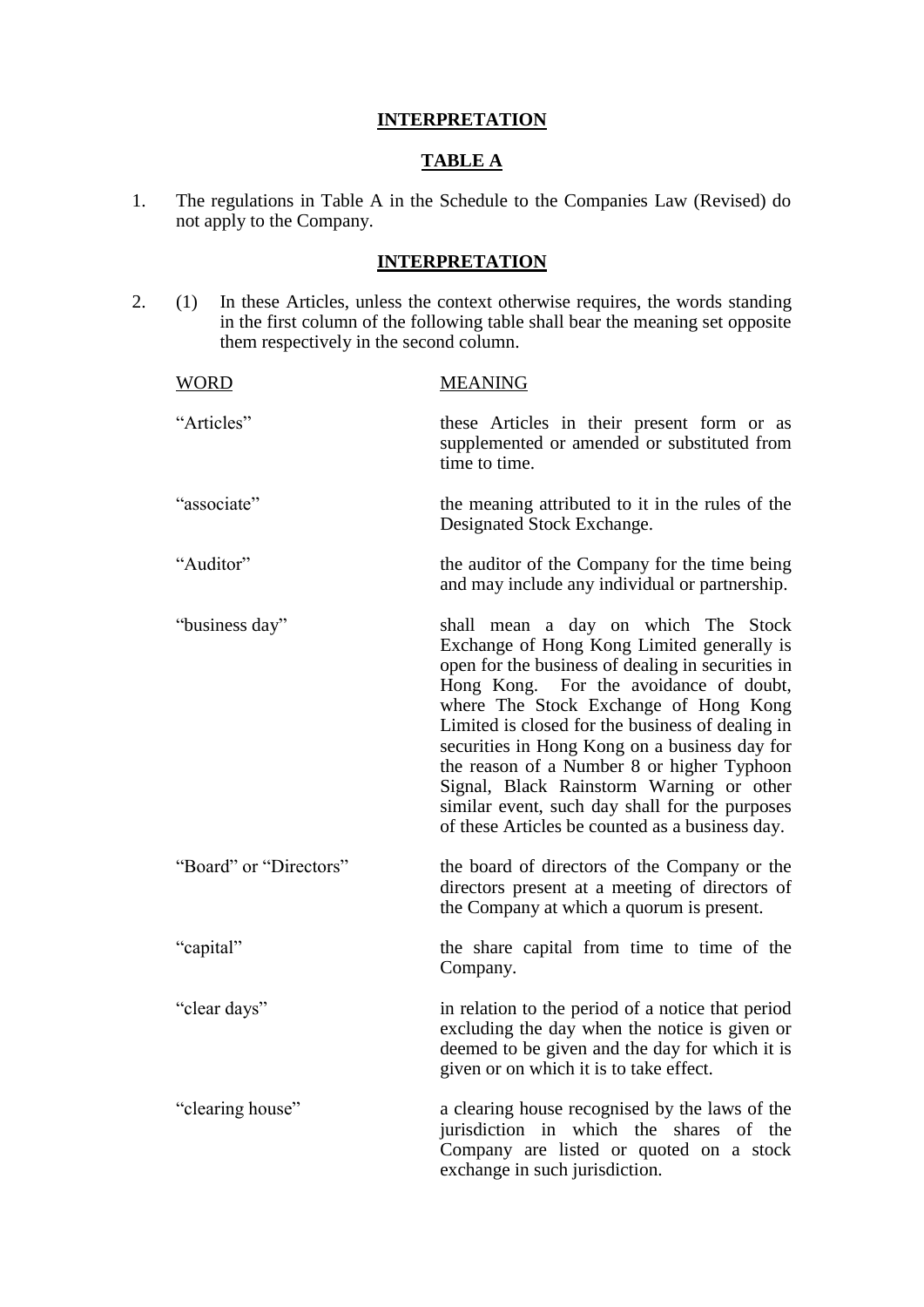| "Company"                             | Jinheng Automotive Safety Technology<br>Holdings Limited 錦恆汽車安全技術控股有<br>限公司.                                                                                                                                                                                                                                                                                                                                                   |
|---------------------------------------|--------------------------------------------------------------------------------------------------------------------------------------------------------------------------------------------------------------------------------------------------------------------------------------------------------------------------------------------------------------------------------------------------------------------------------|
| "competent regulatory<br>authority"   | a competent regulatory authority in the<br>territory where the shares of the Company are<br>listed or quoted on a stock exchange in such<br>territory.                                                                                                                                                                                                                                                                         |
| "debenture" and<br>"debenture holder" | include debenture stock and debenture<br>stockholder respectively.                                                                                                                                                                                                                                                                                                                                                             |
| "Designated Stock<br>Exchange"        | a stock exchange in respect of which the<br>shares of the Company are listed or quoted and<br>where such stock exchange deems such listing<br>or quotation to be the primary listing or<br>quotation of the shares of the Company.                                                                                                                                                                                             |
| "dollars" and "\$"                    | dollars, the legal currency of Hong Kong.                                                                                                                                                                                                                                                                                                                                                                                      |
| "head office"                         | such office of the Company as the Directors<br>may from time to time determine to be the<br>principal office of the Company.                                                                                                                                                                                                                                                                                                   |
| "Law"                                 | The Companies Law, Cap. 22 (Law 3 of 1961,<br>as consolidated and revised) of the Cayman<br>Islands.                                                                                                                                                                                                                                                                                                                           |
| "Member"                              | a duly registered holder from time to time of<br>the shares in the capital of the Company.                                                                                                                                                                                                                                                                                                                                     |
| "month"                               | a calendar month.                                                                                                                                                                                                                                                                                                                                                                                                              |
| "Notice"                              | written notice unless otherwise specifically<br>stated and as further defined in these Articles.                                                                                                                                                                                                                                                                                                                               |
| "Office"                              | the registered office of the Company for the<br>time being.                                                                                                                                                                                                                                                                                                                                                                    |
| "ordinary resolution"                 | a resolution shall be an ordinary resolution<br>when it has been passed by a simple majority<br>of votes cast by such Members as, being<br>entitled so to do, vote in person or, in the case<br>of any Member being a corporation, by its<br>duly authorised representative or, where<br>proxies ate allowed, by proxy at a general<br>meeting of which not less than fourteen (14)<br>clear days' Notice has been duly given; |
| "paid up"                             | paid up or credited as paid up.                                                                                                                                                                                                                                                                                                                                                                                                |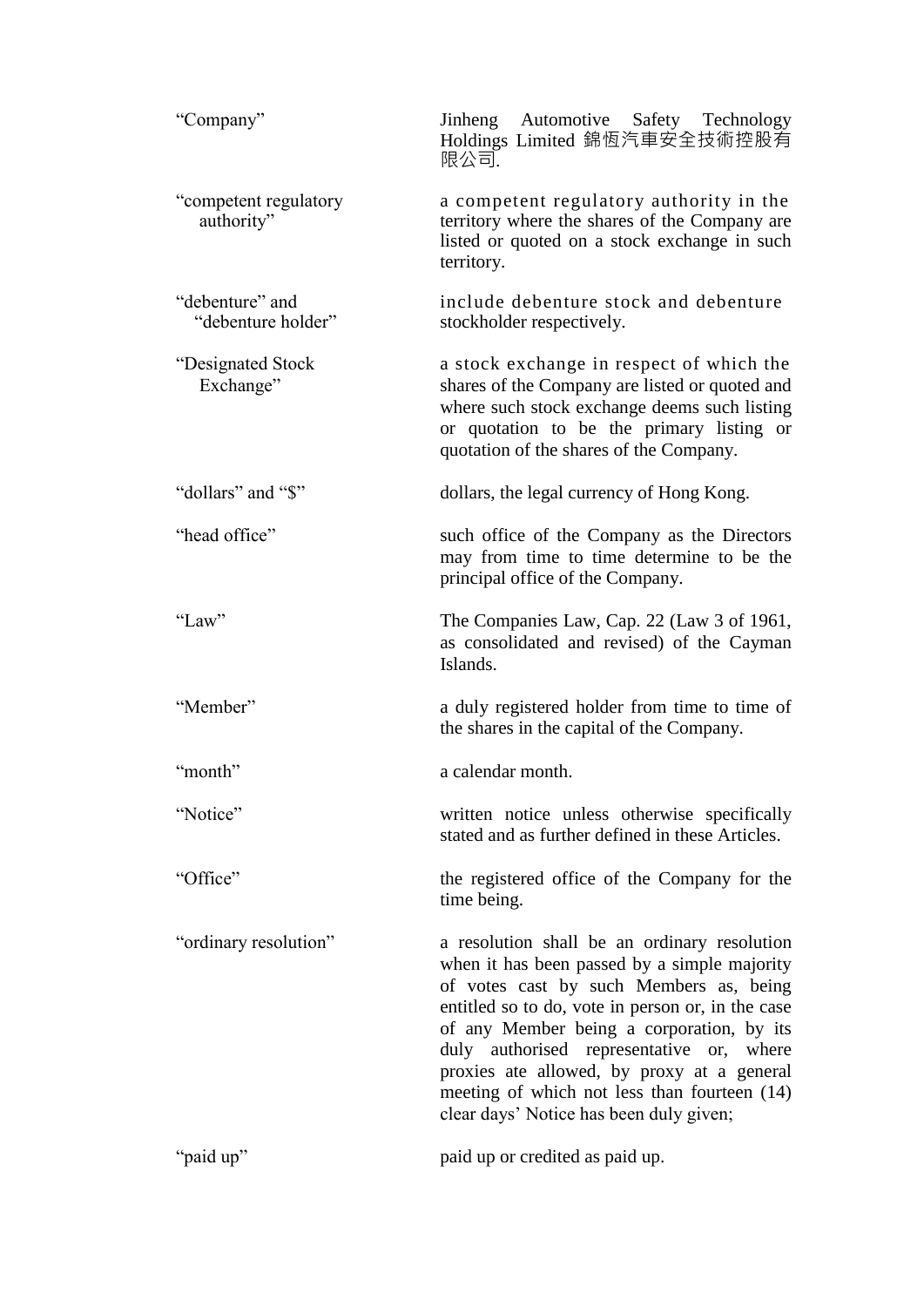| "Register"            | the principal register and where applicable,<br>any branch register of Members of the<br>Company to be maintained at such place<br>within or outside the Cayman Islands as the<br>Board shall determine from time to time.                                                                                                                                                                                                                                                                                                                                                                                                                                                                                                                                                                                                                                                                                                                                                                                                                                                                                                                                                                            |
|-----------------------|-------------------------------------------------------------------------------------------------------------------------------------------------------------------------------------------------------------------------------------------------------------------------------------------------------------------------------------------------------------------------------------------------------------------------------------------------------------------------------------------------------------------------------------------------------------------------------------------------------------------------------------------------------------------------------------------------------------------------------------------------------------------------------------------------------------------------------------------------------------------------------------------------------------------------------------------------------------------------------------------------------------------------------------------------------------------------------------------------------------------------------------------------------------------------------------------------------|
| "Registration Office" | in respect of any class of share capital such<br>place as the Board may from time to time<br>determine to keep a branch register of<br>Members in respect of that class of share<br>capital and where (except in cases where the<br>Board otherwise directs) the transfers or other<br>documents of title for such class of share<br>capital are to be lodged for registration and are<br>to be registered.                                                                                                                                                                                                                                                                                                                                                                                                                                                                                                                                                                                                                                                                                                                                                                                           |
| "Seal"                | common seal or anyone or more duplicate<br>seals of the Company (including a securities<br>seal) for use in the Cayman Islands or in any<br>place outside the Cayman Islands.                                                                                                                                                                                                                                                                                                                                                                                                                                                                                                                                                                                                                                                                                                                                                                                                                                                                                                                                                                                                                         |
| "Secretary"           | any person firm or corporation appointed by<br>the Board to perform any of the duties of<br>secretary of the Company and includes any<br>assistant) deputy; temporary or<br>acting<br>secretary.                                                                                                                                                                                                                                                                                                                                                                                                                                                                                                                                                                                                                                                                                                                                                                                                                                                                                                                                                                                                      |
| "special resolution"  | a resolution shalt be a special resolution when<br>it has been passed by a majority of not less<br>than three-fourths of votes cast by such<br>Members as, being entitled so to do, vote in<br>person or, in the case of such Members as are<br>corporations, by their respective duly<br>authorised representative or, where proxies are<br>allowed, by proxy at a general meeting of<br>which not less than twenty-one (21) clear<br>days' Notice, specifying (without prejudice to<br>the power contained in these Articles to amend<br>same) the intention to propose the<br>the<br>resolution as a special resolution, has been<br>duly given. Provided that, except in the case of<br>an annual general meeting; if it is so agreed by<br>a majority in number of the Members having<br>the right to attend and vote at any such<br>meeting, being a majority together holding not<br>less than ninety-five (95) per cent. in nominal<br>value of the shares giving that right and in the<br>case of an annual general meeting; if it is so<br>agreed by all Members entitled to attend and<br>vote thereat, a resolution may be proposed and<br>passed as a special resolution at a meeting of |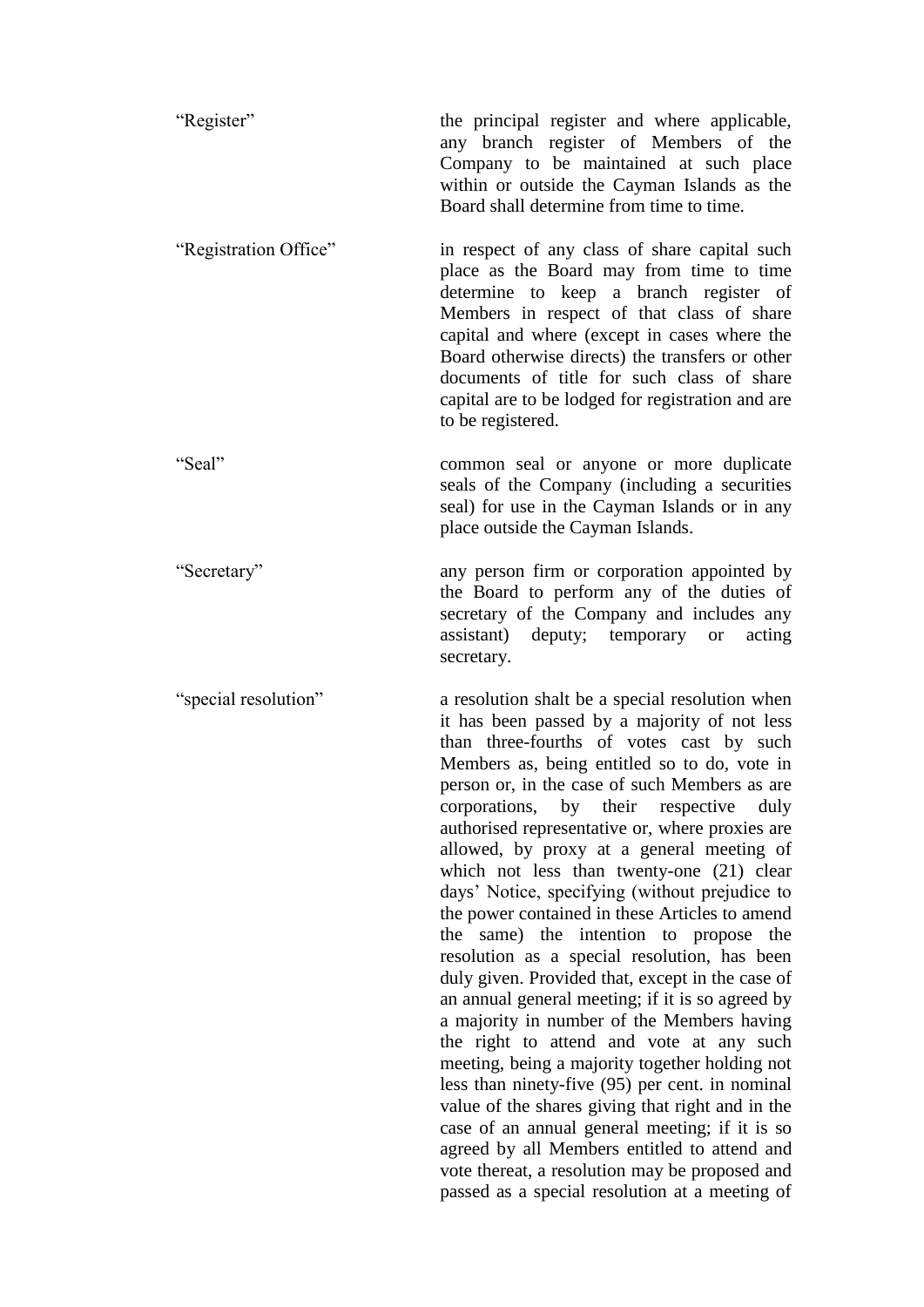|                                      | which less than twenty-one (21) clear days'<br>Notice has been given a special resolution<br>shall be effective for any purpose for which an<br>ordinary resolution is expressed to be required<br>under any provision of these Articles Or the<br>Statutes.                                         |
|--------------------------------------|------------------------------------------------------------------------------------------------------------------------------------------------------------------------------------------------------------------------------------------------------------------------------------------------------|
| "Statutes"                           | the Law and every other law of the Legislature<br>of the Cayman Islands for the time being in<br>force applying to or affecting the Company, its<br>memorandum of association and/or these<br>Articles.                                                                                              |
| "substantial shareholder"            | shall mean a person who is entitled to exercise,<br>or to control the exercise of, 10% or more (or<br>such other percentage as may be prescribed by<br>the rules of the stock exchange in the Relevant<br>Territory from time to time) of the voting<br>power at any general meeting of the Company. |
| "Subsidiary and Holding"<br>Company" | the meanings attributed to them in the rules of<br>the Designated Stock Exchange.                                                                                                                                                                                                                    |
| "year"                               | a calendar year.                                                                                                                                                                                                                                                                                     |

- (2) In these Articles, unless there be something within the subject or context inconsistent with such construction:
	- (a) words importing the singular include the plural and vice versa;
	- (b) words importing a gender include both gender and the neuter;
	- (c) words importing persons include companies, associations and bodies of persons whether corporate or not;
	- (d) the words:
		- (i) "may" shall be construed as permissive;
		- (ii) "shall" or "will" shall be construed as imperative;
	- (e) expressions referring to writing shall, unless the contrary intention appears, be construed as including printing, lithography, photography and other modes of representing words Or figures in a visible form, and including where the representation takes the form of electronic display, provided that both the mode of service of the relevant document or notice and the Member's election comply with an applicable Statutes, rules and regulations;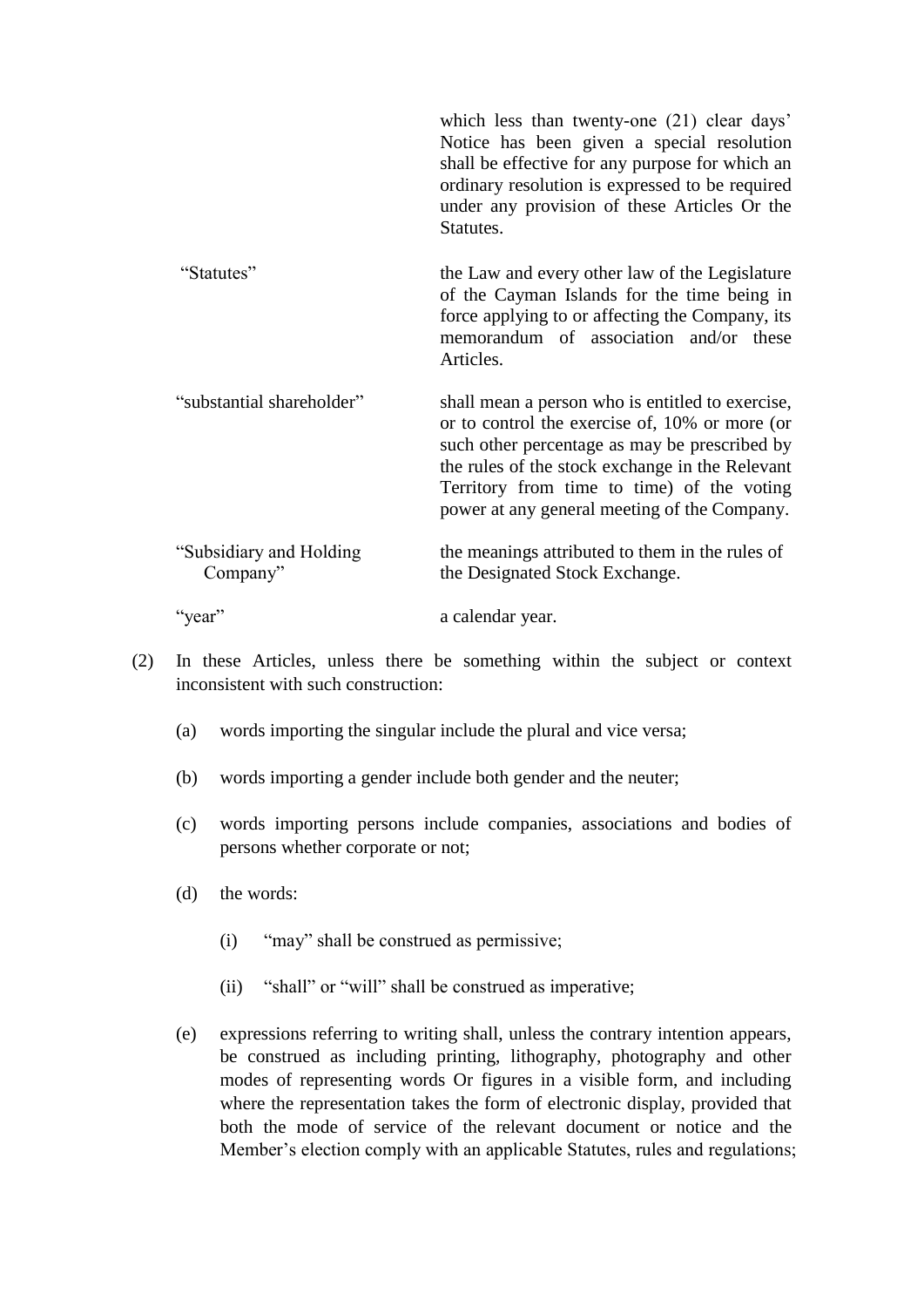- (f) references to any law, ordinance, statute or statutory provision shall be interpreted as relating to any statutory modification or re-enactment thereof for the time being in force;
- (g) save as aforesaid words and expressions defined in the Statutes shall bear the same meanings in these Articles if not inconsistent with the subject in the context;
- (h) references to a document being executed include references to it being executed under hand or under seal or by electronic signature or by any other method and references to a notice or document include a notice or document recorded or stored in any digital, electronic, electrical, magnetic or other retrievable form or medium and information in visible form whether having physical substance or not.

### **SHARE CAPITAL**

- 3. (1) The share capital of the Company at the date on which these Articles come into effect shall be divided into shares of a par value of \$0.01 each.
	- (2) Subject to the Law, the Company's Memorandum and Articles of Association and, where applicable, the rules of any Designated Stock Exchange and/or any competent regulatory authority, any power of the Company to purchase or otherwise acquire its own shares shall be exercisable by the Board in such manner, upon such terms and subject to such conditions as it thinks fit. The Company is hereby authorised to make payments in respect of the purchase of its shares out of capital or out of any other account or fund which can be authorised for this purpose in accordance with the Law.
	- (3) Except as allowed by the Law and subject further to compliance with the rules and regulations of the Designated Stock Exchange and any other relevant regulatory authority the Company shall not give financial assistance for the purpose of or in connection with a purchase made or to be made by any person of any shares in the Company.
	- (4) No share shall be issued to bearer.

# **ALTERATION OF CAPITAL**

- 4. The Company may from time to time by ordinary resolution in. accordance with the Law alter the conditions of its Memorandum of Association to:
	- (a) increase its capital by such sum, to be divided into shares of such amounts; as the resolution shall prescribe;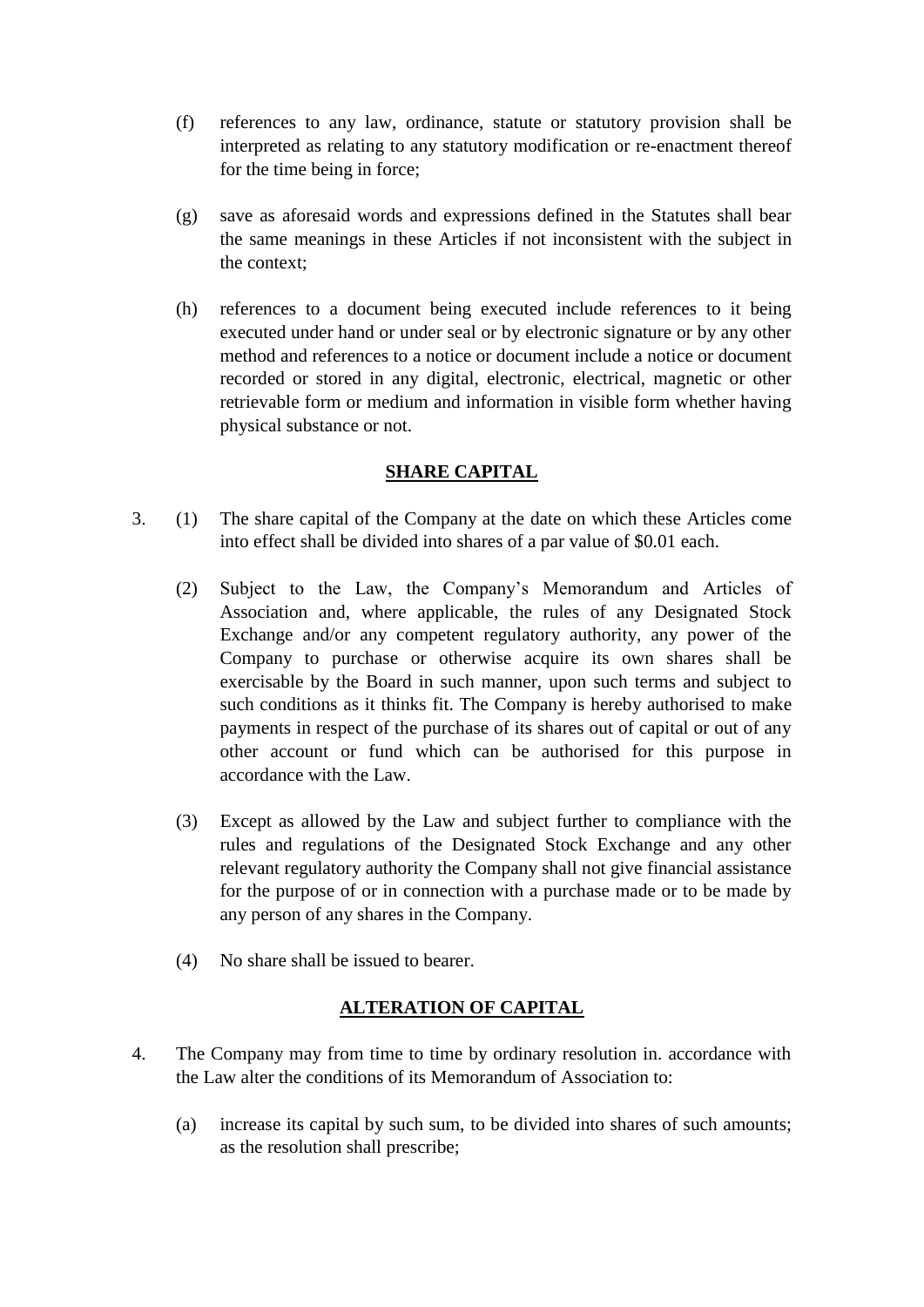- (b) consolidate and divide all or any of its capital into shares of larger amount than its existing shares;
- (c) divide its shares into several classes and without prejudice to any special rights previously conferred on the holders of existing shares attach thereto lob respectively any preferential, deferred, qualified or special rights, privileges, conditions or such restrictions which in. the absence of any such determination by the Company in general meeting, as the Directors may determine provided always that where the Company issues shares which do not carry voting rights, the words "non-voting" shall appear in the designation of such shares and where the equity capital includes shares with different voting rights, the designation of each class of shares, other than those with the most favourable 'Voting rights, must include the words "restricted 'Voting" or "limited voting";
- (d) sub-divide its shares, or any of them, into shares of smaller amount than is fixed by the memorandum of association (subject, nevertheless, to the Law), and may by such resolution determine that, as between the holders of the shares resulting from such sub-division, one or more of the shares may have any such preferred, deferred or other rights or be subject to any such restrictions as compared with the other or others as the Company has power to attach to unissued or new shares;
- (e) cancel any shares which, at the date of the passing of the resolution, have not been taken, or agreed to be taken, by any person, and diminish the amount of its capital by the amount of the shares so cancelled or, in the case of shares, without par value, diminish the number of shares into which its capital is divided.
- 5. The Board may settle as it' considers expedient any difficulty which arises in relation to any consolidation and division under the last preceding Article and in particular but without prejudice to the generality of the foregoing may issue certificates in respect of fractions of shares or arrange for the sale of the shares representing fractions and the distribution of the net proceeds of sale (after deduction of the expenses of such sale) in due proportion amongst the Members who would have been entitled to the fractions, and for this purpose the Board may authorise some person to transfer the shares representing fractions to their purchaser or resolve that such net proceeds be paid to the Company for the Company's benefit. Such purchaser will not be bound to see to the application of the purchase money nor will his title to the shares be affected by any irregularity or invalidity in the proceedings relating to the sale.
- 6. The Company may from time to time by special resolution, subject to any confirmation or consent required by the Law, reduce its share capital or any capital redemption reserve or other undistributable reserve in any manner permitted by law.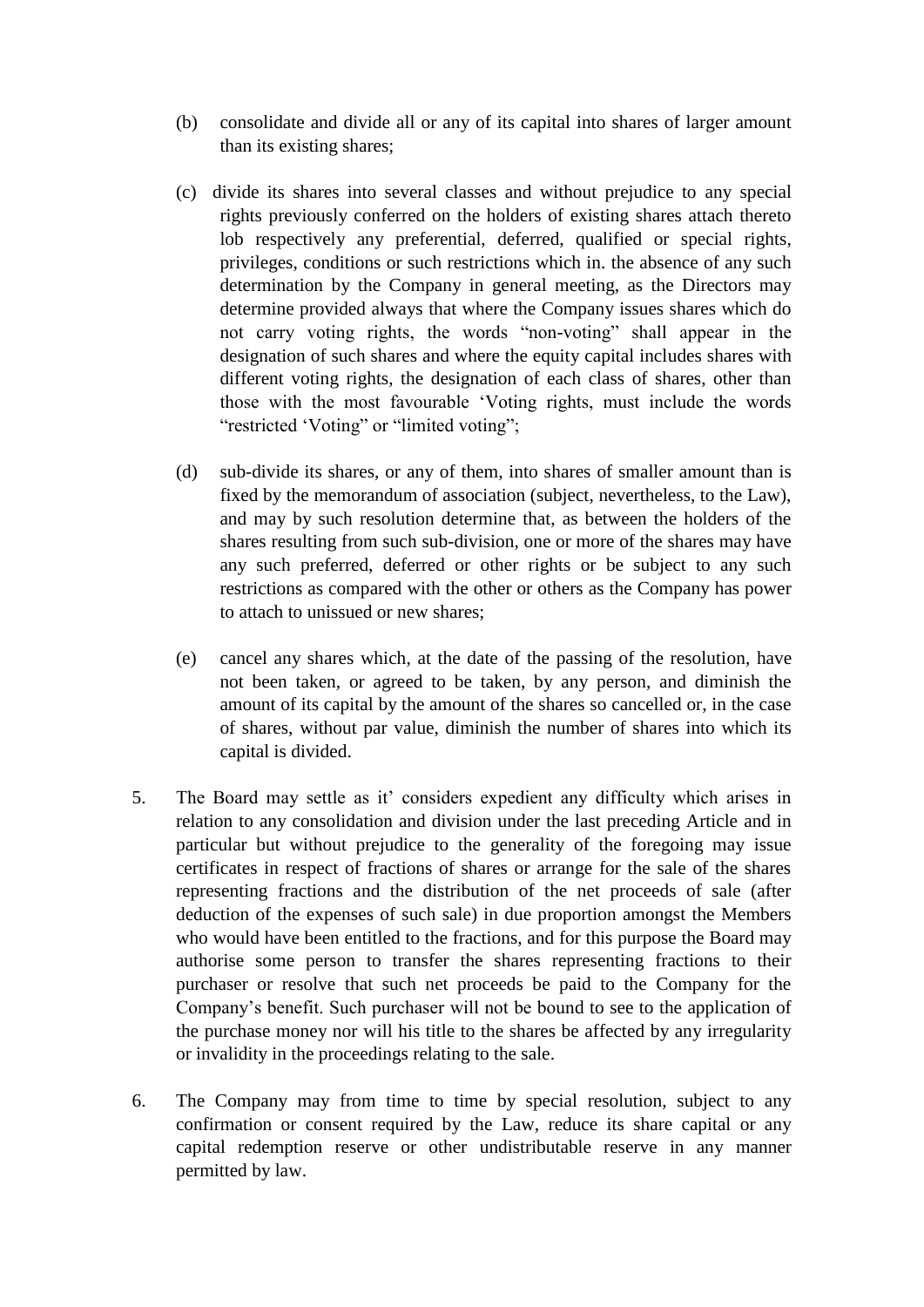7. Except so far as otherwise provided by the conditions of issue, or by these Articles, any capital raised by the creation of new shares shall be treated as if it formed part of the original capital of the Company, and such shares shall be subject to the provisions contained in these Articles with reference to the payment of calls and instalments, transfer and transmission, forfeiture, Hen, cancellation, surrender, voting and otherwise.

### **SHARE RIGHTS**

- 8. (1) Subject to the provisions of the Law and the Memorandum and Articles of Association and to any special rights conferred on the holders of any shares or class of shares, any share in the Company (whether forming part of the present capital or not) may be issued with or have attached thereto such rights or restrictions whether in regard to dividend, voting, return of capital or otherwise as the Company may by ordinary resolution determine or, if there has not been any such determination or so far as the same shall not make specific provision as the Board may determine.
	- (2) Subject to the provisions of the Law, the rules of any Designated Stock Exchange and The Memorandum and Articles of Association of the Company, and to any special rights conferred on the holders of any shares or attaching to any class of shares, shares may be issued on the terms that they may be, or at the option of the Company or the holder are, liable to be redeemed on such terms and in such manner, including out of capital, as the Board may deem fit.
- 9. Subject to the Law, any preference shares may be issued or converted into shares that, at a determinable date or at the option of the Company or the holder if so authorised by its memorandum of association, are liable to be redeemed on such terms and in such manner as the Company before the issue or conversion may by ordinary resolution of the Members determine. Where the Company purchases for redemption a redeemable share, purchases not made through the market or by tender shall be limited to a maximum price as may from time to time be determined by the Company in general meeting, either generally or with regard to specific purchases. If purchases are by tender, tenders shall be available to all Members alike.

# **VARIATION OF RIGHTS**

10. Subject to the Law and without prejudice to Article 8, all or any of the special rights for the time being attached to the shares or any class of shares may, unless otherwise provided by the terms of issue of the shares of that class, from time to time (whether or not the Company is being wound up) be varied, modified or abrogated either with the consent in writing of the holders of not less than threefourths in nominal value of the issued shares of that class or with the sanction of a special resolution passed at a separate general meeting of the holders of the shares of that class. To every such separate general meeting all the provisions of these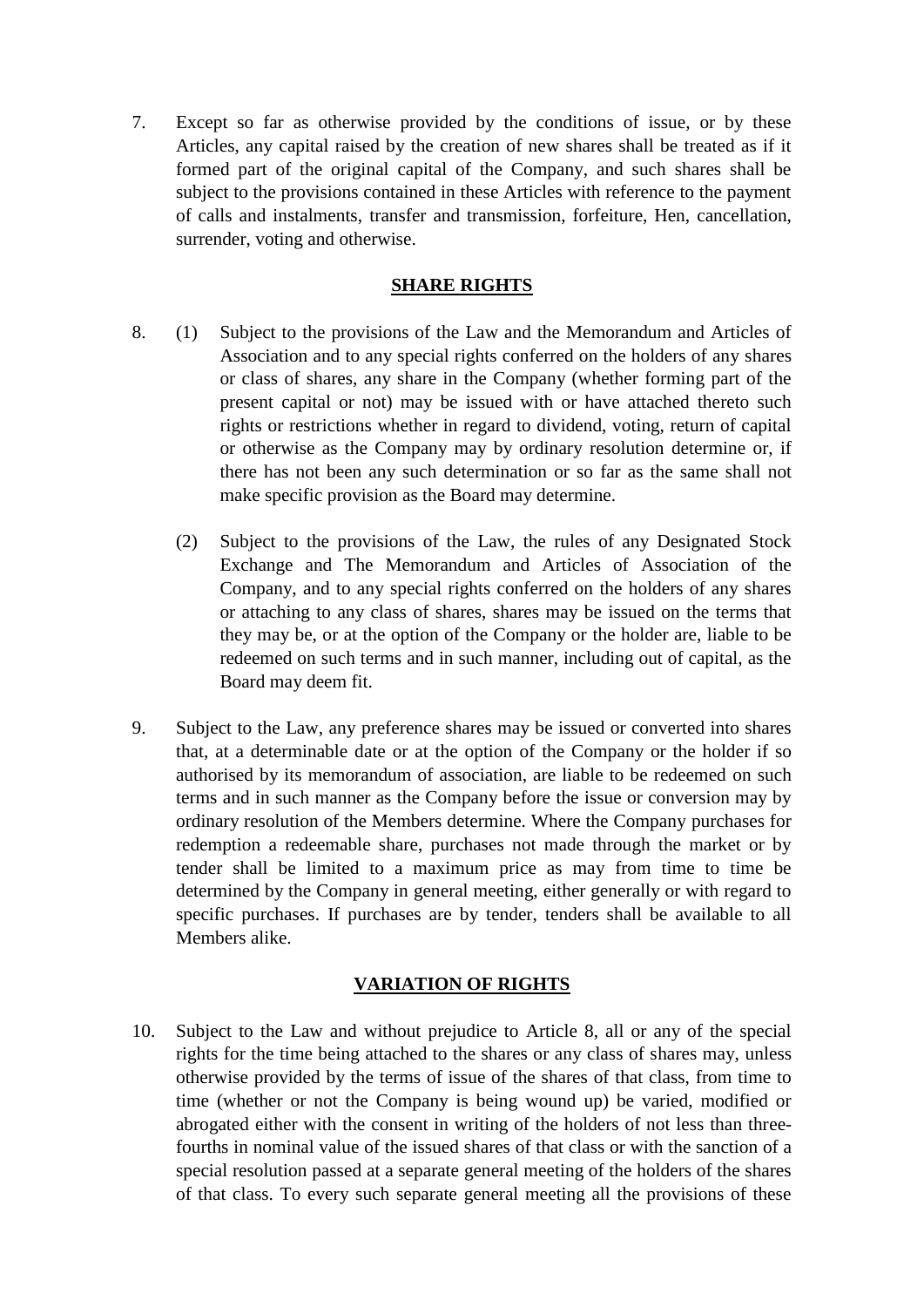Articles relating to general meetings of the Company shall, mutatis mutandis, apply, but so that:

- (a) the necessary quorum (other than at an adjourned meeting) shall be two persons (or in the case of a Member being a. corporation, its duly authorized representative) holding or representing by proxy not less than one-third in nominal value of the issued shares of that class and at any adjourned meeting of such holders, two holders present in person (or in the case of a Member being a corporation, its duly authorized representative) or by proxy (whatever the number of shares held by them) shall be a quorum;
- (b) every holder of shares of the class shall be entitled on a poll to one vote for every such share held by him; and
- (c) any holder of shares of the class present in. person or by proxy or authorised representative may demand a poll.
- 11. The special rights conferred upon the holders of any shares or class of shares shall not, unless otherwise expressly provided in the rights attaching to or the terms of issue of such shares, be deemed to be varied, modified or abrogated by the creation or issue of further shares ranking pari passu therewith.

### **SHARES**

12. (1) Subject to the Law, these Articles, any direction that may be given by the Company in general meeting and, where applicable, the rules of any Designated Stock Exchange and without prejudice to any special rights or restrictions for the time being attached to any shares or any class of shares, the unissued shares of the Company (whether forming part of the original or any increased capital) shall be at the disposal of the Board, which may offer, allot, grant options over or otherwise dispose of them to such persons, at such times and for such consideration and upon such terms and conditions as the Board may in its absolute discretion determine but So that no shares shall be issued at a discount. Neither the Company nor the Board shall be obliged, when making or granting any allotment of, offer of, option over or disposal of shares, to make, or make available, any such allotment, offer, option or shares to Members or others with registered addresses in any particular territory or territories being a territory or territories where, in the absence of a registration statement or other special formalities, this would or might, in the opinion of the Board, be unlawful or impracticable.

> Members affected as a result of the foregoing sentence shall not be, or be deemed to be, a separate class of members for any purpose whatsoever.

(2) The Board may issue wan-ants or convertible securities or securities of similar nature conferring the right upon the holders thereof to subscribe for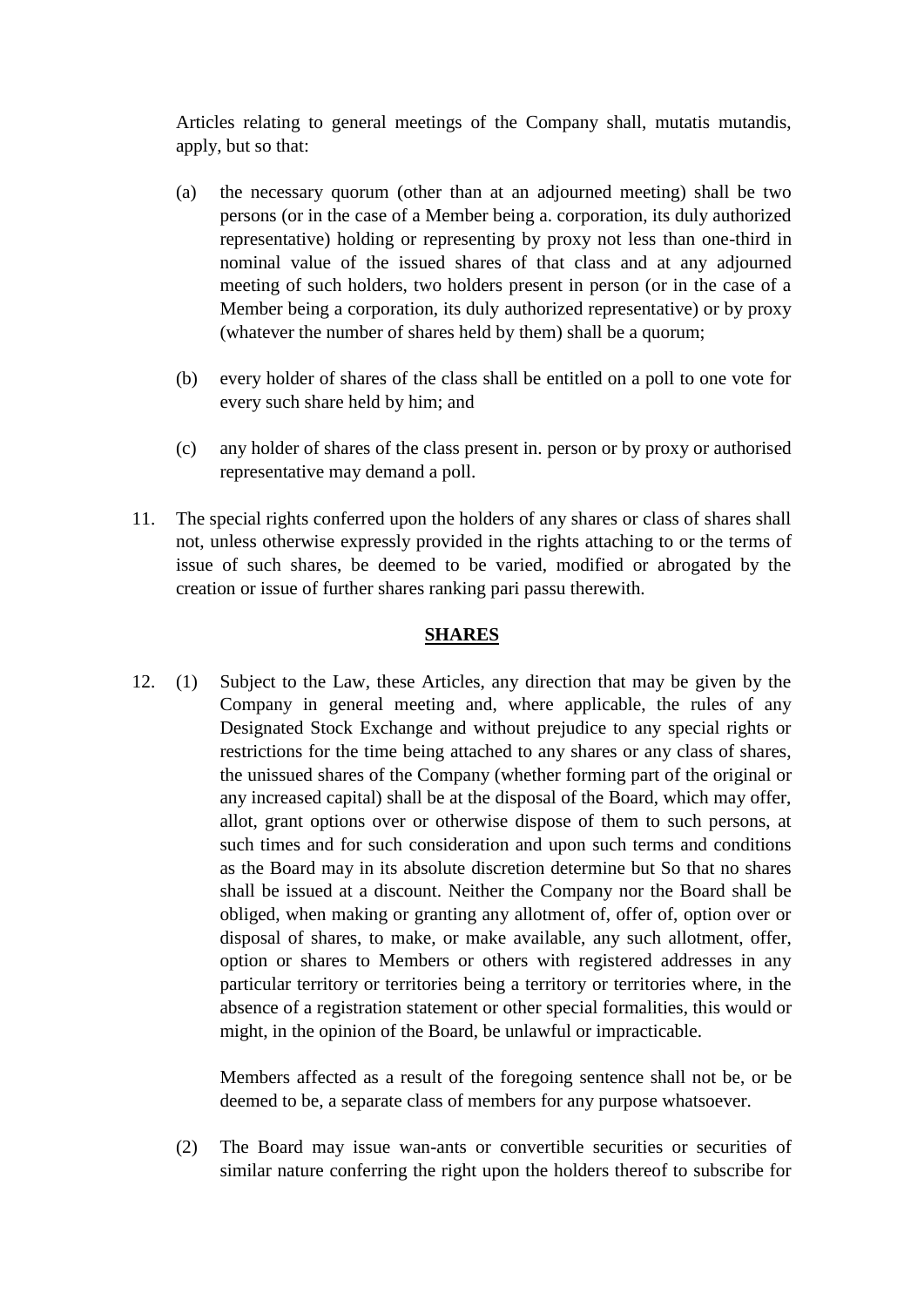any class of shares or securities in the capital of the Company on such terms as it may from time to time determine.

- 13. The Company may in connection with the issue of any shares exercise all powers of paying commission and brokerage conferred or permitted by the Law. Subject to the Law, the commission may be satisfied by the payment of cash or by the allotment of fully or partly paid shares or partly in one and partly in the other.
- 14. Except as required by law, no person shall be recognised by the Company as holding any share upon any trust and the Company shall not be bound by at required in any way to recognise (even when having notice thereof) any equitable, contingent, future or partial interest ill any share or any fractional part of a share or (except only as otherwise provided by these Articles or by law) any other rights in respect of any share except an absolute right to the entirety thereof in the registered holder.
- 15. Subject to the Law and these Articles, the Board may at any time after the allotment of shares but before any person has been entered in the Register as the holder, recognise a renunciation thereof by the allottee in favour of some other person and may accord to any allottee of a share a right to effect such renunciation upon and subject to such terms and conditions as the Board considers fit to impose.

### SHARE CERTIFICATES

- l6. Every share certificate shall be issued under the Seal or a facsimile thereof and shall specify the number and class and distinguishing numbers (if any) of the shares to which it relates, and the amount paid up thereon and may otherwise be in such form as the Directors may from time to time determine. No certificate shall be issued representing shares of more than one class. The Board may by resolution determine, either generally or in any particular case or cases, that any signatures on any such certificates (or certificates in respect of other securities) need not be autographic but may be affixed to such certificates by some mechanical means or may be printed thereon.
- 17. (1) In the case of a share held jointly by several persons, the Company shall not be bound to issue more than one certificate therefor and delivery of a certificate to one of several joint holders shall be sufficient delivery to all such holders.
	- (2) Where a share stands in the names of two or more persons, the person first. named in the Register shall as regards service of notices and, subject to the provisions of these Articles, all or any other matters connected with the Company, except the transfer of the shares, be deemed the sole holder thereof.
- 18. Every person whose name is entered, upon an allotment of shares, as a Member in the Register shall be entitled, without payment, to receive one certificate for all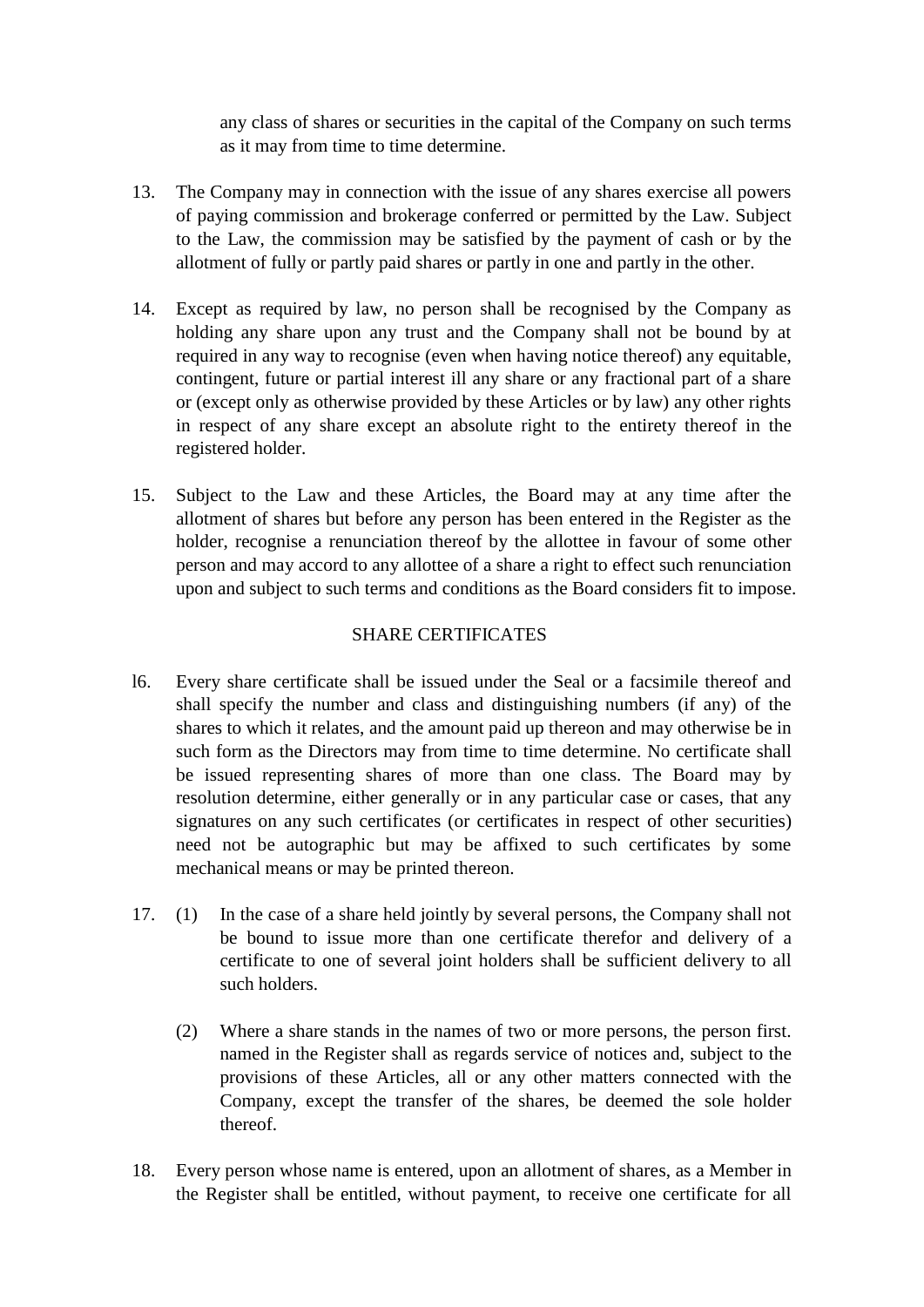such shares of anyone class or several certificates each for one or more of such shares of such class upon payment for every certificate after the first of such reasonable out-of-pocket expenses as the Board from time to time determines.

- 19. Share certificates shall be issued within the relevant time limit as prescribed by the Law or as the Designated Stock Exchange may from time to time determine, whichever is the shorter, after allotment or, except in the case of a transfer which the Company is for the time being entitled to refuse to register and does not register, after lodgment of a transfer with the Company.
- 20. (1) Upon every transfer of shares the certificate held by the transferor shall be given up to he cancelled, and shall forthwith be cancelled accordingly, and a new certificate shall be issued to the transferee in respect of the shares transferred to him at such fee as is provided in paragraph (2) of this Article. If any of the shares included in the certificate so given up shall be retained by the transferor a new certificate for the balance shall be issued to him at the aforesaid fee payable by the transferor to the Company in respect thereof.
	- (2) The fee referred to in paragraph (1) above shall be an amount not exceeding the relevant maximum amount as the Designated Stock Exchange may from time to time determine provided that the Board may at any time determine a lower amount for such fee.
- 21. If a share certificate shall be damaged or defaced or alleged to have been lost, stolen or destroyed a new certificate representing the game shares may be issued to the relevant (2 Member upon request and on payment of such fee as the Designated Stock Exchange may determine to be the maximum fee payable or. such lesser sum as the Board may determine and, subject to compliance with such terms (if any) as to evidence and indemnity and to payment of the costs and reasonable out-of-pocket expenses of the Company in investigating such evidence and preparing such indemnity as the Board may think fit and, in case of damage or defacement, on delivery of the old certificate to the Company provided always that where share wan-ants have been issued, no new share warrant shall be issued to replace One that has been lost unless the Directors are satisfied beyond reasonable doubt that the original has been destroyed.

#### **LIEN**

22. The Company shall have a first and paramount lien on every share (not being a fully paid share) for all moneys (whether presently payable or not) called or payable at a fixed time ill respect of that share. The Company shall also have a first and paramount lien on every share (not being a fully paid share) registered in the name of a Member (whether or not jointly with other Members) for 2111 amounts of money presently payable by such Member or. his estate to the Company whether the same shall have been incurred before or after notice to the Company of any equitable or other interest of any person other than such member, and whether the period for the payment or discharge of the same shall have actually arrived or not, and notwithstanding that the Same are joint debts or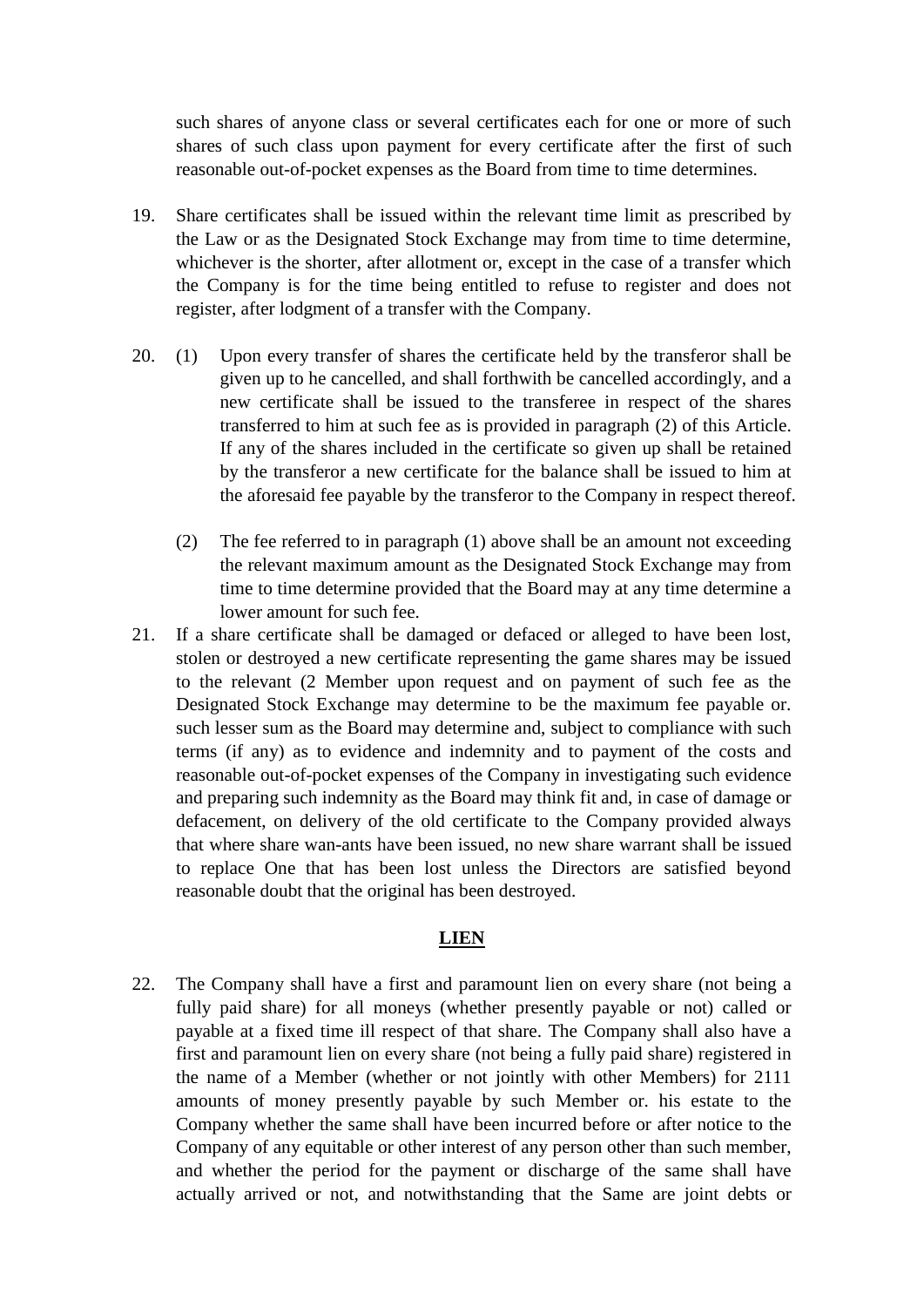liabilities of such Member or his estate and any other person, whether a Member of the Company or not. The Company's lien on a share shall extend to all dividends or other moneys payable thereon or in respect thereof. The Board may at any time, generally or in any particular case; waive any lion that has arisen or declare any share exempt in whole or in part, from the provisions of this Article.

- 23. Subject to these Articles; the Company may sell in such manner as the Board determines any share on which the Company has a lien, but no sale shall be made unless some sum in respect of which the lien exists is presently payable, or the liability or engagement in respect of which such lien exists is liable to be presently fulfilled or discharged nor until the expiration of fourteen clear days after a notice in writing, stating and demanding payment of the sum presently payable, or specifying the liability or engagement and demanding fulfilment or discharge thereof and giving notice of the intention to sell in default, has been served on the registered holder for the time being of the share or the person entitled thereto by reason of his death or bankruptcy.
- 24. The net proceeds of the sale shall be received by the Company and applied in or towards payment or discharge of the debt or liability in respect of which the Hen exists, so far as the same is presently payable, and any residue shall (subject to a like lien for debts or liabilities not presently payable as existed upon the share prior to the sale) be paid to the person entitled to the share at the time of the sale. To give effect to any such sale the Board may authorise some person to transfer the shares sold to the purchaser thereof. The purchaser shall be registered as the holder of the shares so transferred and he shall not be bound to see to the application of the purchase money, nor shall his title to the shares be affected by any irregularity or invalidity in the proceedings relating to the sale.

#### **CALLS ON SHARES**

- 25. Subject to these Articles and to the terms of allotment, the Board may from time to time make calls upon the Members in respect of any moneys unpaid on their shares (whether on account of the nominal value of the shares or by way of premium), and each Member shall (subject to being given at least fourteen (14) clear days) Notice specifying the time and place of payment) pay to the Company as required by such notice the amount called on his shares. A call may be extended, postponed or revoked in whole 01." in part as the Board determines but no member shall be entitled to any such extension, postponement or revocation except as a matter of grace and favour.
- 26. A call shall be deemed to have been made at the time when the resolution of the Board authorising the call was passed and may be made payable either in one lump sum or by instalments.
- 27. A person upon whom a call is made shalt remain liable for calls made upon him notwithstanding the subsequent transfer of the shares in respect of which the call was made. The joint holders of a share shall be jointly and severally liable to pay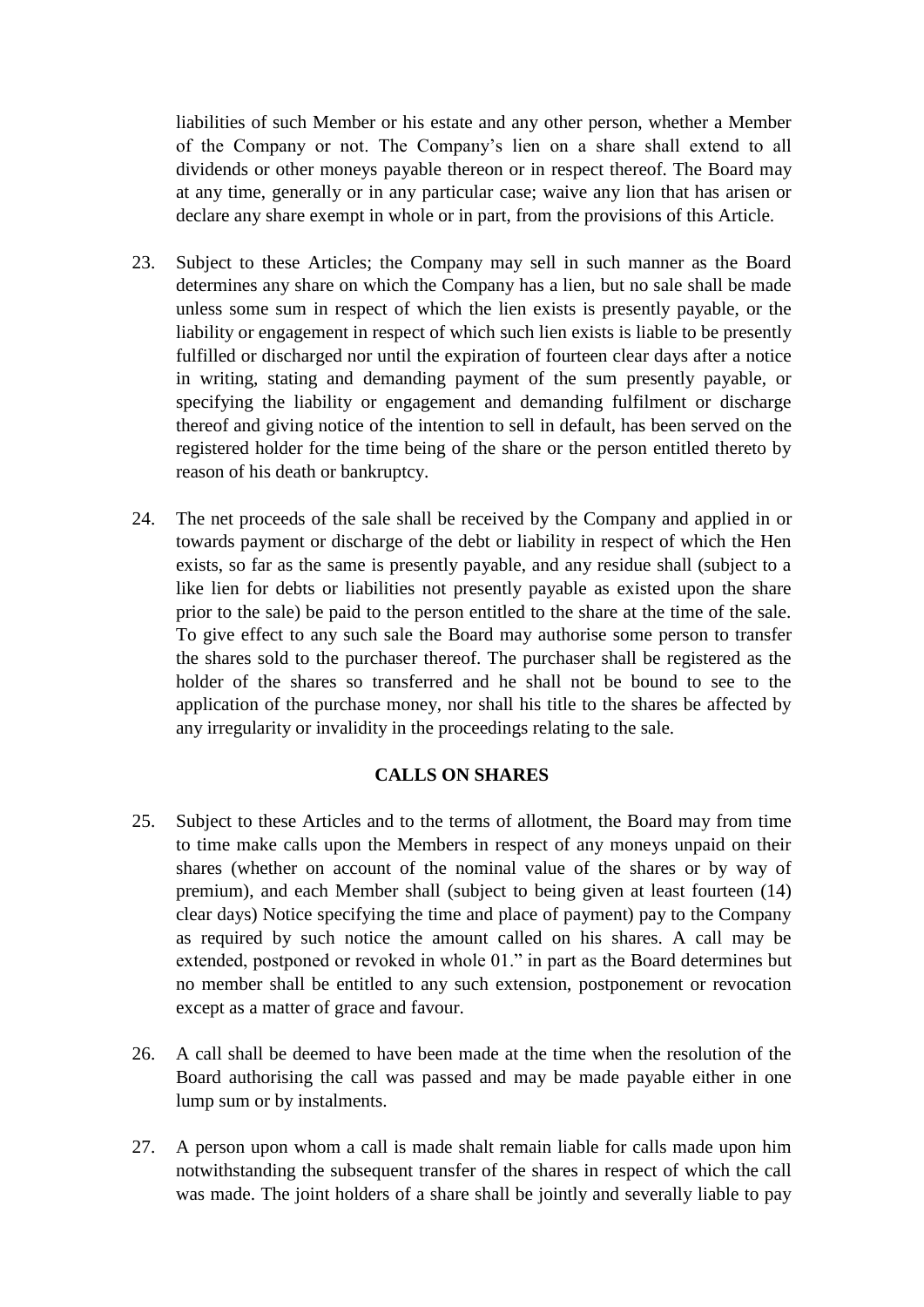all calls and instalments due in respect thereof or other moneys due in respect thereof.

- 28. If a sum called in respect of a share is not paid before or on the day appointed for payment thereof, the person from whom the sum is due shall pay interest on the amount unpaid from the day appointed for payment thereof to the time of actual payment at such rate (not exceeding twenty per cent. (20%) per annum) as the Board may determine, but the Board may in its absolute discretion waive payment of such interest wholly or in part.
- 29. No Member shall be entitled to receive any dividend or bonus or to be present and vote (save as proxy for another Member) at any general meeting either personally or by proxy, or be reckoned in a quorum, or exercise any other privilege as a Member until all calls or instalments due by him to the Company, whether alone or jointly with any other person, together with interest and expenses (if any) shall have been paid.
- 30. On the trial or heating of any action or other proceedings for the recovery of any money due for any call, it shall be sufficient to prove that the name of the Member sued is entered in the Register as the holder, or one of the holders, of the shares in respect of which such debt accrued, that the resolution making the call is duly recorded in the minute book, and that notice of such call was duly given to the Member sued, in pursuance of these Articles; and it shall not be necessary to prove the appointment of the Directors who made such call, nor any other matters whatsoever, but the proof of the matters aforesaid shall be conclusive evidence of the debt.
- 31. Any amount payable in respect of a share upon allotment or at any fixed date, whether in respect of nominal value or premium or as an instalment of a call, shall be deemed to be a call duly made and payable on the date fixed for payment and if it is not paid the provisions of these Articles shall apply as if that amount had become due and payable by virtue of a call duly made and notified.
- 32. On the issue of shares the Board may differentiate between the allottees or holders as to the amount of calls to be paid and the times of payment.
- 33. The Board may, if it thinks fit, receive from any Member willing to advance the same, and either in money or money's worth, all or any part of the moneys uncalled and unpaid or instalments payable upon any shares held by him and upon all or any of the moneys so advanced (until the same would, but for such advance, become presently payable) pay interest at such rate (if any) as the Board may decide. The Board may at any time repay the amount so advanced upon giving to such Member not less than one month's Notice of its intention in that behalf, unless before the expiration of such notice the amount so advanced shall have been called up on the shares in respect of which it was advanced. Such payment in advance shall not entitle the holder of such share or shares to participate in respect thereof in a dividend subsequently declared.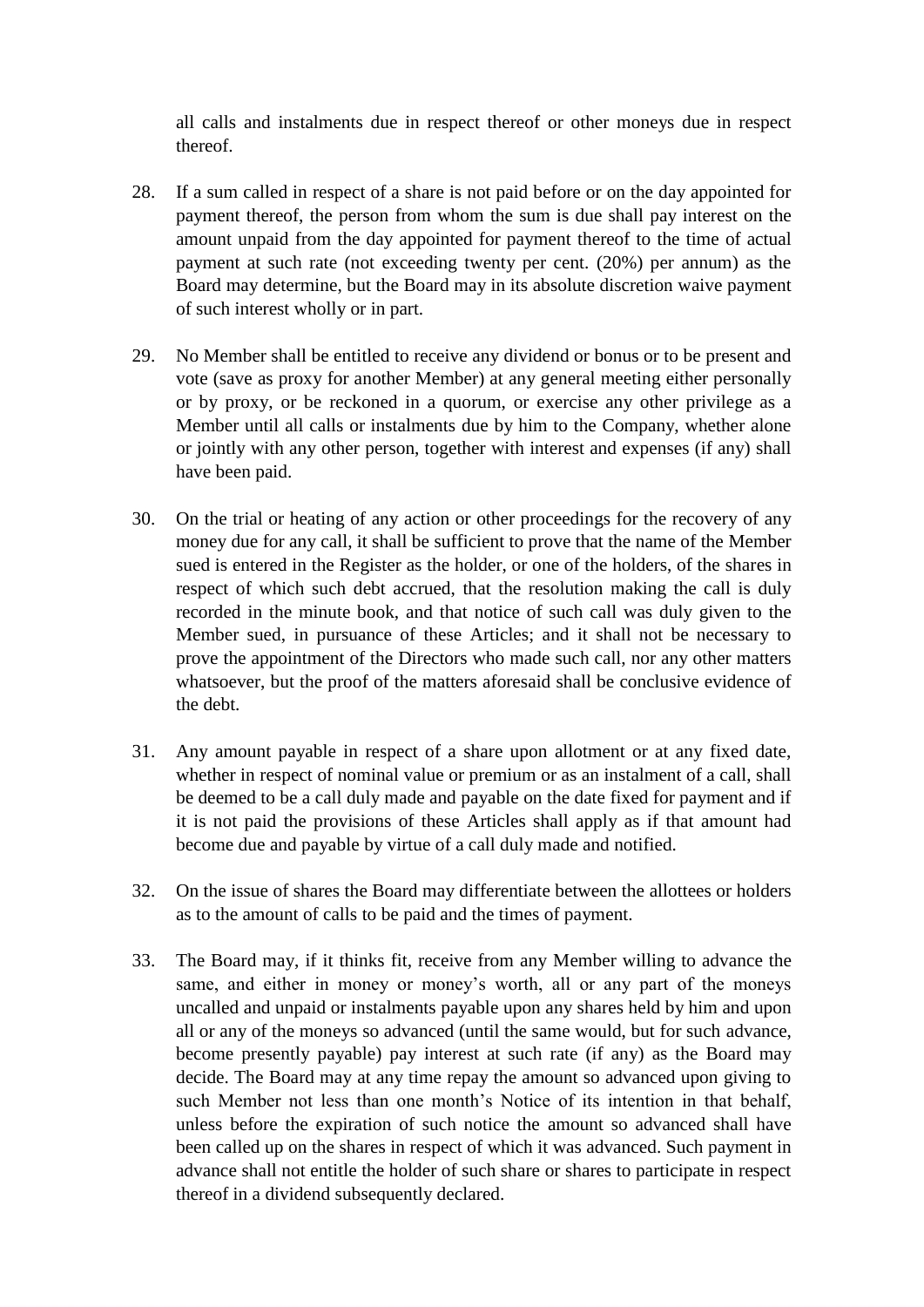### **FORFEITURE OF SHARES**

- 34. (1) If a call remains unpaid after it has become due and payable the Board may give to the person from whom it is due not less than fourteen (14) clear days' Notice:
	- (a) requiring payment of the amount unpaid together with any interest which may have accrued and which may still accrue up to the date of actual payment; and
	- (b) stating that if the Notice is not complied with the shares on which the call was made will be liable to be forfeited.
	- (2) If the requirements of any such Notice are not complied with, any share in respect of which such Notice has been given may at any time thereafter before payment of all calls and interest due in respect thereof has been made, be forfeited by a resolution of the Board to that effect, and such forfeiture shall include all dividends and bonuses declared in respect of the forfeited share but not actually paid before the forfeiture.
- 35. When any share has been forfeited, notice of the forfeiture shall be served upon the person who was before forfeiture the holder of the share. No forfeiture shall be invalidated by any omission or neglect to give such Notice.
- 36. The Board may accept the surrender of any share liable to be forfeited hereunder and, in such case, references in these Articles to forfeiture will include surrender.
- 37. Any share so forfeited shall be deemed the property of the Company and may be sold, re-allotted or otherwise disposed of to such person, upon such terms and in such manner as the Board determines, and at any time before a sale, re-allotment or disposition the forfeiture may be annulled by the Board on such terms as the Board determines.
- 38. A person whose shares have been forfeited shall cease to be a Member in respect of the forfeited shares but nevertheless shall remain liable to pay the Company all moneys which at the date of forfeiture were presently payable by him to the Company in respect of the shares, with (if the Directors shall in their discretion. so require) interest thereon from the date of forfeiture until payment at such rate (not exceeding twenty per cent. (20%) per annum) as the Board determines. The Board may enforce payment thereof if it thinks fit, and without any deduction or allowance for the value of the forfeited shares, at the date of forfeiture, but his liability shall cease if and when the Company shall have received payment in full of all such moneys in respect of the shares. For the purposes of this Article any sum which, by the terms of issue of a share, is payable thereon at a fixed time which is subsequent to the date of forfeiture, whether on account of the nominal value of the share or by way of premium, shall notwithstanding that time has not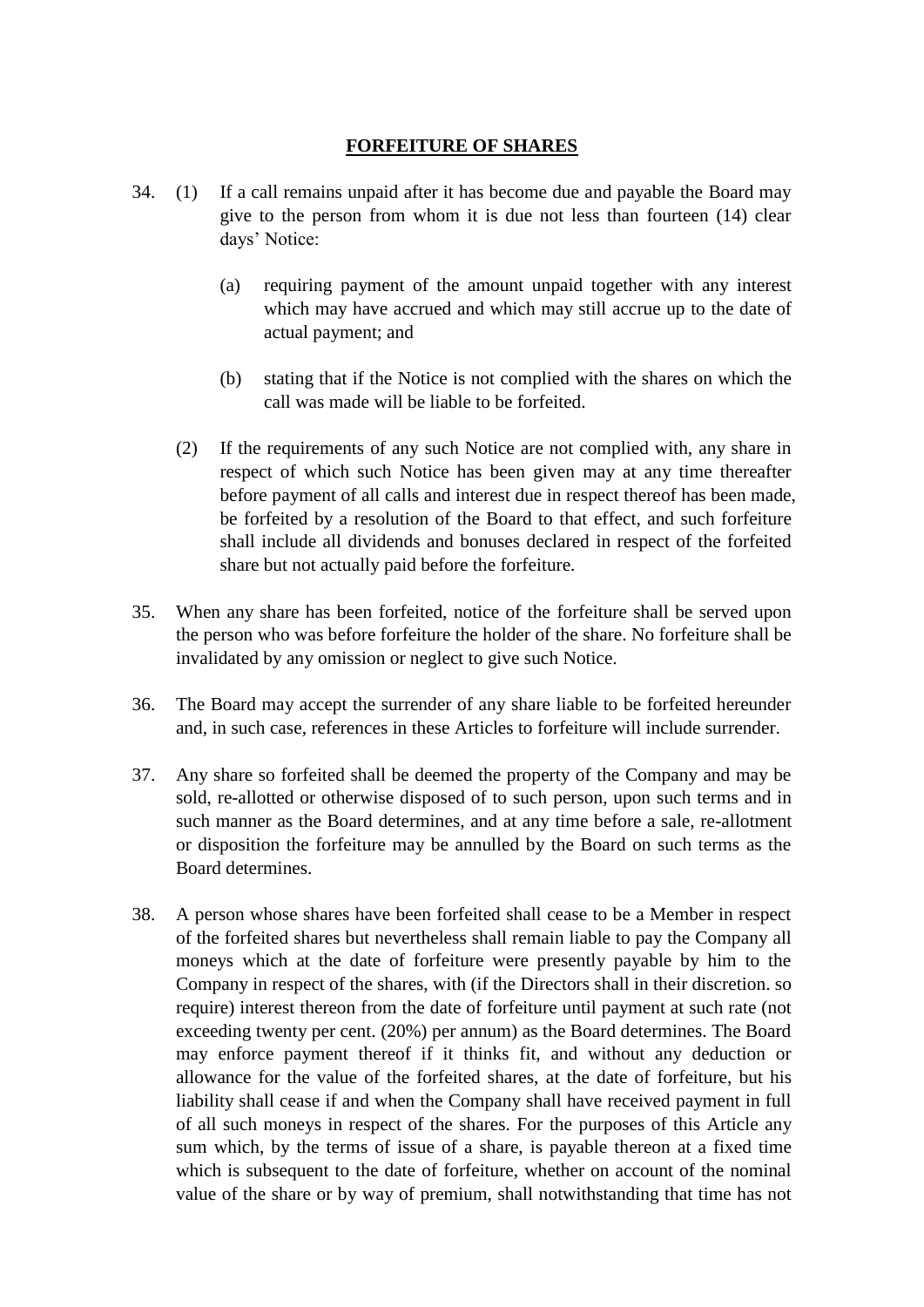yet arrived be deemed to be payable at the date of forfeiture, and the same shall become due and payable immediately upon the forfeiture, but interest thereon shall only be payable in respect of any period between the said fixed time and the date of actual payment.

- 39. A declaration by a Director or the Secretary that a share has been forfeited on a specified date shall be conclusive evidence of the facts therein stated as against all persons claiming to be entitled to the share, and such declaration shall (subject to the execution of an instrument of transfer by the Company if necessary) constitute a good title to the share, and the person to whom the share is disposed of shall be registered as the holder of the share and shall not be bound to see to the application of the consideration (if any), nor shall his title to the share be affected by any irregularity in or invalidity of the proceedings in reference to the forfeiture, sale or disposal of the share. When any share shall have been forfeited, notice of the declaration shall be given to the Member in whose name it stood immediately prior to the forfeiture, and an entry of the forfeiture, with the date thereof, shall forthwith be made in the register, but no forfeiture shall be in any manner invalidated by any omission or neglect to give such notice or make ally such entry.
- 40. Notwithstanding any such forfeiture as aforesaid the Board may at any time, before any shares so forfeited shall have been sold, re-allotted or otherwise disposed of, permit the shares forfeited to be bought back Upon the terms of payment of all calls and interest due upon and expenses incurred in respect of the share, and upon such further terms (if any) as it thinks fit.
- 41. The forfeiture of a share shall not prejudice the right of the Company to any call already made or instalment payable thereon.
- 42. The provisions of these Articles as to forfeiture shall apply in the case of nonpayment of any sum which, by the terms of issue of a share, becomes payable at a fixed time, whether on account of the nominal value of the share or by way of premium, as if the same had been payable by virtue of a call duly made and notified.

#### **REGISTER OF MEMBERS**

- 43. (1) The Company shall keep in one or more books a Register of its Members and shall enter therein the following particulars, that is to say:
	- (a) the name and address of each Member, the number and class of shares held by him and the amount paid or agreed to be considered as paid on such shares;
	- (b) the date on which each person was entered in the Register; and
	- (c) the date on which any person ceased to be a Member.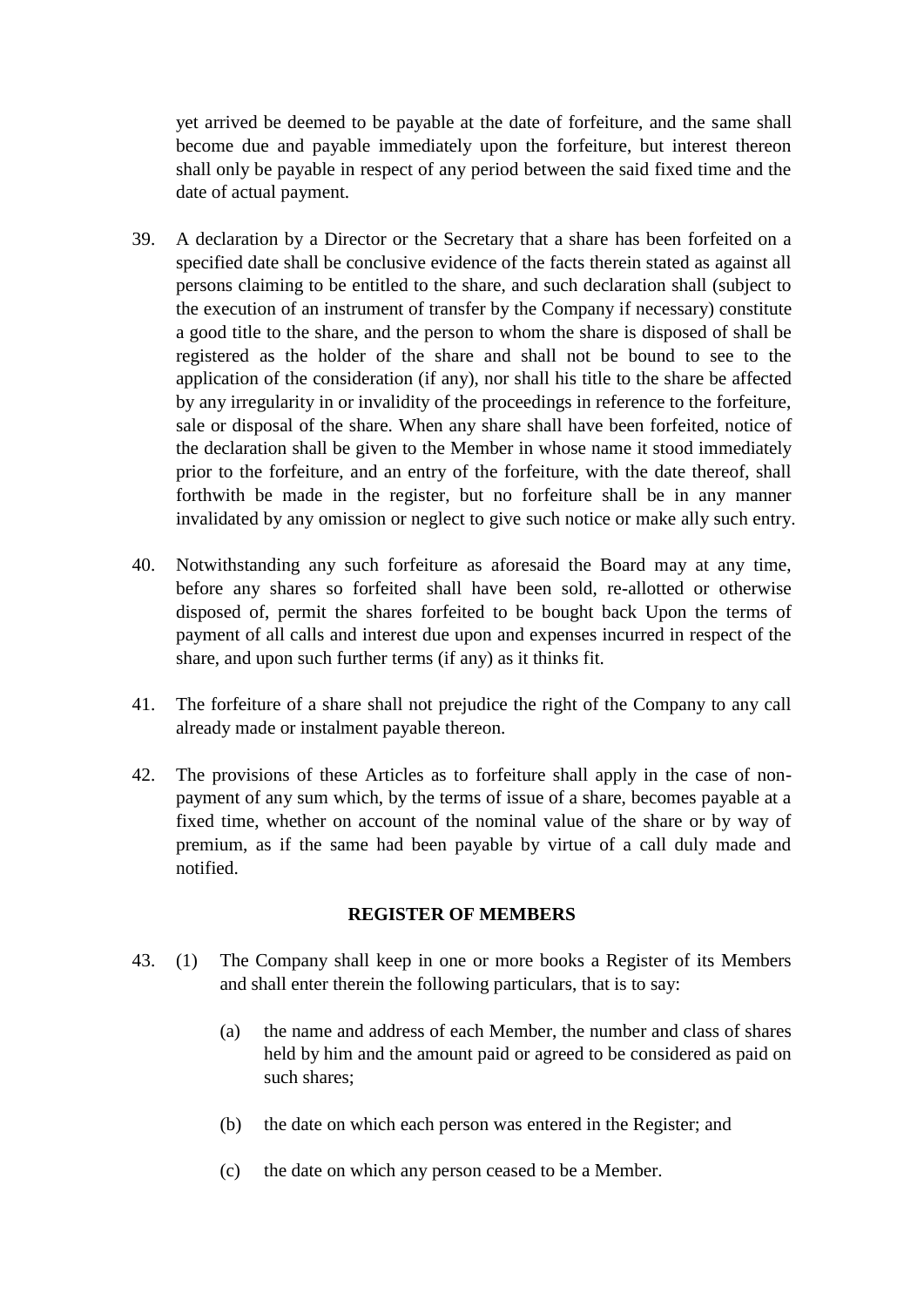- (2) The Company may keep an overseas or local or other branch register of Members resident in any place, and the Board may make and vary such regulations as it determines in respect of the keeping of any such register and maintaining a Registration Office in connection therewith.
- 44. The Register and branch register of Members; as the case may be, shall be open to inspection for at least two (2) hours on every business day by Members without charge or by any other person, upon a maximum payment of \$2.50 or such lesser sum specified by the Board, at the Office or such other place at which the Register is kept in accordance with the Law or, if appropriate, upon a maximum payment of \$1.00 or such lesser sum specified by the Board at the Registration Office. The Register including any overseas or local or other branch register of Members may, after notice has been given by advertisement in an appointed newspaper or any other newspapers in accordance with the requirements of any Designated. Stock Exchange or by any electronic means in such manner as may be accepted by the Designated Stock Exchange to that effect, be closed at such times or for such periods not exceeding in the whole thirty (30) days in each year as the Board may determine and either generally or in respect of any class of shares.

### **RECORD DATES**

- 45. Notwithstanding any' other provision of these Articles the Company or the Directors may fix any date as the record date for:
	- (a) determining the Members entitled to receive any dividend, distribution, allotment or issue and such record date may be on, or at any time not more than thirty (30) days before or after, any date on which such dividend, distribution, allotment or issue is declared, paid or made;
	- (b) determining the Members entitled to receive notice of and to vote at any general meeting of the Company.

### **TRANSFER OF SHARES**

- 46. Subject to these Articles, any Member may transfer all or any of his shares by an instrument of transfer In the usual or common form or In a form prescribed by the Designated Stock Exchange or in any other form approved by the Board and may be under hand or, if the transferor or transferee is a clearing house or its nominee(s), by hand or by machine imprinted signature or by such other manner of execution as the Board may approve from time to time.
- 47. The instrument of transfer shall be executed by or on behalf of the transferor and the transferee provided that the Board may dispense with the execution of the instrument of transfer by the transferee in any case which it thinks fit in its discretion to do so. Without prejudice to the last preceding Article, the Board may also resolve, either generally or in any particular case, upon request by either the transferor or transferee, to accept mechanically executed transfers. The transferor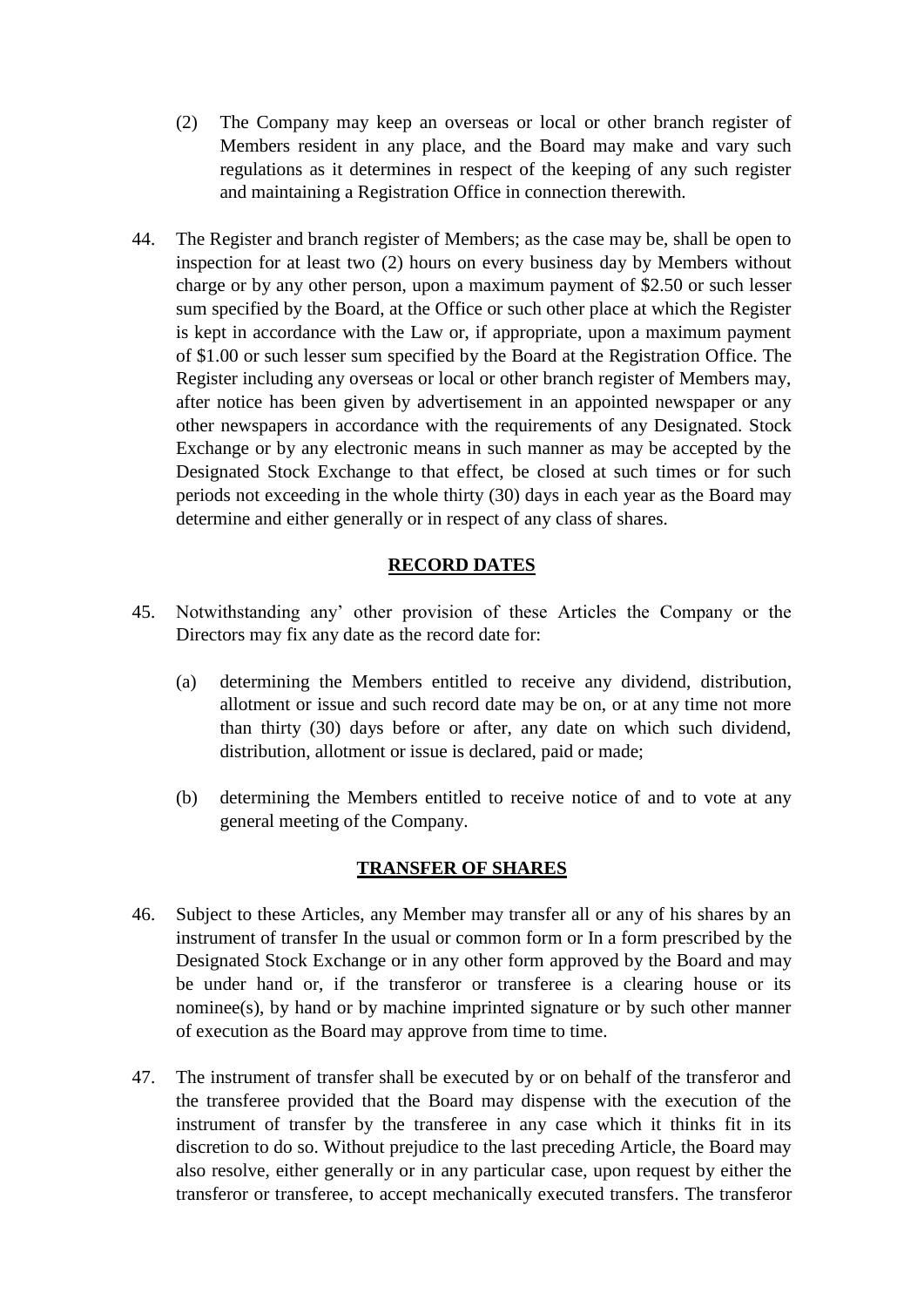shall be deemed to remain the holder of the share until the name of the transferee is entered in the Register in respect thereof. Nothing in these Articles shall preclude the Board from recognising a renunciation of the allotment or provisional allotment of any share by the allottee in favour of some other person.

- 48. (1) The Board may, in its absolute discretion, and without giving any reason therefor, refuse to register a transfer of any share (not being a fully paid up share) to a person of whom it does not approve, or any share issued under any share incentive scheme for employees upon which a restriction on transfer imposed thereby still subsists, and it may also, without prejudice to the foregoing generality, refuse to register a transfer of any share to more than four (4) joint holders or a transfer of any share (not being a fully paid up share) on which the Company has a lien.
	- (2) No transfer shall be made to an infant or to a person of unsound mind or under other legal disability.
	- (3) The Board in so far as permitted by any applicable law may, in its absolute discretion, at any time and from time to time transfer any share upon the Register to any branch register or any share on any branch register to the Register or ally other branch register. In the event of any such transfer, the shareholder requesting such transfer shall bear the cost of effecting the transfer unless the Board otherwise determines.
	- (4) Unless the Board otherwise agrees (which agreement may be on such terms and subject to such conditions as the Board in its absolute discretion may from time to time determine, and which agreement the Board shall, without giving any reason therefor, be entitled in its absolute discretion to give or withhold), no shares upon the Register shall be transferred to any branch register nor shall shares on any branch register be transferred to the Register or any other branch register and all transfers and other documents of title shall be lodged for registration, and registered, in the case of any shares on a branch register, at the relevant Registration Office, and, in the case of any shares on the Register, at the Office or such other place at which the Register is kept in accordance with the Law.
- 49. Without limiting the generality of the last preceding Article, the Board may decline to recognise any instrument of transfer unless:–
	- (a) a fee of such maximum sum as the Designated Stock Exchange may determine to be payable or such lesser sum as the Board may from time to time require is paid to the Company in respect thereof;
	- (b) the instrument of transfer is in respect of only one class of share;
	- (c) the instrument of transfer is lodged at the Office or such other place at which the Register is kept in accordance with the Law or the Registration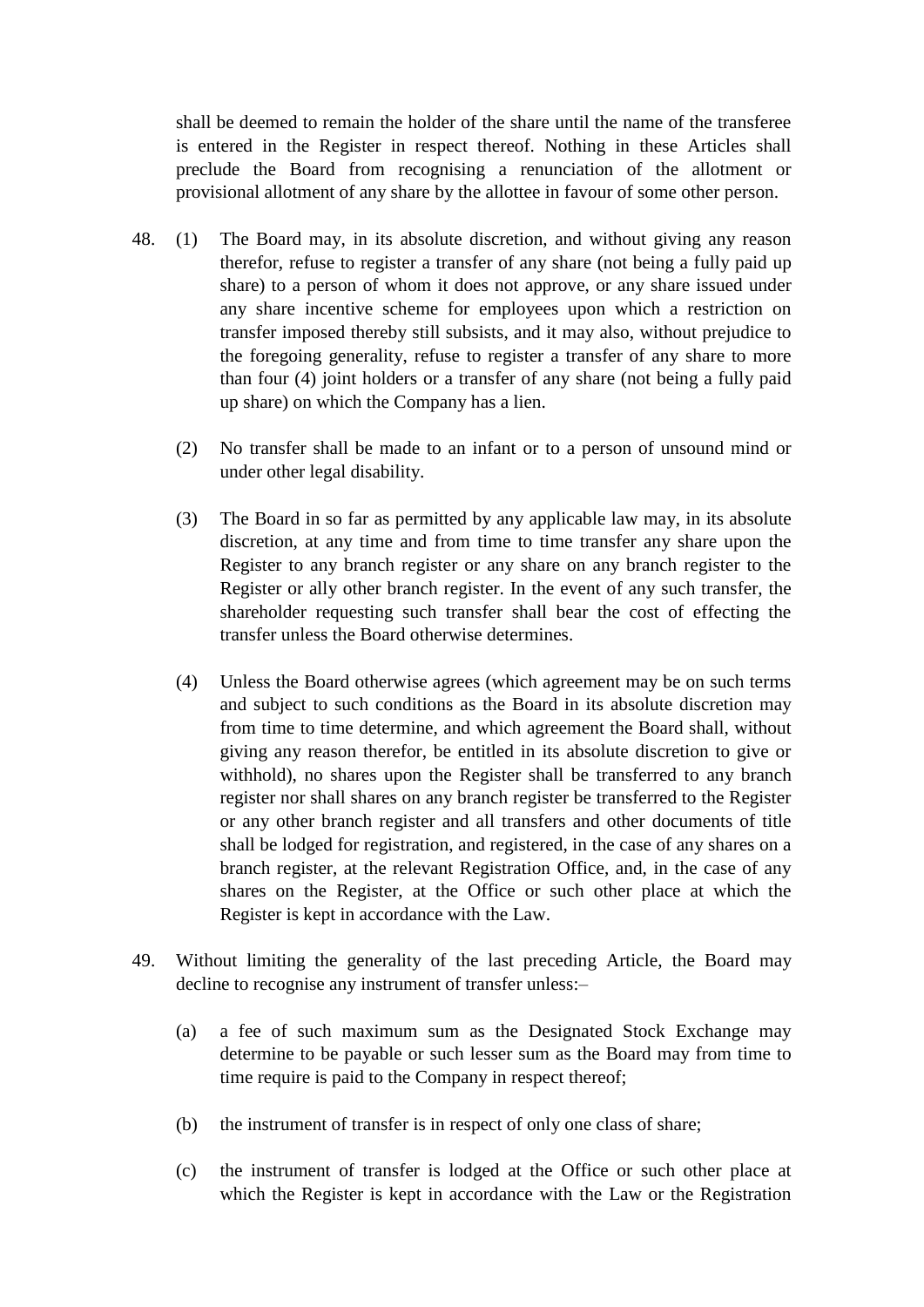Office (as the case may be) accompanied by the relevant share certificate(s) and such other evidence as the Board may reasonably require to show the right of the transferor to make the transfer (and, if the instrument of transfer is executed by some other person on his behalf, the authority of that person so to do); and

- (d) if applicable, the instrument of transfer is duly and properly stamped.
- 50. If the Board refuses to register a transfer of any share, it shall, within two (2) months after the date on which the transfer was lodged with the Company, send to each of the transferor and transferee notice of the refusal.
- 51. The registration of transfers of shares or of any class of shares may, after notice has been given by advertisement in an appointed newspaper or any other newspapers or by any other means in accordance with the requirements of any Designated Stock Exchange to that effect be suspended at such times and for such periods (not exceeding in the whole thirty (30) days in any year) as the Board may determine.

# **TRANSMISSION OF SHARE**

- 52. If a Member dies, the survivor or survivors where the deceased was a joint holder, and his legal personal representatives where he was a sole or only surviving holder, will be the only persons recognised by the Company as having any title to his interest in the shares; but nothing in this Article will release the estate of a deceased Member (whether sole or joint) from any liability in respect of any share which had been solely or jointly held by him.
- 53. Any person becoming entitled to a. share in consequence of the death or bankruptcy o:r winding-up of a Member may, upon such evidence as to his title being produced as may be required by the Board, elect either to become the holder of the share or to have some person nominated by him registered as the transferee thereof. If he elects to become the holder he shall notify the Company in writing either at the Registration Office or Office, as the case may be, to that effect. If he elects to have another person registered he shall execute a transfer of the share in favour of that person. The provisions of these Articles relating to the transfer and registration of transfers of shares shall apply to such notice or transfer as aforesaid as if the death or bankruptcy of the Member had not occurred and the notice or transfer were a transfer signed by such Member.
- 54. A person becoming entitled to a share by reason of the death or bankruptcy or winding-up of a Member shall be entitled to the same dividends and other advantages to which he would be entitled if he were the registered holder of the share. However, the Board may, if it thinks fit, withhold the payment of any dividend payable or other advantages in respect of such share until such person shall become the registered holder of the share or shall have effectually transferred such share, but, subject to the requirements of Article 75(2) being met, such a person may vote at meetings.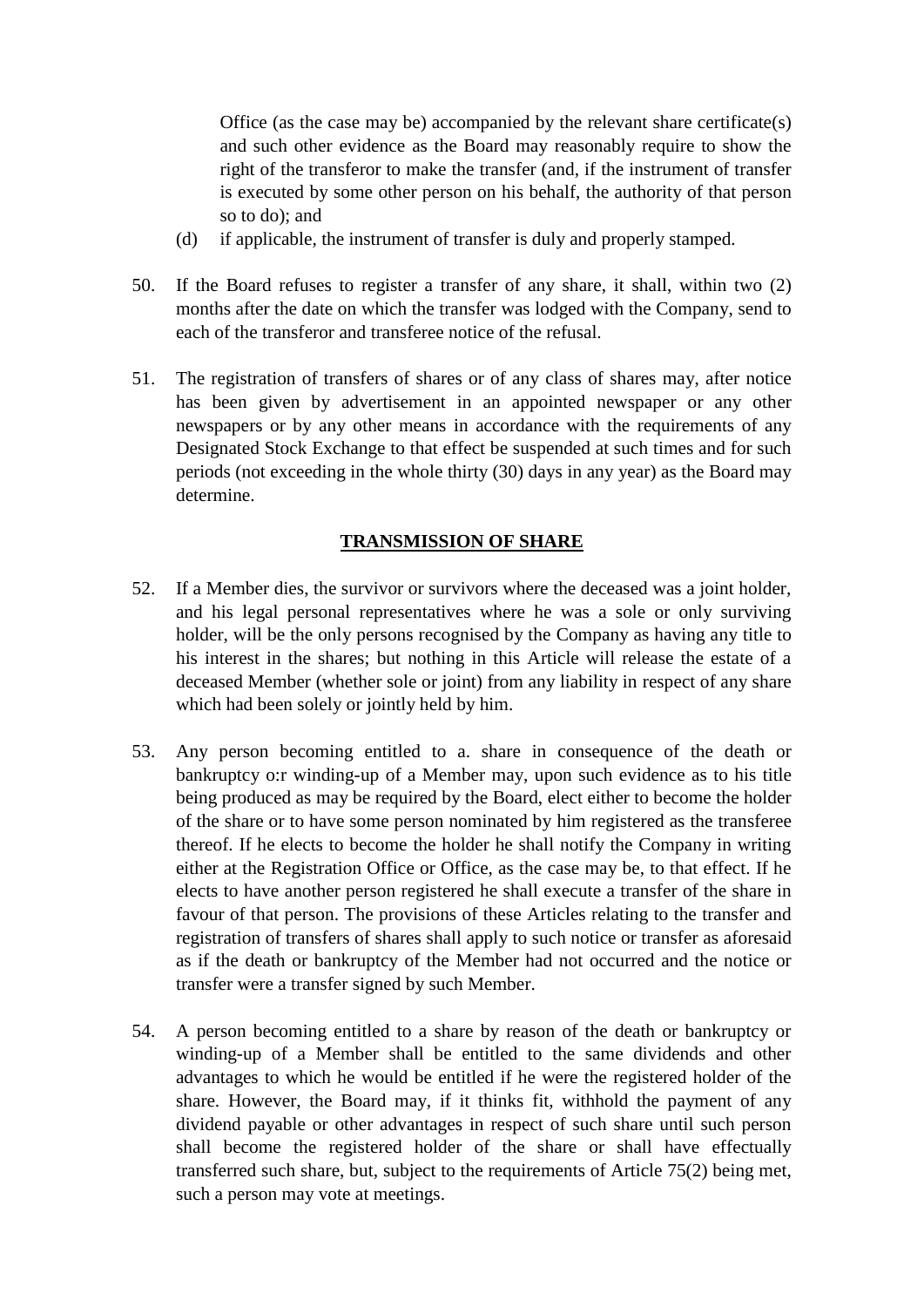#### **UNTRACEABLE MEMBERS**

- 55. (1) Without prejudice to the rights of the Company under paragraph (2) of this Article, the Company may cease sending cheques for dividend entitlements or dividend warrants by post if such cheques or warrants have been left uncashed on two consecutive occasions. However, the Company may exercise the power to cease sending cheques for dividend entitlements or dividend warrants after the first occasion on which such a cheque or warrant is returned undelivered.
	- (2) The Company shall have the power to sell, in such manner as the Board thinks fit, any shares of a Member who is untraceable, but no such sale shall be made unless:
		- (a) all cheques or warrants in respect of dividends of the shares in question, being not less than three in total number, for any sum payable in cash to the holder of such shares in respect of them sent during the relevant period in the manner authorised by the Articles of the Company have remained uncashed;
		- (b) so far as it is aware at the end of the relevant period, the Company has not at any time during the relevant period received any indication of the existence of the Member who is the holder of such shares or of a person entitled to such shares by death, bankruptcy or operation of law; and
		- (c) the Company, if so required by the rules governing the listing of shares on the Designated Stock Exchange, has given notice to, and caused advertisement in newspapers in accordance with the requirements of, the Designated Stock Exchange to be made of its intention to sell such shares in the manner required by the Designated Stock Exchange, and a period of three (3) months or such shorter period as may be allowed by the Designated Stock Exchange has elapsed since the date of such advertisement.

For the purpose of the foregoing, the "relevant period" means the period commencing twelve years before the date of publication of the advertisement referred to in paragraph (c) of this Article and ending at the expiry of the period referred to in that paragraph.

(3) To give effect to any such sale the Board may authorise some person to transfer the said shares and an instrument of transfer signed or otherwise executed by or on behalf of such person shall be as effective as if it had been executed by the registered holder or the person entitled by transmission to such shares, and the purchaser shalt not be bound to see to the application of the purchase money nor shall his title to the shares be affected by any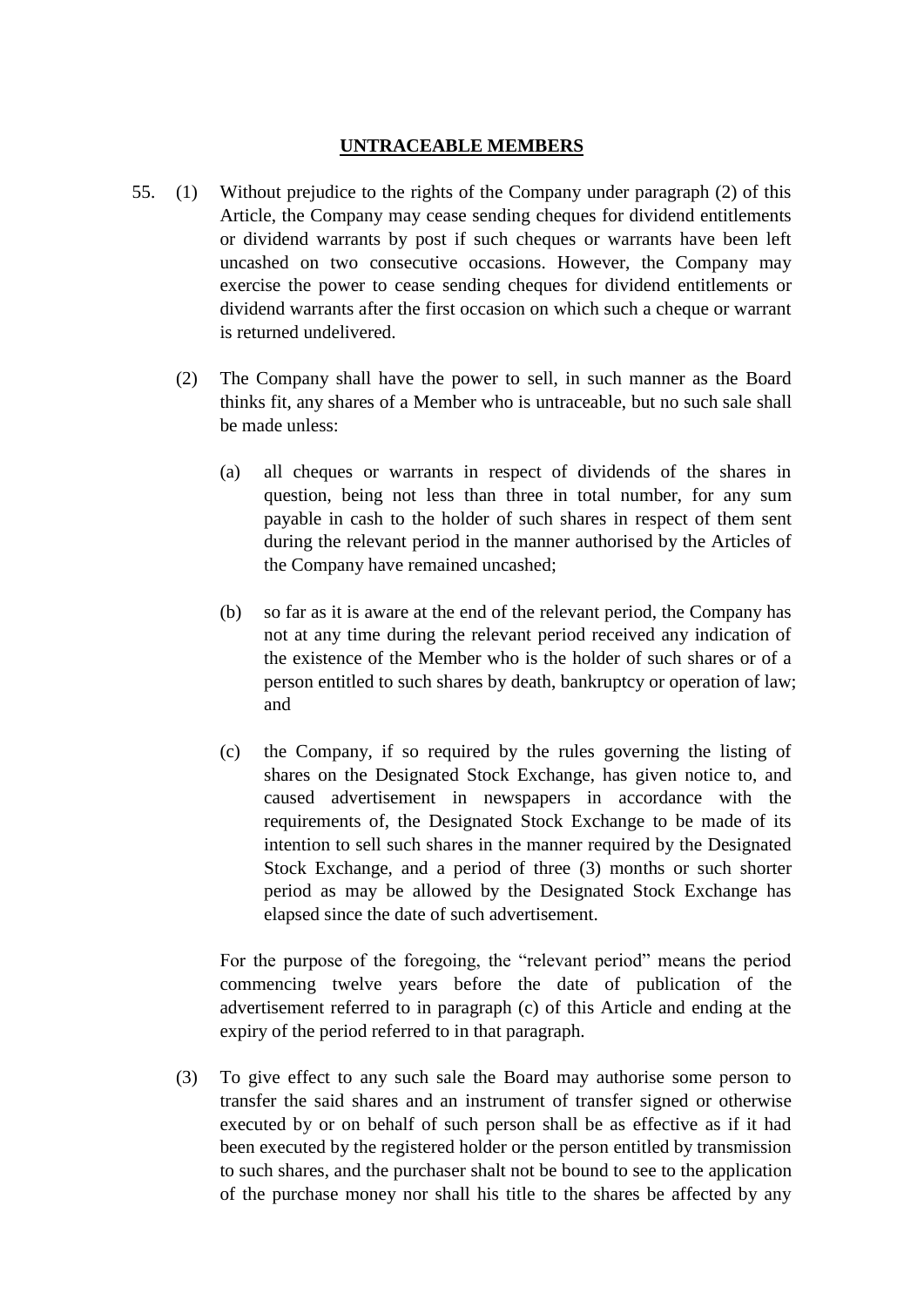irregularity Or invalidity in the proceedings relating to the sale. The net proceeds of the sale will belong to the Company and upon receipt by the Company of such net proceeds it shall become indebted to the former Member for an amount equal to such net proceeds. No trust shall be created in respect of such debt and no interest shall be payable in respect of it and the Company shall not be required to account for any money earned from the net proceeds which may be employed in the business of the Company or as it thinks fit. Any sale under this Article shall be valid and effective notwithstanding that the Member holding the shares sold is dead, bankrupt or otherwise under any legal disability or incapacity.

#### **GENERAL MEETINGS**

- 56. An annual general meeting of the Company shall be held in each year other than the year of the Company's adoption of these Articles (within a period of not more than fifteen (15) months after the holding of the last preceding annual general meeting or not more than eighteen (1.8) months after the date of adoption of these Articles, unless a longer period would not infringe the rules of the Designated Stock Exchange, if any) at such time and place as may be determined by The Board.
- 57. Each general meeting, other than an annual general meeting, shall be called an extraordinary general meeting. General meetings may be held in any part of the world as may be determined by the Board.
- 58. The Board may whenever it thinks fit call extraordinary general meetings. Any One or more Members holding at the date of deposit of the requisition not less than one-tenth of The paid up capital of the Company carrying the right of voting at general meetings of the Company shall at all times have the right, by written requisition to the Board or the Secretary of the Company, to require an extraordinary general meeting to be called by the Board for the transaction of any business specified in such requisition; and such meeting shall be held within two (2) months after the deposit of such requisition. If within twenty-one (21) days of such deposit the Board fails to proceed to convene such meeting the requisitionist(s) himself (themselves) may do so in the same manner, and all reasonable expenses incurred by the requisitionist(s) as a result of the failure of the Board shall be reimbursed to the requisitionist(s) by the Company.

#### **NOTICE OF GENERAL MEETINGS**

59. An annual general meeting shall be called by Notice of not less than twenty-one (21) clear days and not less than twenty (20) clear business days and any extraordinary general meeting at which the passing of a special resolution is to be considered shall be called by Notice of not less than twenty-one (21) clear days and not less than ten (10) clear business days. All other extraordinary general meetings may be called by Notice of not less than fourteen (14) clear days and not less than ten (10) clear business days. The Notice shall be exclusive of the day on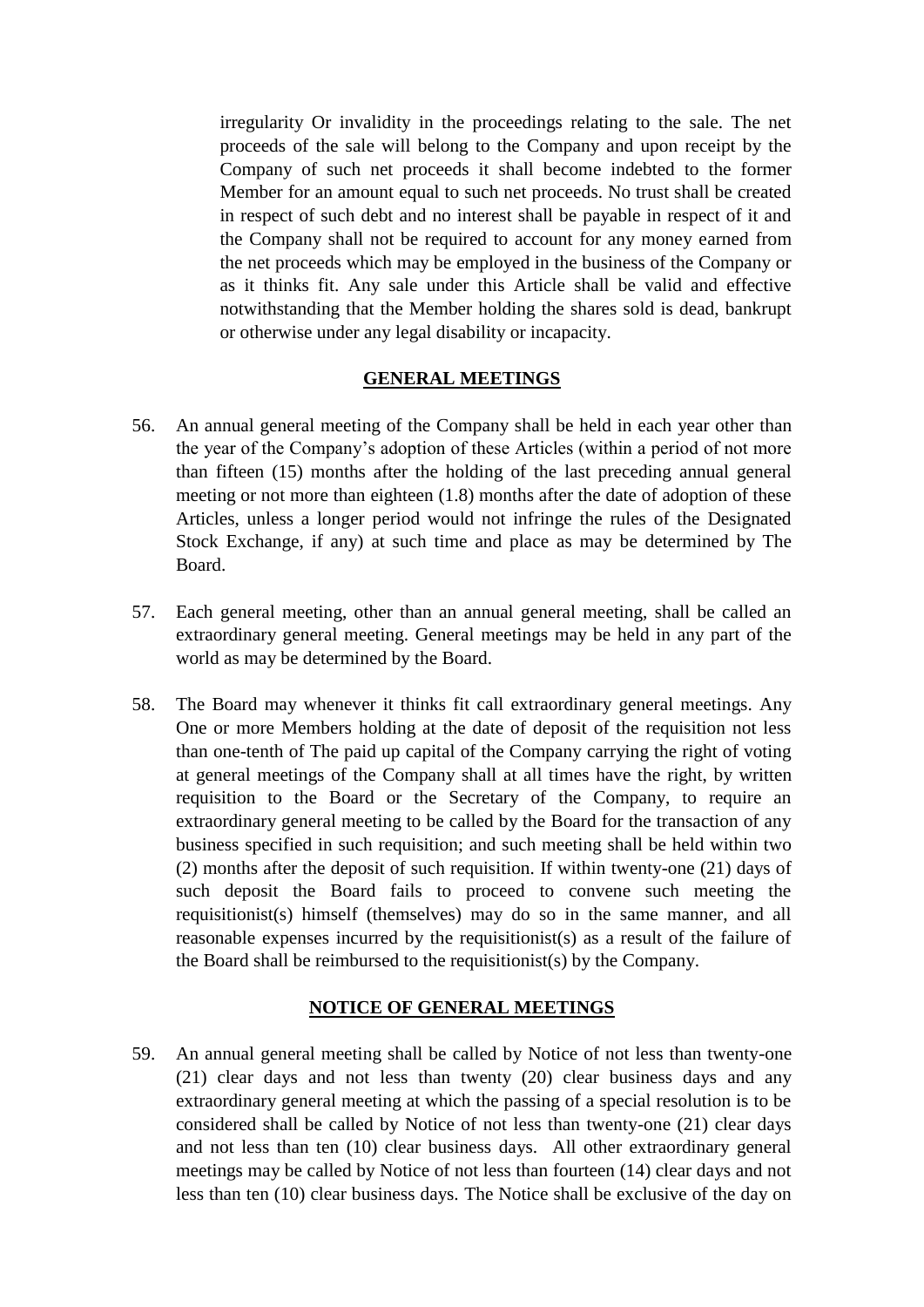which it is served or deemed to be served and of the day for which it is given, and shall specify the place, the day and the hour of meeting and particulars of resolutions to be considered at the meeting and, in case of special business, the general nature of that business, and shall be given, in manner hereinafter mentioned or in such other manner, if any, as may be prescribed by the Company in general meeting, to such persons as are, under these Articles, entitled to receive such notices from the Company, provided that a meeting of the Company shall notwithstanding that it is called by shorter notice than that specified in this Article be deemed to have been duly called if it is so agreed:

- (i) in the case of a meeting called as the annual general meeting, by all the shareholders entitled to attend and vote thereat; and
- (ii) in the case of any other meeting, by a majority in number of the shareholders having a right to attend and vote at the meeting, being a majority together holding not less than ninety-five (95) % in nominal value of the shares giving that right.
- 60. The accidental omission to give Notice of a meeting Or (in cases where instruments of proxy are sent out with the Notice) to send such instrument of proxy to, or the non-receipt of such Notice or such instrument of proxy by, any person entitled to receive such Notice shall not invalidate any resolution passed or the proceedings at that meeting.

### **PROCEEDINGS AT GENERAL MEETINGS**

- 61. (1) All business shall be deemed special that is transacted at an extraordinary general meeting, and also all business that is transacted at an annual general meeting, with the exception of:
	- (a) the declaration and sanctioning of dividends;
	- (b) consideration and adoption of the accounts and balance sheet and the reports of the Directors and Auditors and other documents required to be annexed to the balance sheet;
	- (c) the election of Directors whether by rotation or otherwise in the place of those retiring;
	- (d) appointment of Auditors (where special notice of the intention for such appointment is not required by the Law) and other officers;
	- (e) the fixing of the remuneration of the Auditors; and The voting of remuneration or extra remuneration to the Directors;
	- (f) the granting of any mandate or authority to the Directors to offer, allot, grant options over or otherwise dispose of the unissued shares in the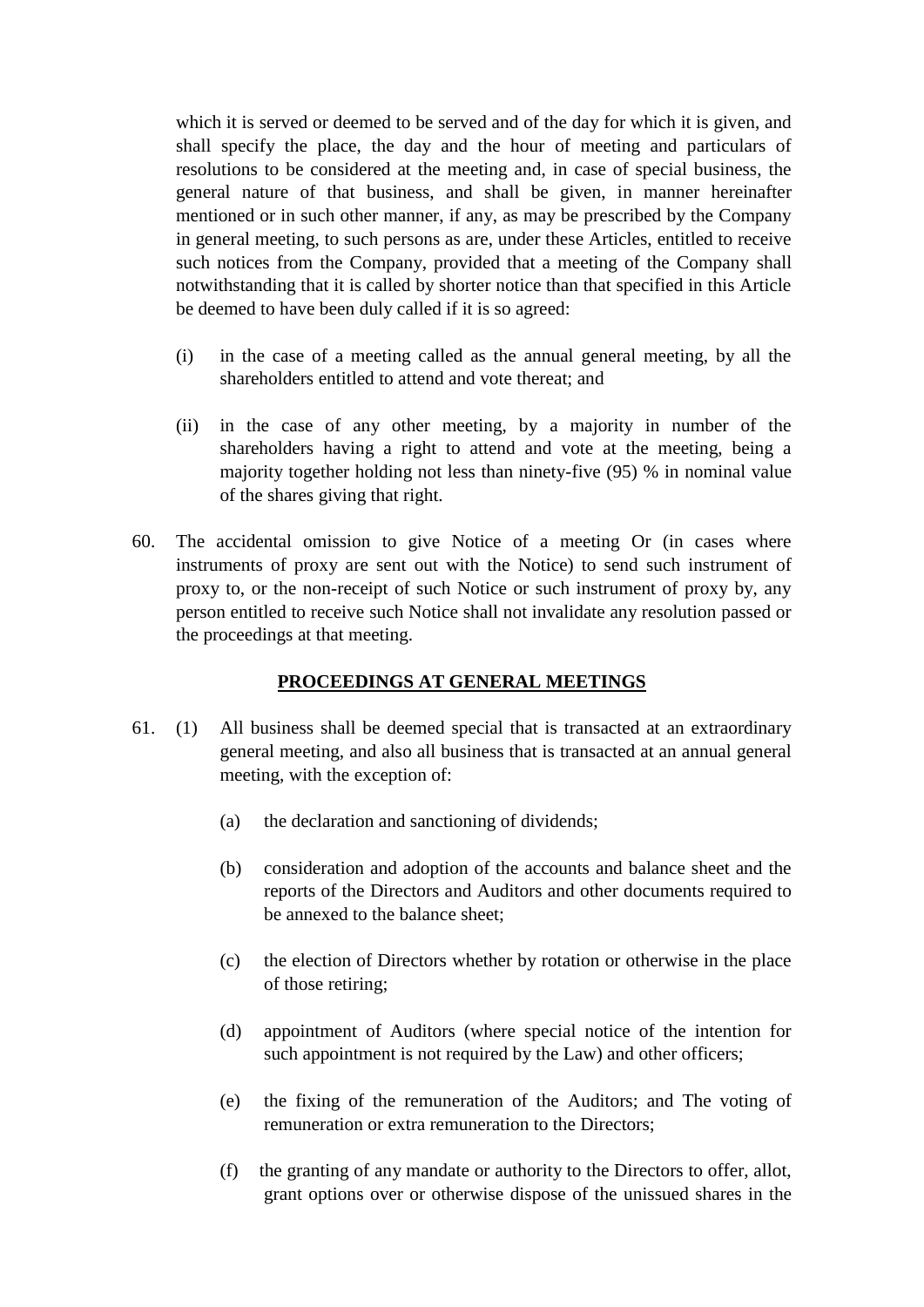capital of the Company representing not more than 20 per cent. in nominal value of its existing issued share capital; and

- (g) the granting of any mandate or authority to the Directors to repurchase securities of the Company.
- (2) No business other than the appointment of a chairman of a meeting shall be transacted at any general meeting unless a quorum is present at the commencement of the business. Two (2) Members entitled to vote and present in person or by proxy or (in the case of a Member being a corporation) by its duly authorised representative shall form a quorum for all purposes.
- 62. If within thirty (30) minutes (or such longer time not exceeding One hour as the chairman of the meeting may determine to wait) after the time appointed for the meeting a quorum is not present, the meeting, if convened on the requisition of Members, shall be dissolved. In any other case it shall stand adjourned to the same day in the next week at the same time and place or to such time and place as the Board may determine. If at such adjourned meeting a quorum is not present within half an hour from the time appointed for holding the meeting, the meeting shall be dissolved.
- 63. The chairman of the Company shall preside as chairman at every general meeting. If at any meeting the chairman, 'is not present within fifteen (15) minutes after the time appointed for holding the meeting, or is not willing to act as chairman, the Directors present shall choose one of their number to act, or if one Director only is present he shall preside as chairman if willing to act. If no Director is present, or if each of the Directors present declines to take the chair, or if the chairman chosen shall retire from the chair, the Members present in person or by proxy and entitled to vote shall elect one of their number to be chairman.
- 64. The chairman may, with the consent of any meeting at which a quorum is present (and shall if so directed by the meeting), adjourn the meeting from time to time and from place to place as the meeting shall determine, but no business shall be transacted at any adjourned meeting other than the business which might lawfully have been transacted at the meeting had the adjournment not taken place. When a meeting is adjourned for fourteen (14) days or more, at least seven (7) clear days' notice of the adjourned meeting shall be given specifying the time and place of the adjourned meeting but it shall not be necessary to specify in such notice the nature of the business to be transacted at the adjourned meeting and the general nature of the business to be transacted. Save as aforesaid, it shall be unnecessary to give notice of an adjournment.
- 65. If an amendment is proposed to any resolution under consideration but is in good faith ruled out of order by the chairmen of the meeting, the proceedings on the substantive resolution shall not be invalidated by any error in such ruling. In the case of a resolution duly proposed as a special resolution, no amendment thereto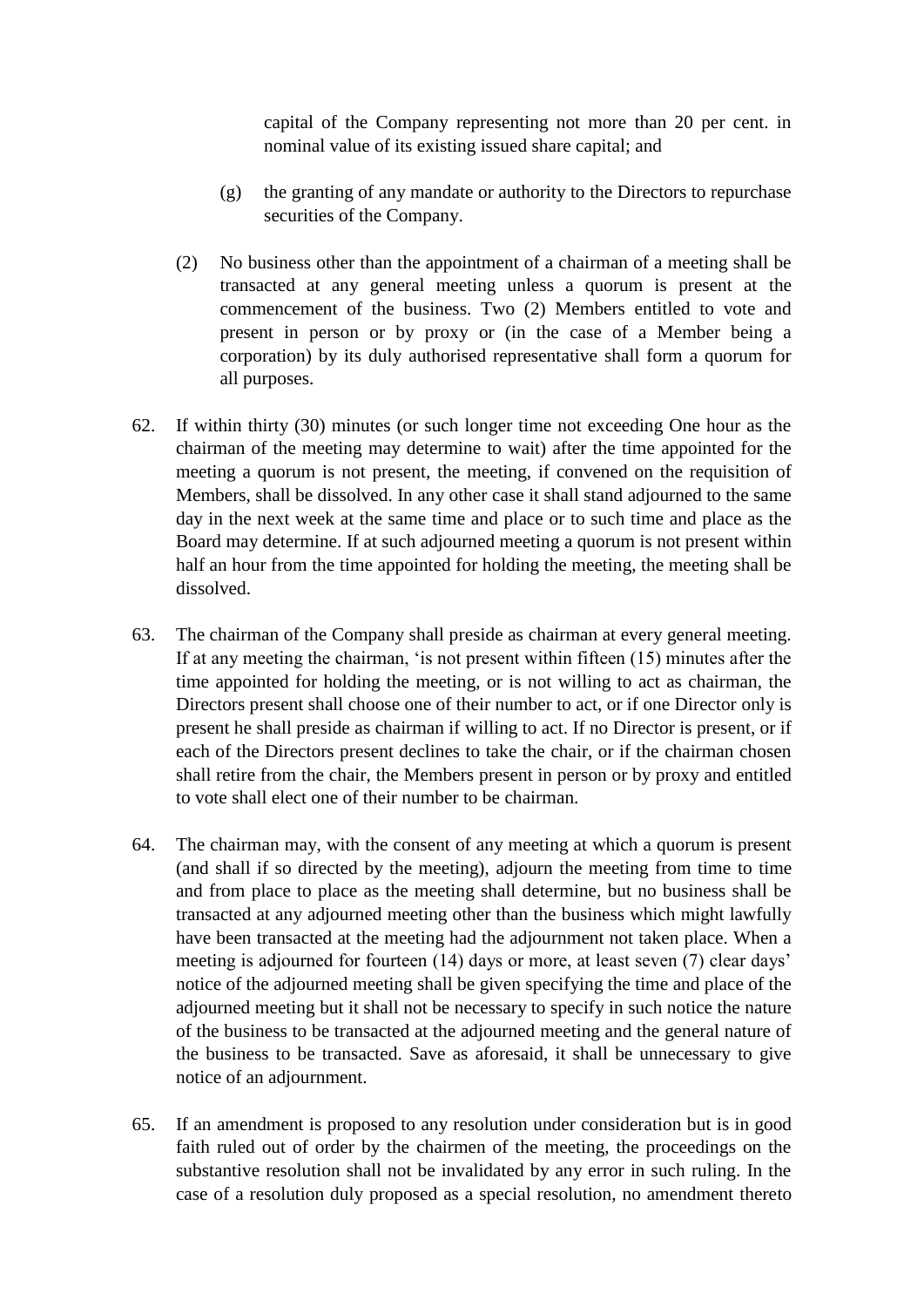(other than a mere clerical amendment to correct a patent error) may in any event be considered or voted upon.

#### **VOTING**

- 66. (1) Subject to any special rights or restrictions as to voting for the time being attached to any shares by or in accordance with these Articles, at any general meeting on a poll every shareholder present in person or by proxy or, in the case of a shareholder being a corporation, by its duly authorised representative shall have one vote for every fully paid share of which he is the holder but so that no amount paid up or credited as paid up on a share in advance of calls or instalments is treated for the foregoing purposes as paid up on the share. A resolution put to the vote of a meeting shall be decided by way of a poll save that the chairman of the meeting may in good faith, allow a resolution which relates purely to a procedural or administrative matter to be voted on by a show of hands in which case every shareholder present in person (or being a corporation, is present by a duly authorized representative), or by proxy(ies) shall have one vote provided that where more than one proxy is appointed by a shareholder which is a clearing house (or its nominee(s)), each such proxy shall have one vote on a show of hands. For purposes of this Article, procedural and administrative matters are those that (i) are not on the agenda of the general meeting or in any supplementary circular that may be issued by the Company to its shareholders; and (ii) relate to the chairman's duties to maintain the orderly conduct of the meeting and/or allow the business of the meeting to be properly and effectively dealt with, whilst allowing all shareholders a reasonable opportunity to express their views.
	- (2) Where a show of hands is allowed, before or on the declaration of the result of the show of hands, a poll may be demanded:
		- (a) by at least three shareholders present in person or in the case of a shareholder being a corporation by its duly authorised representative or by proxy for the time being entitled to vote at the meeting; or
		- (b) by a shareholder or shareholders present in person or in the case of a shareholder being a corporation by its duly authorised representative or by proxy and representing not less than one-tenth of the total voting rights of all shareholders having the right to vote at the meeting; or
		- (c) by a shareholder or shareholders present in person or in the case of a shareholder being a corporation by its duly authorised representative or by proxy and holding shares in the Company conferring a right to vote at the meeting being shares on which an aggregate sum has been paid up equal to not less than one-tenth of the total sum paid up on all shares conferring that right.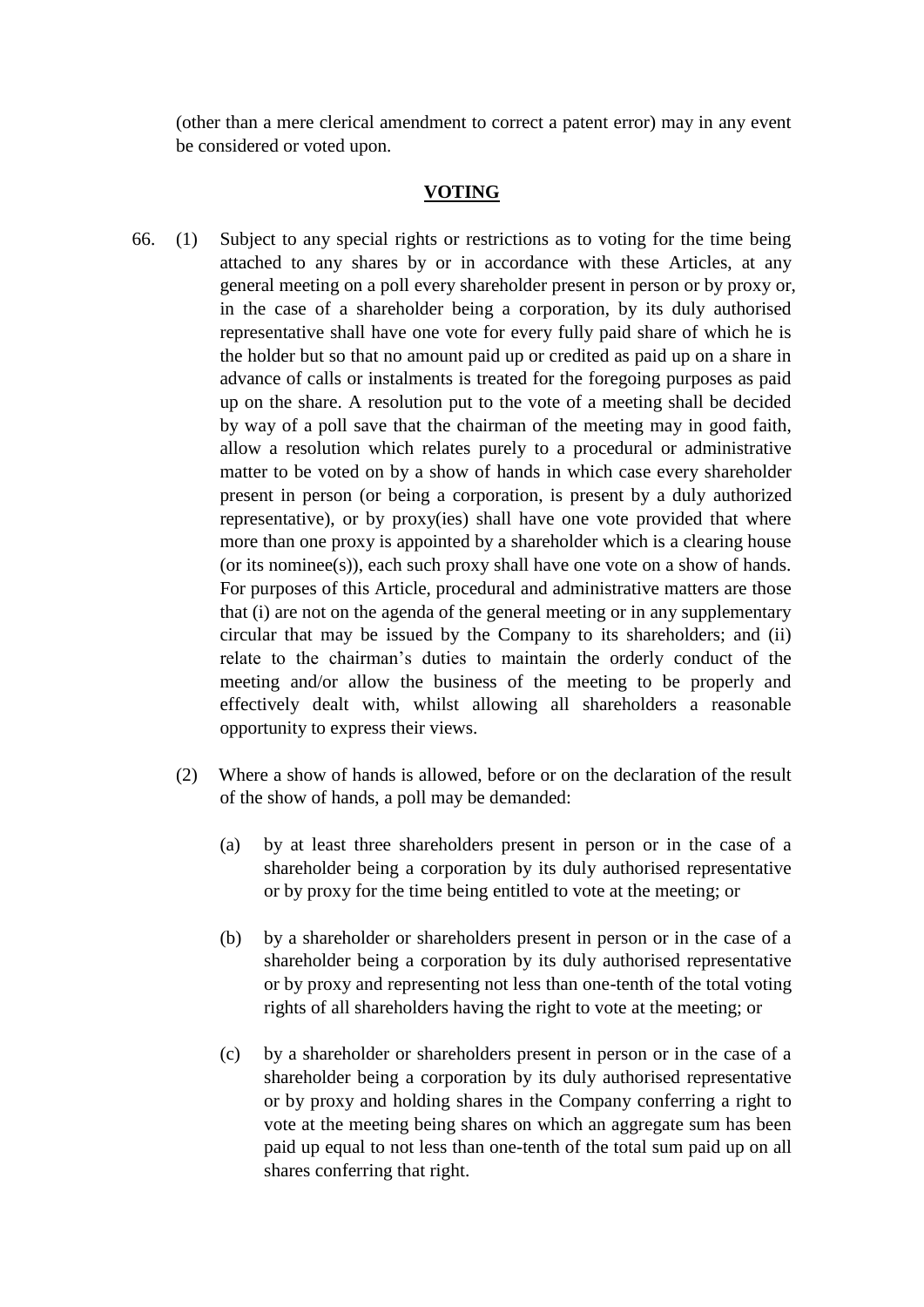A demand by a person as proxy for a shareholder or in the case of a shareholder being a corporation by its duly authorised representative shall be deemed to be the same as a demand by the shareholder.

- 67. Where a resolution is voted on by a show of hands, a declaration by the chairman that a resolution has been carried, or carried unanimously, or by a particular majority, or not carried by a particular majority, or lost, and an entry to that effect made in the minute book of the Company, shall be conclusive evidence of the facts without proof of the number or proportion of the votes recorded for or against the resolution. The result of the poll shall be deemed to be the resolution of the meeting. The Company shall only be required to disclose the voting figures on a poll if such disclosure is required by the rules of the stock exchange of the Relevant Territory.
- 68. Intentionally deleted
- 69. Intentionally deleted
- 70. Intentionally deleted
- 71. On a poll votes may be given either personally or by proxy.
- 72. A person entitled to more than one vote on a poll need not use all his votes or cast all the votes he uses in the same way.
- 73. All questions submitted to a meeting shall be decided by a simple majority of votes except where a greater majority is required by these Articles or by the Law. In the case of an equality of votes, whether on a show of hands or on a poll, the chairman of such meeting shall be entitled to a. second or casting vote in addition to any other vote he may have.
- 74. Where there are joint holders of any share anyone of such joint holder may vote, either in person or by proxy, in respect of such share as if he were solely entitled thereto, hut if more than one of such joint holders be present at any meeting the vote of the senior who tenders a vote, whether in person or by proxy, shall be accepted to the exclusion of the votes of the other joint holders, and for this purpose seniority shall be determined by the order in which the names stand in the Register in respect of the joint holding. Several executors or administrators of a deceased Member in whose name any share stands shall for the purposes of this Article be deemed joint holders thereof
- 75. (1) A Member who is a patient for any purpose relating to mental health or in  $\sim$  may vote on a poll by proxy, and may otherwise act and be treated as if he were the registered holder of such shares for the purposes of general meetings, provided that such evidence as the Board may require of the authority of the person claiming to vote shall have been deposited at the Office, head office or Registration Office, as appropriate, not less than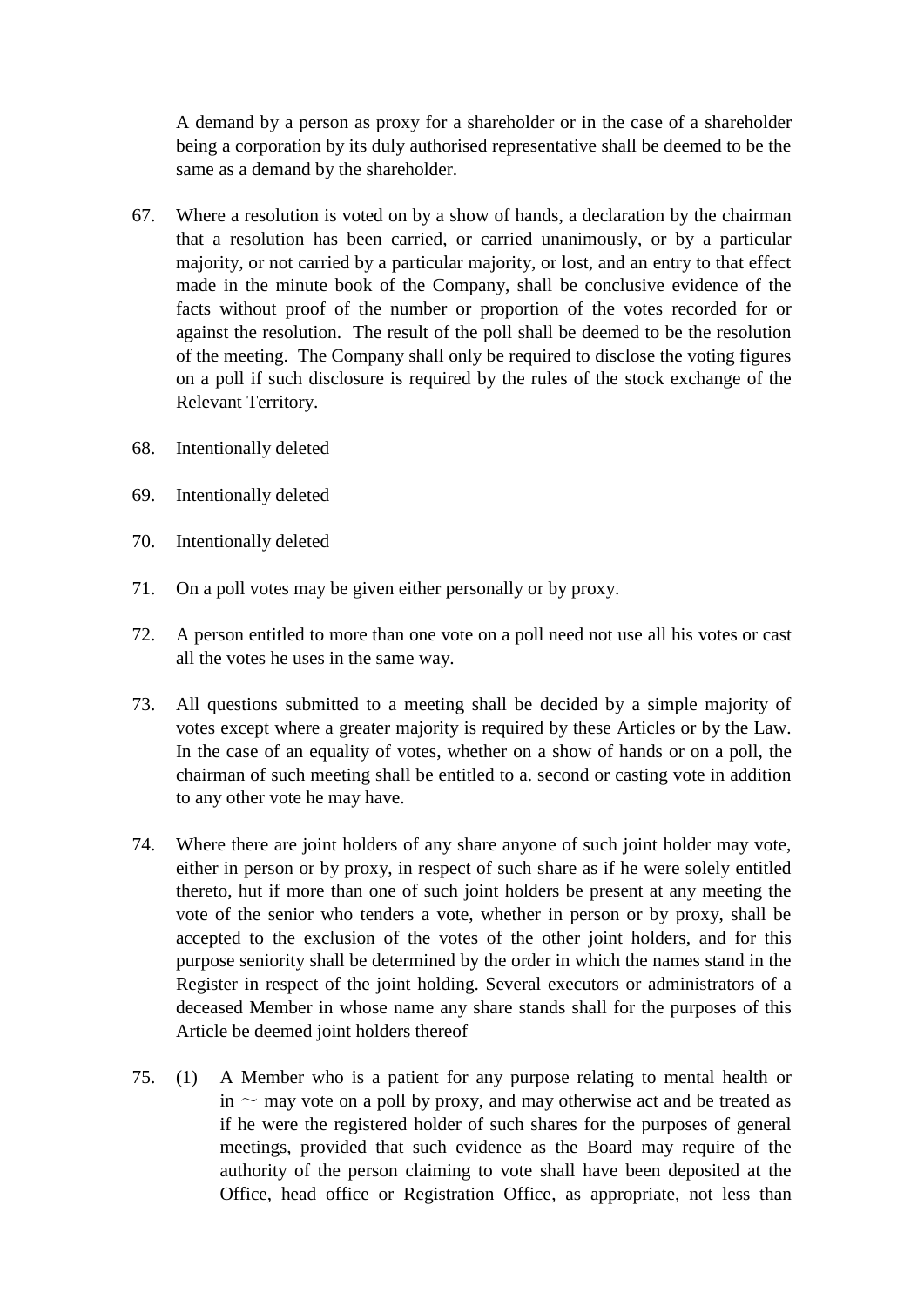forty-eight (48) hours before the time appointed for holding the meeting, or adjourned meeting or poll, as the case may be.

- (2) Any person entitled under Article 53 to be registered as the holder of any shares may vote at any general meeting in respect thereof in the same manner as if he were the registered holder of such shares, provided that forty-eight (48) hours at least before the time of the holding of the meeting or adjourned meeting, as the case may be, at which he proposes to vote, he shall satisfy the Board of his entitlement to such shares, or the Board shall have previously admitted his right to vote at such meeting in respect thereof.
- 76. (1) No Member shall, unless the Board otherwise determines, be entitled to attend and vote and to be reckoned in a quorum at any general meeting unless he is duly registered and all calls or other Sums presently payable by him in respect of shares in the Company have been paid.
	- (2) Where the Company has knowledge that any Member is, under the rules of the Designated Stock Exchange, required to abstain from voting on any particular resolution of the Company or restricted to voting only for or only against any particular resolution of the Company, any votes cast by or on behalf of such Member in contravention of such requirement or restriction shall not be counted.
- 77. If:
	- (a) any objection shall be raised to the qualification of any voter; or
	- (b) any votes have been counted which ought not to have been counted or which might have been rejected; or
	- (c) any votes are not counted which ought to have been counted;

the objection or error shall not vitiate the decision of the meeting or adjourned meeting on any resolution unless the same is raised or pointed out at the meeting or, as the case may be, the adjourned meeting at which the vote objected to is given or tendered or at which the error occurs. Any objection or error shall be referred to the chairman of the meeting and shall only vitiate the decision of the meeting on any resolution if the chairman decides that the same may have affected the decision of the meeting. The decision of the chairman on such matters shall be final and conclusive.

#### **PROXIES**

78. Any Member entitled to attend and vote at a meeting of the Company shall be entitled to appoint another person as his proxy to attend and vote instead of him. A Member who is the holder of two or more shares may appoint more than one proxy to represent him and vote on his behalf at a general meeting of the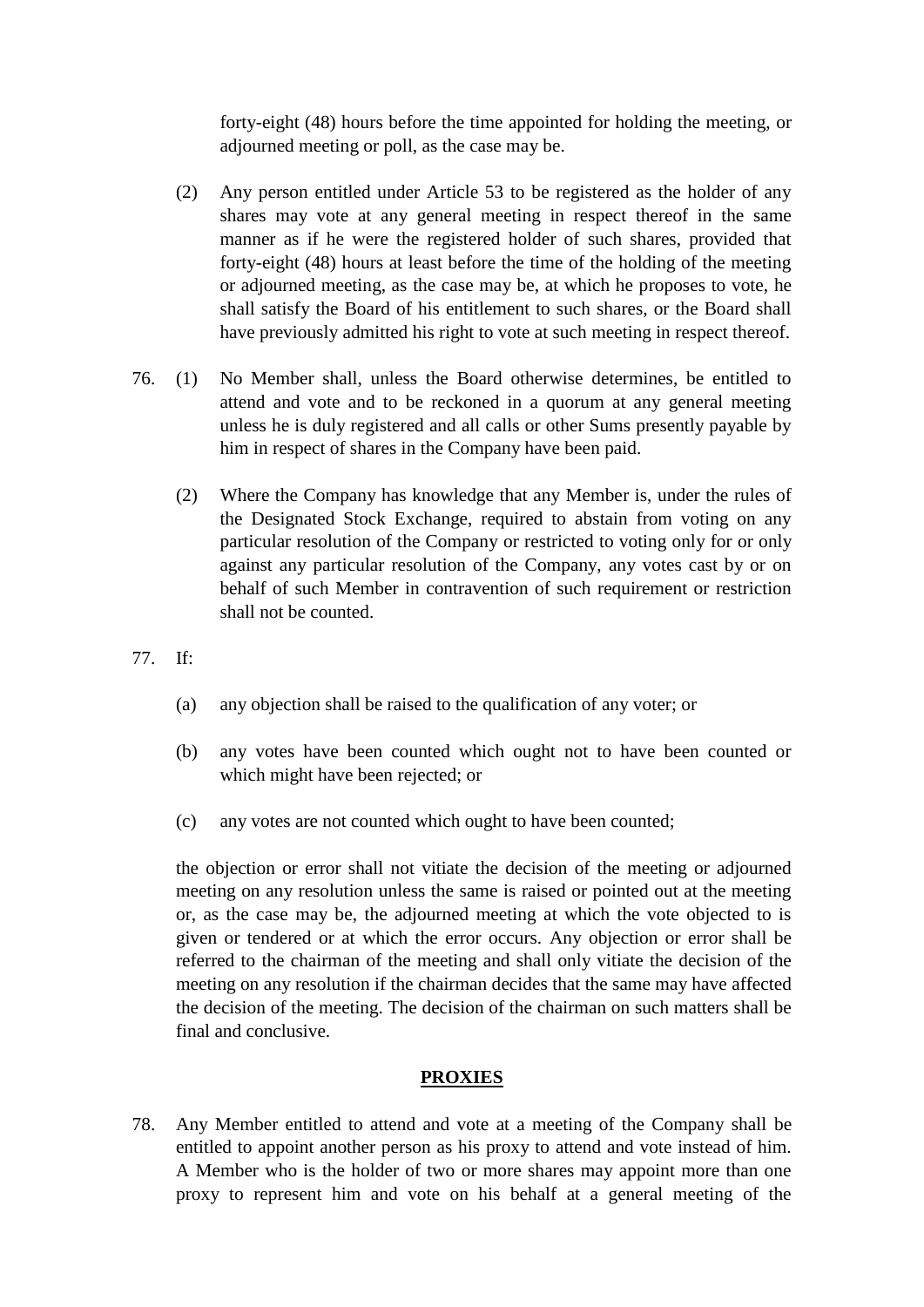Company or at a class meeting. A proxy need not be a Member. In addition, a proxy or proxies representing either a Member who is an individual or a Member which is a corporation shall be entitled to exercise the same powers on behalf of the Member which he or they represent as such Member could exercise.

- 79. The instrument appointing a proxy shall be in writing under the hand of the appointor or of his attorney duly authorised in writing or, if the appointor is a corporation, either under its seal or under the hand of an officer, attorney Or other person authorised to sign the same. In the case of an instrument of proxy purporting to be signed on behalf of a corporation by all officer thereof it shall be assumed, unless the contrary appears, that such officer was duly authorised to sign such instrument of proxy on behalf of the corporation without further evidence of the facts.
- 80. The instrument appointing a proxy and (if required by the Board) the power of attorney or other authority (if any) under which it is signed, or a certified copy of such power or authority, shall be delivered to such place or one of such places (if any) as may be specified for that purpose in or by way of note to or in any document accompanying the notice convening the meeting (or, if no place is so specified at the Registration Office or the Office, as may be appropriate) not less than forty-eight (48) hours before the time appointed for holding the meeting or adjourned meeting at which the person named in the instrument proposes to vote or; in. the case of a poll taken subsequently to the date of a meeting or adjourned meeting, not less than twenty-four (24) hours before the time appointed for the taking of the poll and in default the instrument of proxy shalt not be treated as valid, No instrument appointing a proxy shall be valid after the expiration of twelve (12) months from the date named in it as the date of its execution, except at an adjourned meeting or on a poll demanded at a meeting or an adjourned meeting in cases where the meeting was originally held within twelve (12) months from such date. Delivery of an instrument appointing a proxy shall not preclude a Member from attending and voting in person at the meeting convened and in such event; the instrument appointing a proxy shall be deemed to be revoked.
- 81. Instruments of proxy shall be in any common form or in such other form as the Board may approve (provided that this shall not preclude the use of the two-way form) and the Board may, if it thinks fit, send out with the notice of any meeting forms of instrument of proxy for use at the meeting. The instrument of proxy shall be deemed to confer authority to demand or join in demanding a poll and to vote on any amendment of a resolution put to the meeting for which it is given as the proxy thinks fit. The instrument of proxy shall, unless the contrary is stated therein, be valid as well for any adjournment of the meeting as for the meeting to which it relates.
- 82. A vote given in accordance with the terms of an instrument of proxy shall be valid notwithstanding the previous death or insanity of the principal, or revocation of the instrument of proxy or of the authority under which it was executed, provided that no intimation in writing of such death, insanity or revocation shall have been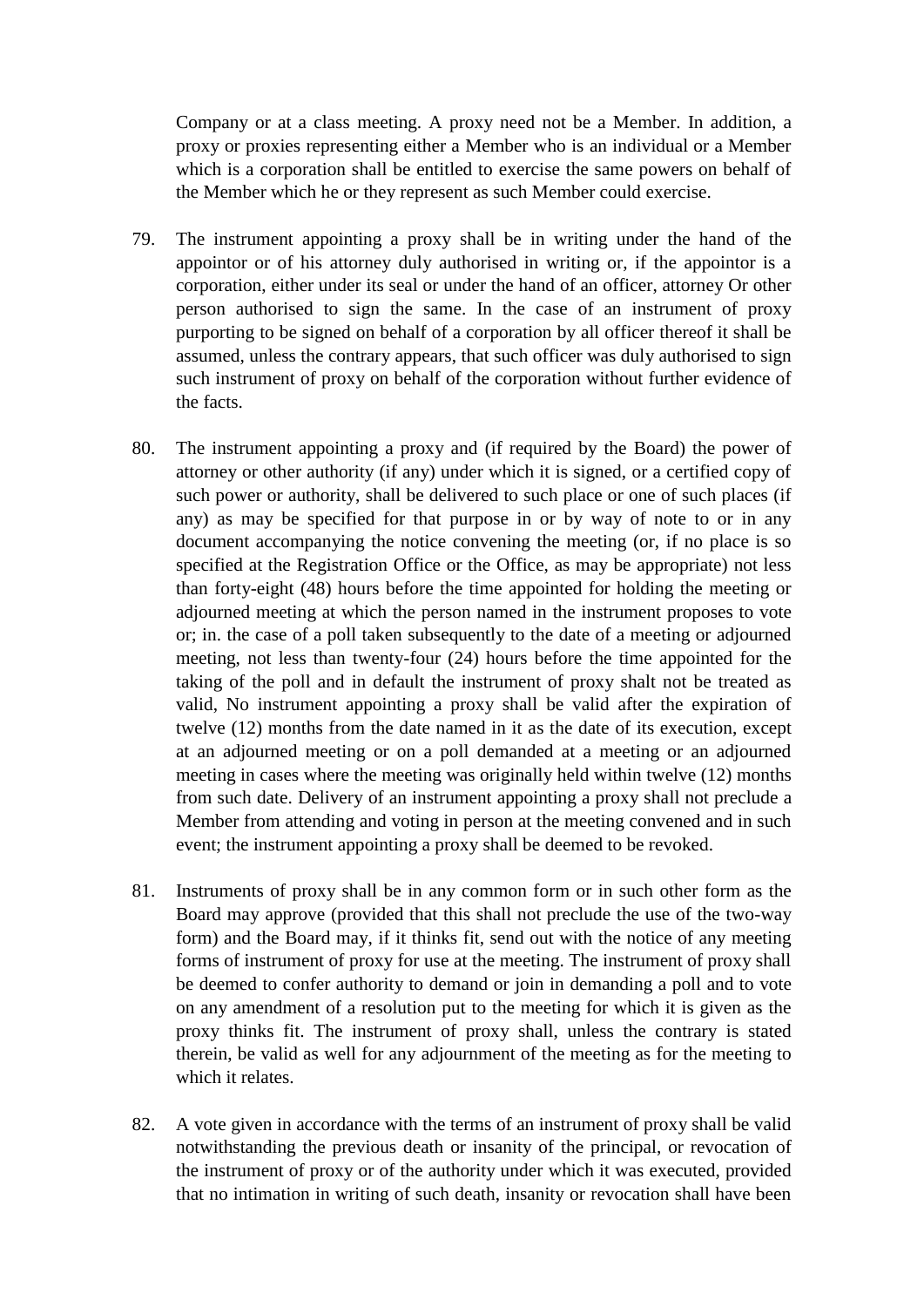received by the Company at the Office or the Registration Office (or such other place as may be specified for the delivery of instruments of proxy in the notice convening the meeting or other document sent therewith) two (2) hours at least before the commencement of the meeting or adjourned meeting, or the taking of the poll, at which the instrument of proxy is used.

83. Anything which under these Articles a Member may do by proxy he may likewise do by his duly appointed attorney and the provisions of these Articles relating to proxies and instruments appointing proxies shall apply mutatis mutandis in relation to any such attorney and the instrument under which such attorney is appointed.

# **CORPORATIONS ACTING BY REPRESENTATIVES**

- 84. (1) Any corporation which is a Member may by resolution of its directors or other governing body authorise such person as it thinks fit to act as its representative at any meeting of the Company or at any meeting of any class of Members. The person so authorised shall be entitled to exercise the same powers on behalf of such corporation as the corporation could exercise if it were an individual Member and such corporation shall for the purposes of these Articles be deemed to be present ill person at any such meeting if a person so authorised is present thereat.
	- (2) If a clearing house (or its nominee(s)), being a corporation, is a Member, it may authorise such persons as it thinks fit to act as its representatives at any meeting of the Company or at any meeting of any class of Members provided that the authorisation shall specify the number and class of shares in respect of which each such representative is so authorised. Each person so authorised under the provisions of this Article shall be deemed to have been duly authorised without further evidence of the facts and be entitled to exercise the same rights and powers on behalf of the clearing house (or its nominee(s) as if such person was the registered holder. of the shares of the Company held. by the clearing house (or its nominee(s) including the tight to vote individually on a show of hands.
	- (3) Any reference in these Articles to a. duly authorised representative of a Member being a corporation shall mean a representative authorised under the provisions of this Article.

### **WRITTEN RESOLUTIONS OF MEMBERS**

85. A resolution in writing signed (in such manner as to indicate, expressly or impliedly, unconditional approval) by or on behalf of all persons for the time being entitled to receive notice of and to attend and vote at general meetings of the Company shall, for the purposes of these Articles, be treated as a resolution duly passed at a general meeting of the Company and; where relevant, as a special resolution so passed. Any such resolution shall be deemed to have been passed at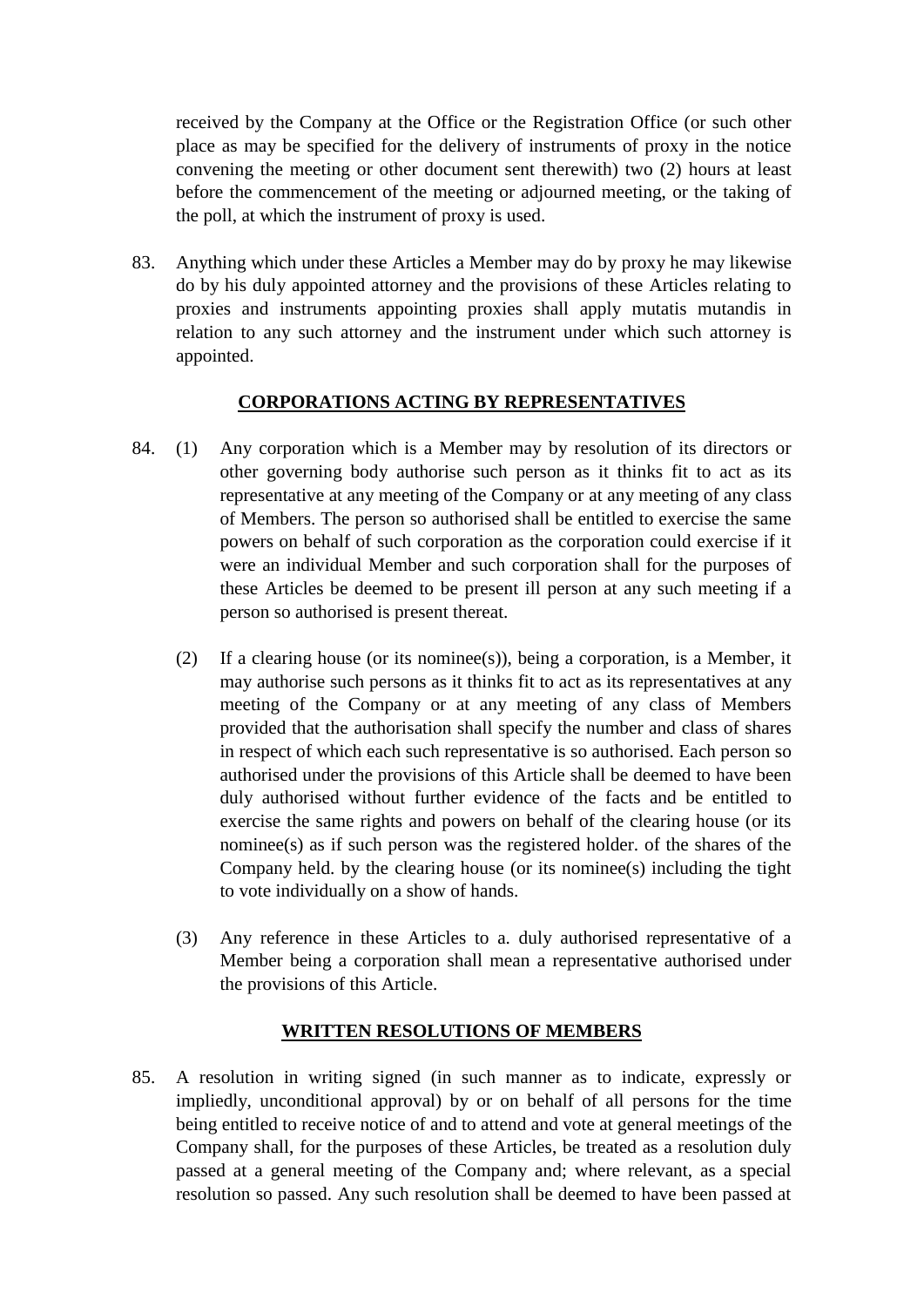a meeting held on the date on which it was signed by the last Member to sign, and where the resolution states a date as being the date of his signature thereof by any Member the statement shall be prima facie evidence that it was signed by him On that date. Such a resolution may consist of several documents in the like form, each signed by one or more relevant Members.

### **BOARD OF DIRECTORS**

- 86. (1) Unless otherwise determined by the Company in general meeting, the number of Directors shall not be less than two (2). There shall be no maximum number of Directors unless otherwise determined from time to time by the Members in general meeting. The Directors shall be elected or appointed in the first place by the subscribers to the Memorandum of Association or by a majority of them and thereafter in accordance with Article 87 and shall hold office until their successors are elected or appointed.
	- (2) Subject to the Articles and the Law, the Company may by ordinary resolution elect any person to be a Director either to fill a casual vacancy on the Board, or as an addition to the existing Board.
	- (3) The Directors shall have the power from time to time and at any time to appoint any person as a Director either to fill a causal vacancy on the Board or, as an addition to the existing Board but so that the number of Directors so appointed shall not exceed any maximum number determined from time to time by the Members in general meeting. Any Director so appointed by the Board shall hold office only until the next following general meeting of the Company (in the case of filling a causal vacancy) or until the following annual general meeting of the Company (in the case of an addition to the Board), and shall than be eligible for re-election at that meeting.
	- (4) Neither a Director nor an alternate Director shall be required to bold any shares of the Company by way of qualification and a Director or alternate Director (as the case may be) who is not a Member shall be entitled to receive notice of and to attend and speak at any general meeting of the Company and of all classes of shares of the Company.
	- (5) The Members may at any general meeting convened and held in accordance with these Articles, by ordinary resolution remove a Director at any time before the expiration of his period of office notwithstanding anything to the contrary in those Articles or in any agreement between the Company and such Director (but without prejudices to any claim for damages under any such agreement).
	- (6) A vacancy on the Board created by the removal of a Director under the provisions of subparagraph (5) above may be filled by the election or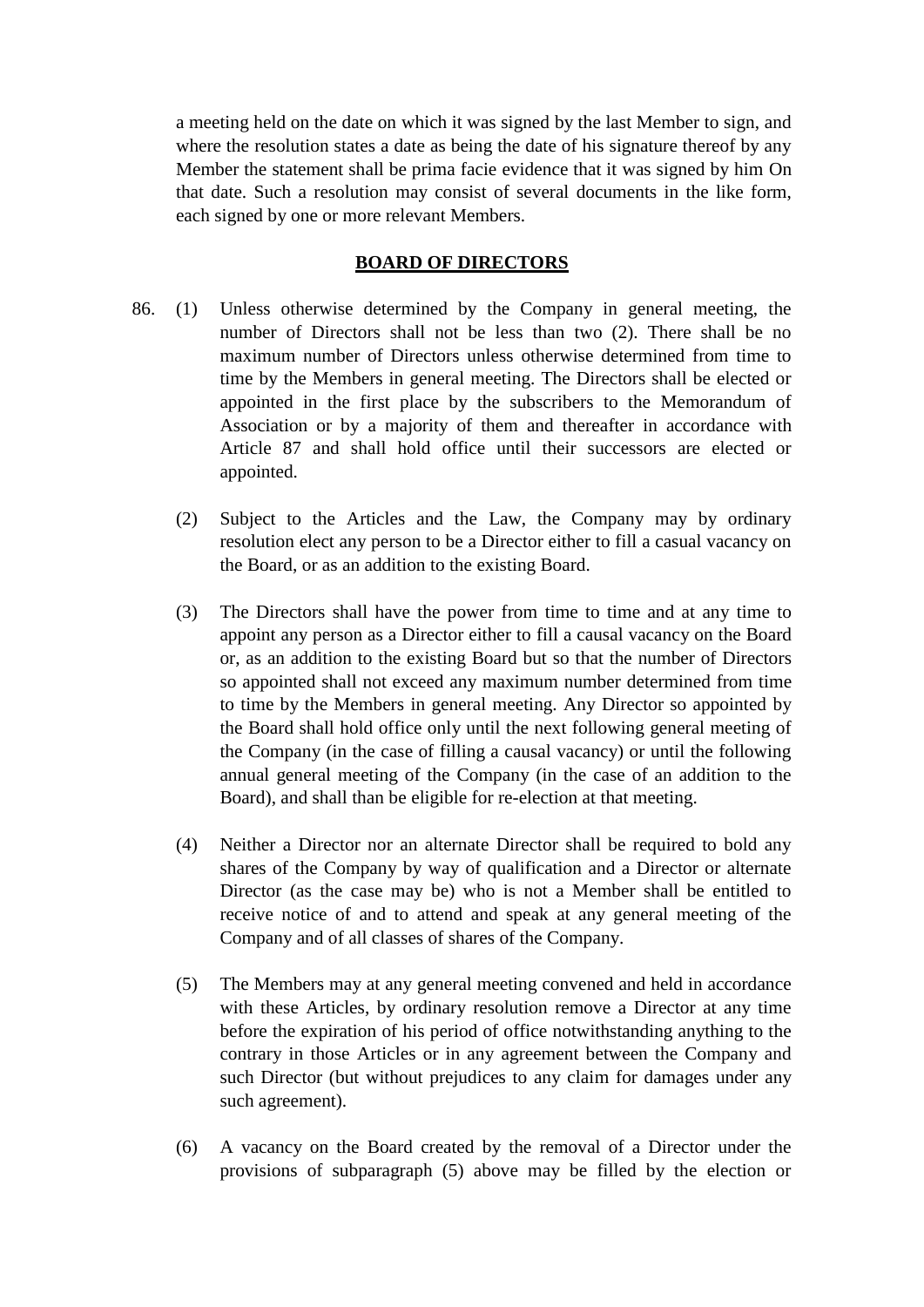appointment by ordinary resolution the Members at the meeting at which such Director is removed.

(7) The Company may from time to time in general meeting by ordinary resolution increase or reduce the number of Directors but so that the number of Directors shall never be less than two (2).

# **RETIREMENT OF DIRECTORS**

- 87. (1) Notwithstanding an other provisions in the Articles at such annual general meeting one-third of the Directors for the time being (or, if their number is not a multiple of three (3), the number nearest to but not less than one-third) shall retire from office by rotation provided that every Director (including those appointed for a specified term or holding office as chairman of the Board and/or the managing director of the Company) shall be subject to retirement by rotation at least once every three years.
	- (2) A retiring Director shall be eligible for re-election. The Directors to retire by rotation shall include (so far as necessary to ascertain the number of directors to retire by rotation) any Director who wishes to retire and not to offer himself for re-election. Any further Directors so to retire shall be those of the other Directors subject to retirement by rotation who have been longest in office since their last re-election or appointment and So that as between persons who became or were last re-elected Directors on the same day those to retire shall (unless they otherwise agree among themselves) be determined by lot. Any Director appointed pursuant to Article 86(2) or Article 86(3) shall not be taken into account in determining which particular Directors or the number of Directors who are to retire by rotation.
- 88. No person other than a Director retiring at the meeting shall, unless recommended by the Directors for election, be eligible for election as a Director at any general meeting unless a Notice signed by a Member (other than the person to be proposed) duly qualified to attend and vote at the meeting for which such notice is given of his intention to propose such person for election and also a. Notice signed by the person to be proposed of his willingness to be elected shall have been lodged at the head office or at the Registration Office provided that the minimum length of the period, during which such Notice(s) are given, shall be at least seven (7) days and that (if the Notices are submitted after the dispatch of the notice of the general meeting appointed for such election) the period for lodgment of such Notice/s) shall commence on the day after the dispatch of the notice of the general meeting appointed for such election and end no later than seven (7) days prior to the date of such general meeting.

### **DISQUALIFICATION OF DIRECTORS**

89. The office of a Director shall be vacated if the Director: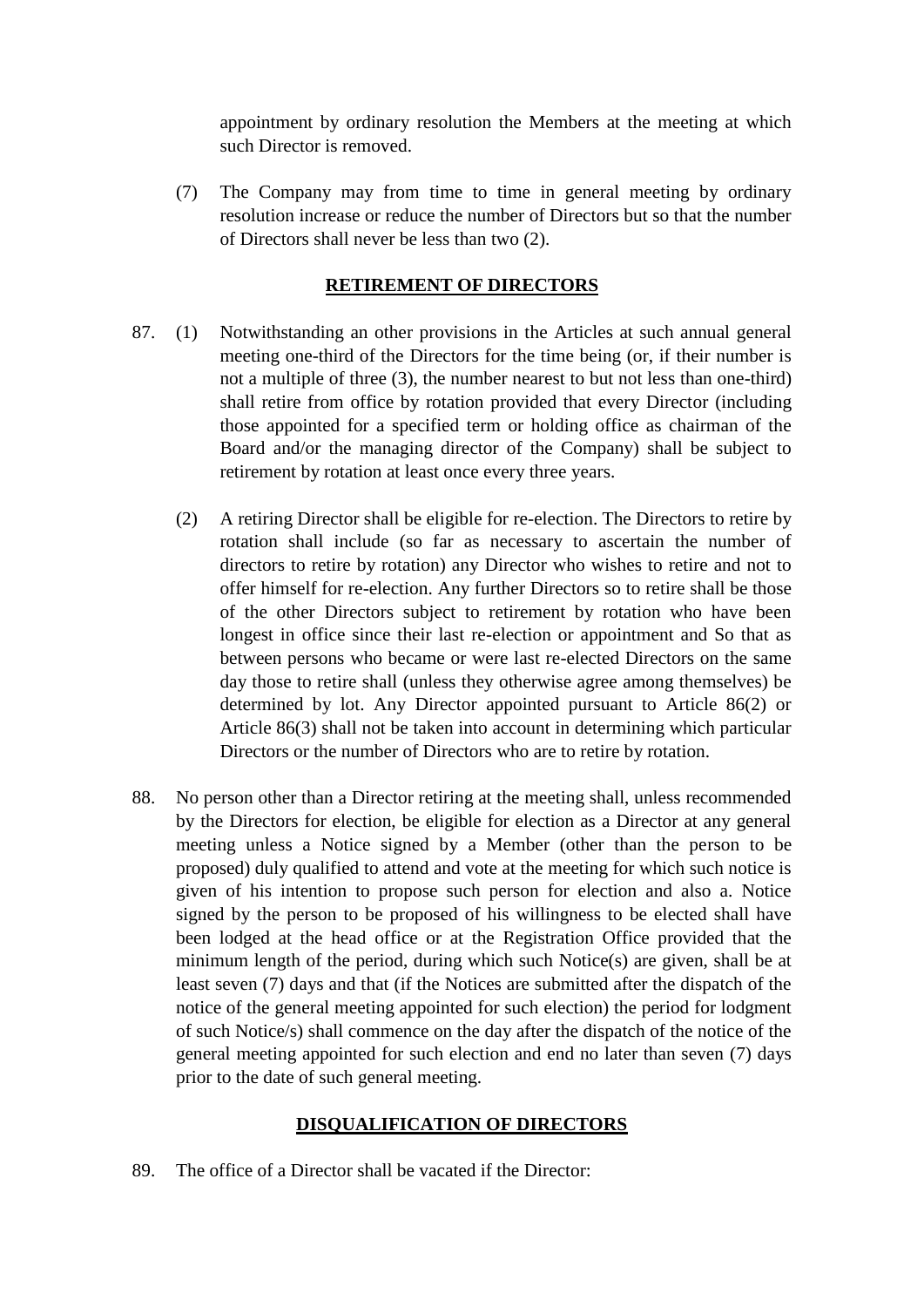- (1) resigns his office by notice in writing delivered to the Company at the Office or tendered at a meeting of the Board;
- (2) becomes of unsound mind or dies;
- (3) without special leave of absence from the Board, is absent from meetings of the Board for six consecutive months, and his alternate Director, if any, shall not during such period have attended in his stead and the Board resolves that his office be vacated; or
- (4) becomes bankrupt or has a receiving order made against him or suspends payment or compounds with his creditors;
- (5) is prohibited by law from being a Director; or
- (6) ceases to be a Director by virtue of any provision of the Statutes or is removed from office pursuant to these Articles.

### **EXECUTIVE DIRECTORS**

- 90. The Board may from time to time appoint anyone or more of its body to be a managing director, joint managing director or deputy managing director or to hold any other employment or executive office with the Company for such period (subject to their continuance as Directors) and upon such terms as the Board may determine and the Board may revoke or terminate any of such appointments. Any such revocation or termination as aforesaid shall be without prejudice to any claim for damages that such Director may have against the Company or the Company may have against such Director. A Director appointed to an office under this Article shall be subject to the same provisions as to removal as the other Directors of the Company, and he shall (subject to the provisions of any contract between him and the Company) ipso facto and immediately cease to hold such office if he shall cease to hold the office of Director for any cause.
- 91. Notwithstanding Articles 96, 97, 98 and 99, an executive director appointed to an office under Article 90 hereof shall receive such remuneration (whether by way of salary, commission, participation in profits or otherwise or by all or any of those modes) and such other benefits (including pension and/or gratuity and/or other benefits on retirement) and allowances as the Board may from time to time determine, and either in addition to or in lieu of his remuneration as a Director.

### **ALTERNATE DIRECTORS**

92. Any Director may at any time by Notice delivered to the Office or head office or at a meeting of the Directors appoint any person (including another Director) to be his alternate Director. Any person so appointed shall have all the rights and powers of the Director or Directors for whom such person is appointed in the alternative provided that such person shall not be counted more than once in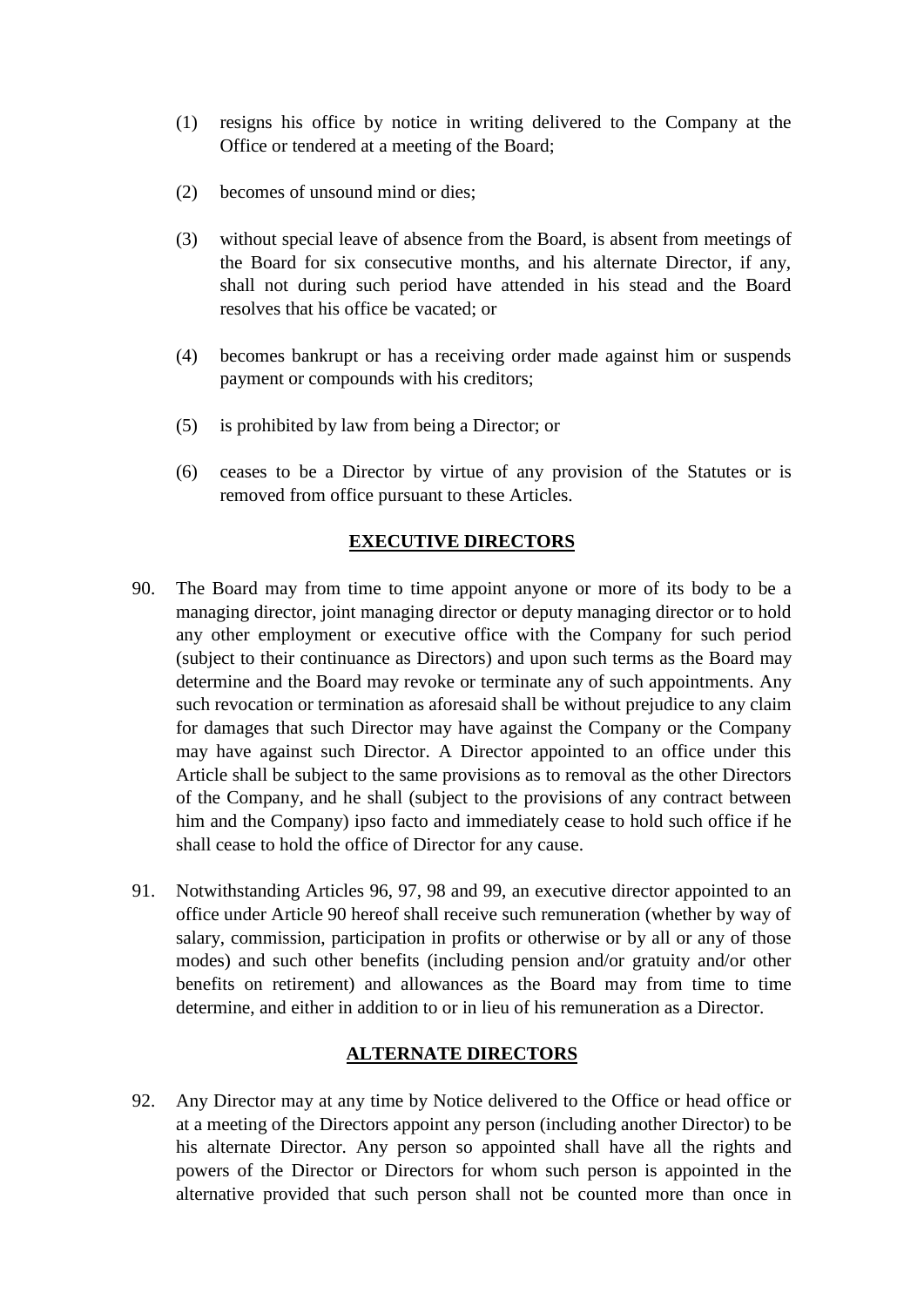determining whether or not a quorum is present. An alternate Director may be removed at any time by the body which appointed him and, subject thereto, the office of alternate Director shall continue until the happening of any event which, if he were a Director, would cause him to vacate such office or if his appointer ceases for any reason to be a Director. Any appointment or removal of an alternate Director shall be effected by Notice signed by the appointor and delivered to the Office or head office or tendered at a meeting of the Board. An alternate Director may also be a Director in his own right and may act as alternate to more than one Director. An alternate Director shall, if his appointor so requests, be entitled to receive notices of meetings of the Board or of committees of the Board to the same extent as, but in lieu of the Director appointing him and shall be entitled to such extent to attend and vote as a Director at any such. meeting at which the Director appointing him is not personally present and generally at such meeting to exercise and discharge all the functions, powers and duties of his appointor as a Director and for the purposes of the proceedings at such meeting the provisions of these Articles shall apply as if he were a Director save that as an alternate for more than one Director his voting rights shall be cumulative.

- 93. An alternate Director shall only be a Director for the purposes of the Law and shall only be subject to the provisions of the Law insofar as they relate to the duties and obligations of a Director when performing the functions of the Director for whom he is appointed in the alternative and shall alone be responsible to the Company for his acts and defaults and shall not be deemed to be the agent of or for the Director appointing him. An alternate Director shall be entitled to contract and be interested in and benefit from contracts or arrangements or transactions and to be repaid expenses and to be indemnified by the Company to the same extent mutatis mutandis as if he were a Director but he shall not be entitled. to receive from the Company any fee in his capacity as an alternate Director except only such part, if any, of the remuneration otherwise payable to his appointor as such appointor may by Notice to the Company from time to time direct.
- 94. Every person acting as an alternate Director shalt have one vote for each Director for whom he acts as alternate (in addition to his own vote if he is also a Director). If his appointor is for the time being absent from Hong Kong or otherwise not available or unable to act, the signature of all alternate Director to any resolution ill writing of the Board or a committee of the Board of which his appointor is a member shall, unless the notice of his appointment provides to the contrary, be as effective as the signature of his appointor.
- 95. An alternate Director shall ipso facto cease to be an alternate Director if his appointor ceases for any reason to be a Director, however, such alternate Director or any other person may be re-appointed by the Directors to serve as an alternate Director PROVIDED always that, if at any meeting any Director retires but is reelected at the same meeting any appointment of such alternate Director pursuant to these Articles which was in force immediately before his retirement shall remain in force as though he had not retired.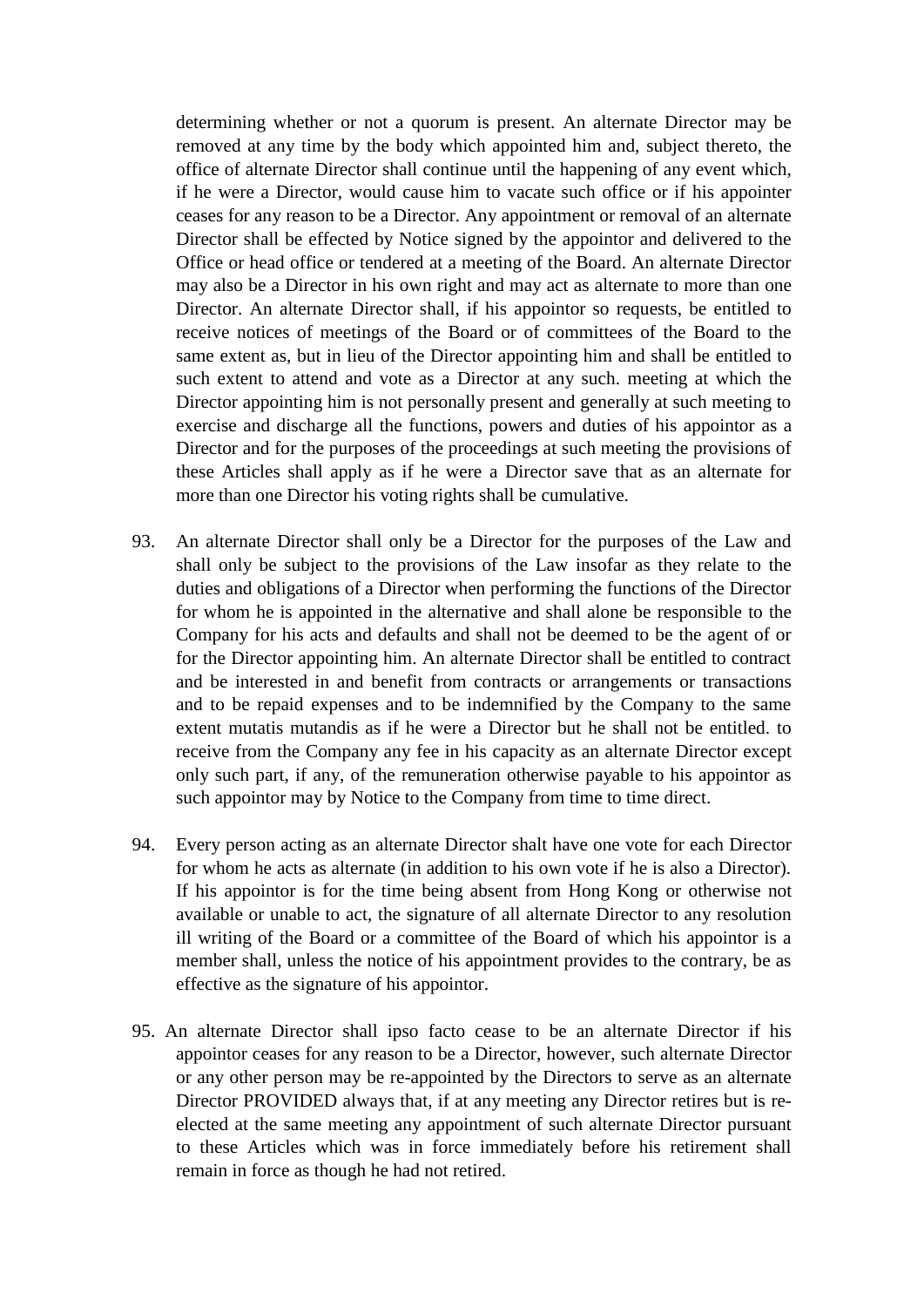### **DIRECTORS' FEES AND EXPENSES**

- 96. The ordinary remuneration. of the Directors shall from time to time be determined by the Company in general meeting and shall (unless otherwise directed by the resolution by which it is voted) be divided amongst the Board in such proportions and in such manner as the Board may agree or, failing agreement, equally, except that any Director who shall hold office for part only of the period in respect of which such remuneration is payable shall be entitled only to rank in such division for a proportion of remuneration related to the period during which he has held office. Such remuneration shall be deemed to accrue from day to day.
- 97. Each Director shall be entitled to be repaid or prepaid all travelling, hotel and incidental expenses reasonably incurred or expected to be incurred by him in attending meetings of the Board or committees of the Board or general meetings or separate meetings of any class of shares or of debentures of the Company or otherwise in connection with the discharge of his duties as a Director.
- 98. Any Director who, by request; goes or resides abroad for any purpose of the Company or who performs services which in the opinion of the Board go beyond the ordinary duties of a Director may be paid such extra remuneration (whether by way of salary, commission, participation in profits or otherwise) as the Board may determine and such extra remuneration shall be in addition to or in substitution for any ordinary remuneration provided for by or pursuant to any other Article.
- 99. The Board shall obtain the approval of the Company in general meeting before making any payment to any Director or past Director of the Company by way of compensation for loss of office, or as consideration for or in connection with his retirement from office (not being payment to which the Director is contractually entitled).

#### **DIRECTORS' INTERESTS**

- 100. A Director may:
	- (a) hold any other office or place of profit with the Company (except that of Auditor) in conjunction with his office of Director for such period and upon such terms as the Board may determine. Any remuneration (whether by way of salary, commission, participation in profits or otherwise) paid to any Director in respect of any such other office or place of profit shall be in addition to any remuneration provided for by or pursuant to any other Article;
	- (b) act by himself or his firm in a professional capacity for the Company (otherwise than as Auditor) and he or his firm may be remunerated for professional services as if he were not a Director;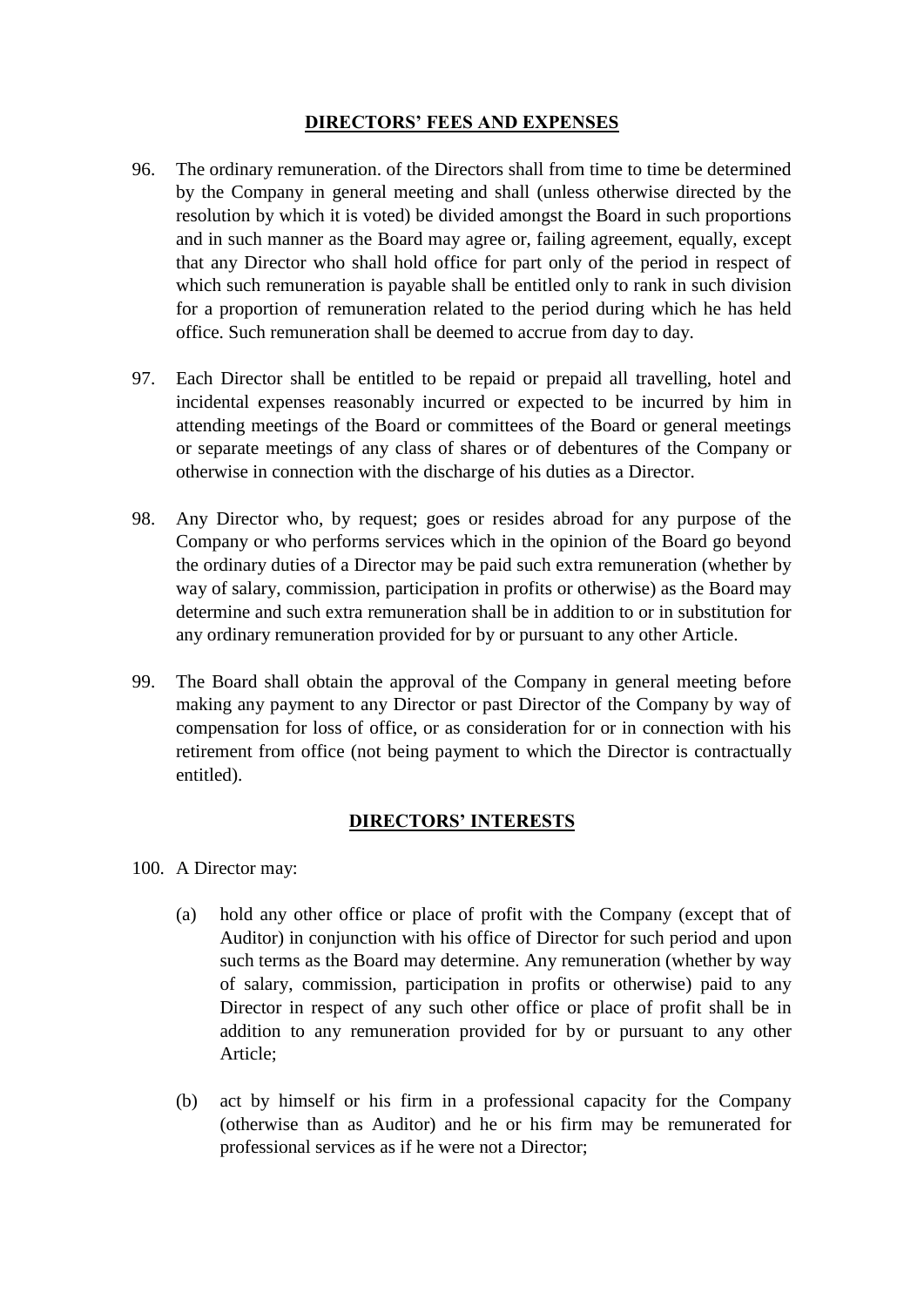- (c) continue to be or become a director, managing director, joint managing director, deputy managing director, executive director, manager or other officer or member of any other company promoted by the Company or in which the Company may be interested as a vendor, shareholder or otherwise and (unless otherwise agreed) no such Director shall be accountable for any remuneration, profits or other benefits received by him as a director, managing director, joint managing director, deputy managing director, executive director, manager or other officer or member of or from his interests in any such other company. Subject as otherwise provided by these Articles the Directors may exercise or cause to be exercised the voting powers conferred by the shares in any other company held or owned by the Company, or exercisable by them as Directors of such other company in such manner in all respects as they think fit (including the exercise thereof in favour of any resolution appointing themselves or any of them directors, managing directors, joint managing directors, deputy managing directors, executive directors, managers or other officers of such company) or voting or providing for the payment of remuneration to the director, managing director, joint managing director, deputy managing director, executive director, manager or other officers of such other company and any Director may vote in favour of the exercise of such voting rights in manner aforesaid notwithstanding that he may be, or about to be, appointed a director, managing director, joint managing director, deputy managing director, executive director, manager or other officer of such a company, and that as such he is or may become interested in the exercise of such voting rights in manner aforesaid.
- 101. Subject to the Law and to these Articles, no Director or proposed or intending Director shall be disqualified by his office from contracting with the Company, either with regard to his tenure of any office or place of profit or as vendor, purchaser or in any other manner whatever, nor shall any such contract or any other contract or arrangement in which any Director is in any way interested be liable to be avoided, nor shall any Director so contracting or being so interested be liable to account to the Company or the Members for any remuneration, profit or other benefits realised by any such contract or arrangement by reason of such Director holding that office or of the fiduciary relationship thereby established provided that such Director shall disclose the nature of his interest in any contract or arrangement in which he is interested in accordance with Article 102 herein.
- 102. A Director who to his knowledge is in any way; whether directly or indirectly, interested in a contract or arrangement or proposed contract or arrangement with the Company shall declare the nature of his interest at the meeting of the Board at which the question of entering into the contract or arrangement is first considered, if he knows his interest then exists, or in any other case at the first meeting of the Board after he knows that he is or has become so interested. For the purposes of this Article, a general Notice to the Board by a Director to the effect that: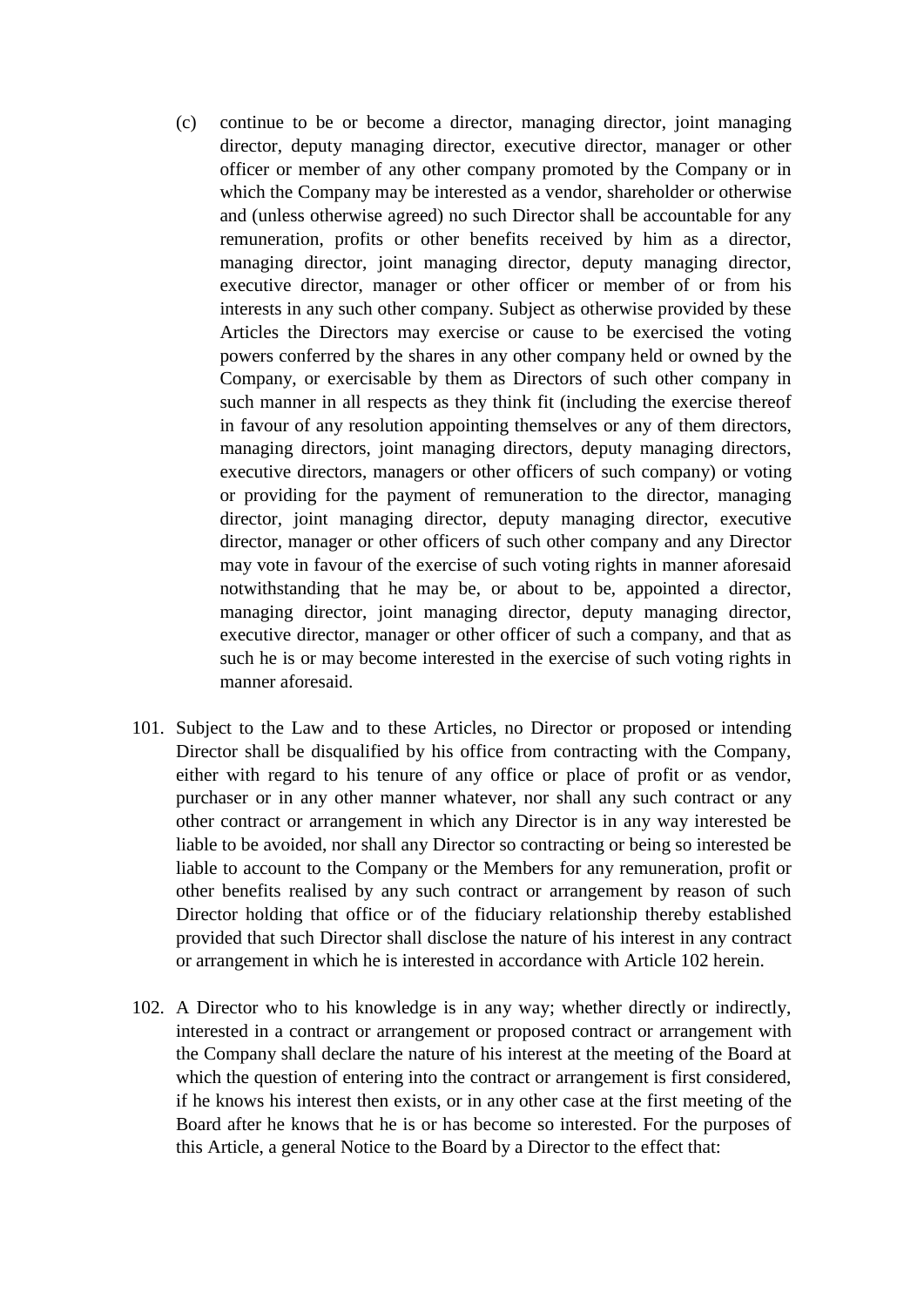- (a) he is a member or officer of a Specified company or firm and is to be regarded as interested in any contract or arrangement which may after the date of the Notice be made with that company or firm; or
- (b) he is to be regarded as interested in any contract or arrangement which may after the date of the Notice be made with a specified person who is connected with him;

shall be deemed to be a sufficient declaration of interest under this Article in relation to any such contract or arrangement, provided that no such Notice shall be effective unless either it is given at a meeting of the Board or the Director takes reasonable steps to secure that it is brought up and read at the next Board meeting after it is given.

- 103. (1) A Director shall not vote (nor be counted in the quorum) on any resolution of the Board approving any contract or arrangement or any other proposal in which he or any of his associates is materially interested, but this prohibition shall not apply to any of the following matters namely:
	- (i) any contract or arrangement for the giving to such Director or his associate(s) any security or indemnity in respect of money lent by him or any of his associates or obligations incurred or undertaken by him or any of his associates at the request of or for the benefit of the Company or any of its subsidiaries;
	- (ii) any contract or arrangement for the giving of any security or indemnity to a third party in respect of a debt or obligation of the Company or any of its subsidiaries for which the Director or his associate(s) has himself/themselves assumed responsibility in whole or in part whether alone or jointly under a guarantee or indemnity or by the giving of security;
	- (iii) any contract or arrangement concerning an offer of shares or debentures or other securities of or by the Company or any other company which the Company may promote or be interested in for subscription or purchase, where the Director or his associate(s) is/are or is/are to be interested as a participant in the underwriting or subunderwriting of the offer;
	- (iv) any contract or arrangement in which the Director or his associate(s) is/are interested in the same manner as other holders of shares or debentures or other securities of the Company by virtue only of his/their interest in shares or debentures or other securities of the Company; or
	- (v) Intentionally deleted;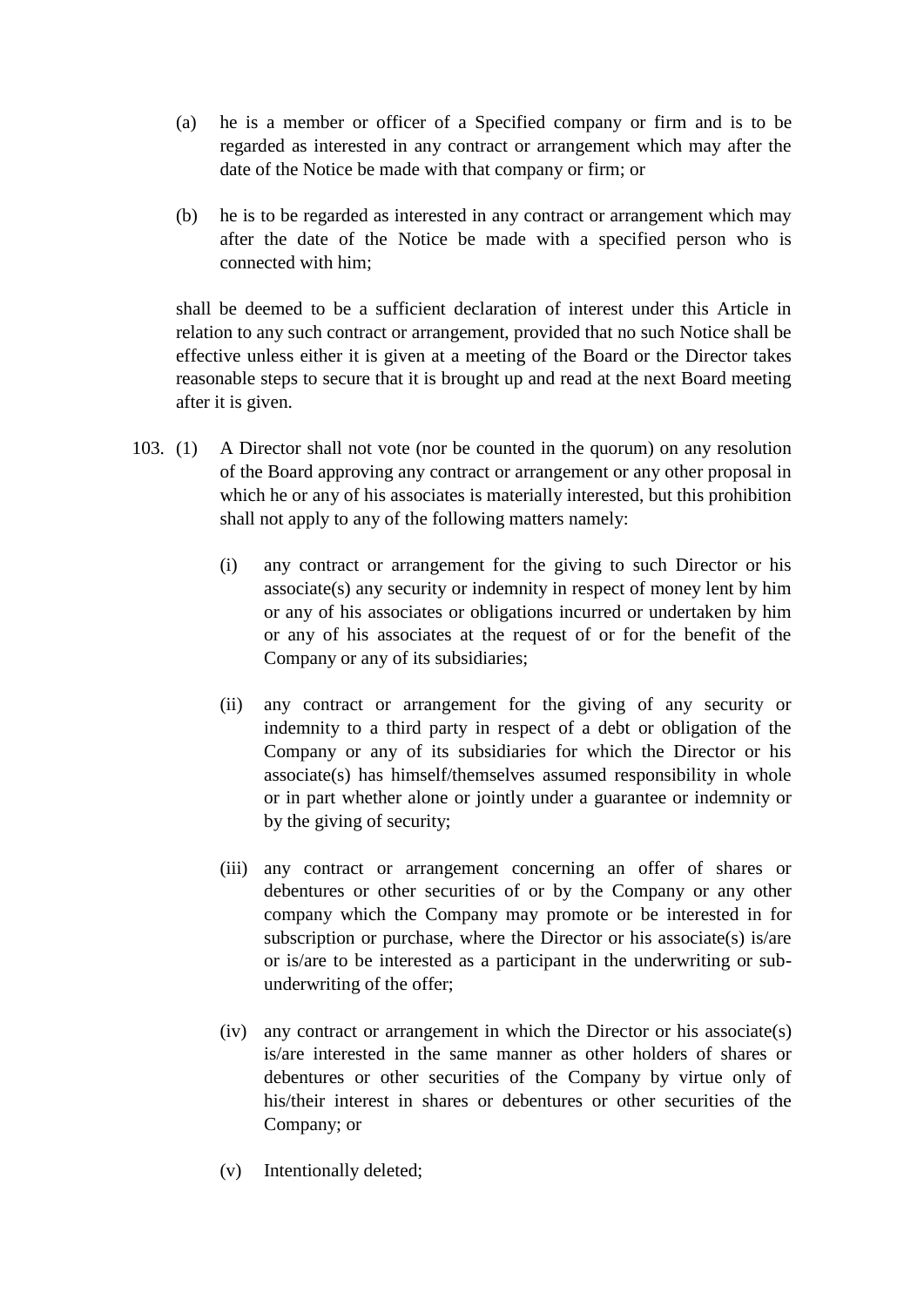- (vi) any proposal or arrangement concerning the adoption, modification or operation of a share option scheme, a pension fund or retirement, death or disability benefits scheme or other arrangement which relates both to directors, his associates and employees of the Company or of any of its subsidiaries and does not provide in respect of any Director, or his associate(s), as such any privilege or advantage not accorded generally to the class of persons to which such scheme or fund relates.
- (2) Intentionally deleted.
- (3) Intentionally deleted.
- (4) If any question shall arise at any meeting of the Board as to the materiality of the interest of a Director (other than the chairman of the meeting) or as to the entitlement of any Director (other than such chairman) to vote and such question is not resolved by his voluntarily agreeing to abstain from voting, such question shalt be referred to the chairman of the meeting and his ruling in relation to such other Director shall be final and conclusive except in a case where the nature or extent of the interest of the Director concerned as known to such Director has not been fairly disclosed to the Board. If any question as aforesaid shall arise in respect of the chairman of the meeting such question shall be decided by a resolution of the Board (for which purpose such chairman shall not vote thereon) and such resolution shall be final and conclusive except in a case where the nature or extent of the interest of such chairman as known to such chairman has not been fairly disclosed to the Board.

### **GENERAL POWERS OF THE DIRECTORS**

- l04. (1) The business of the Company shall be managed and conducted by the Board, which may pay all expenses incurred in forming and registering the Company and may exercise all powers of the Company (whether relating to the management of the business of the Company or otherwise) which are not by the Statutes or by these Articles required to be exercised by the Company in general meeting, subject nevertheless to the provisions of the Statutes and of these Articles and to such regulations being not inconsistent with such provisions, as may be prescribed by the Company in general meeting, but no regulations made by the Company in general meeting shall invalidate any prior act of the Board which would have been valid if such regulations had not been made. The general powers given by this Article shall not be limited or restricted by any special authority or power given to the Board by any other Article.
	- (2) Any person contracting or dealing with the Company in the ordinary course of business shall be entitled to rely on any written or oral contract or agreement or deed, document or instrument entered into or executed as the case may be by any two of the Directors acting jointly on behalf of the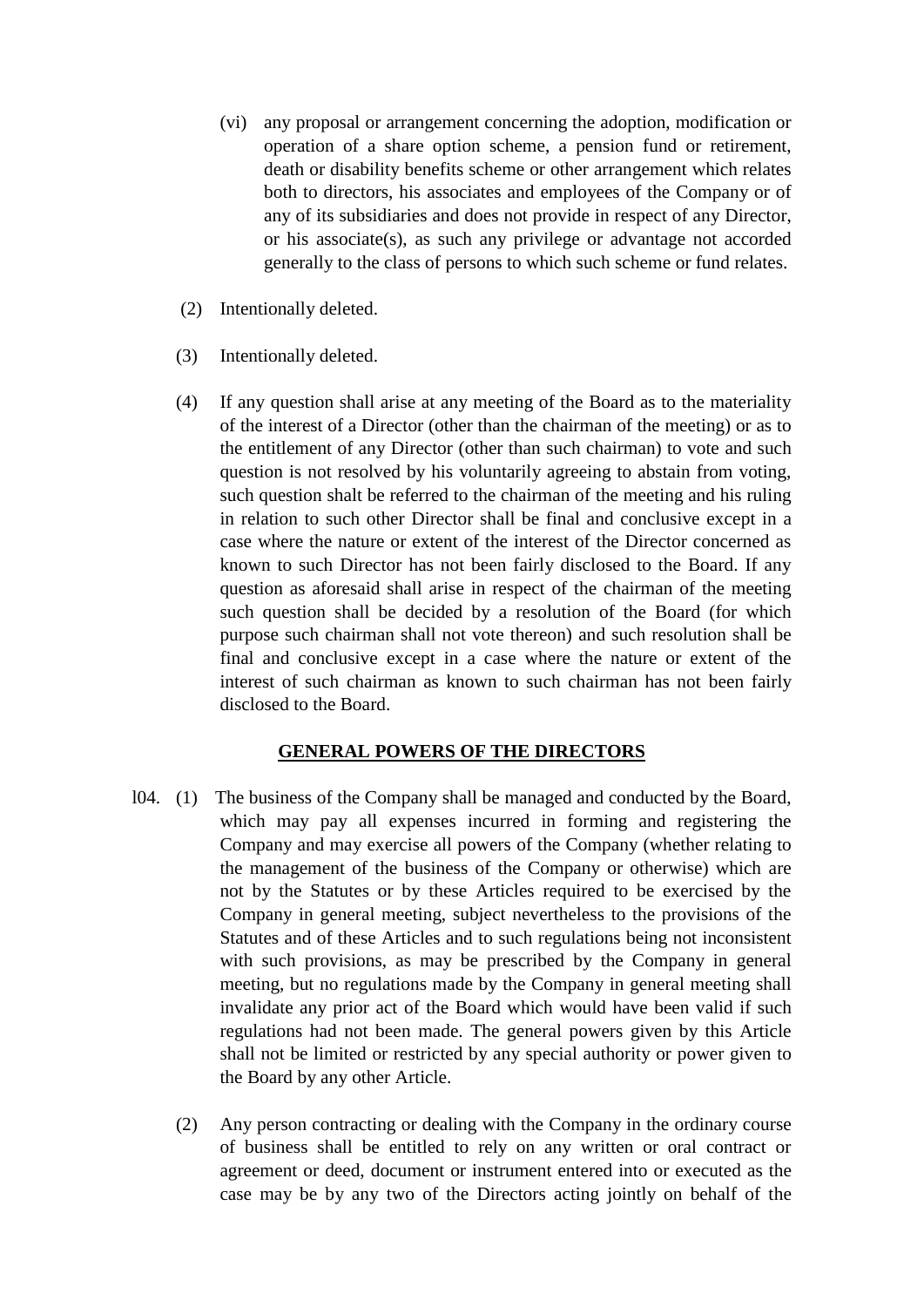Company and the same shall be deemed to be validly entered into or executed by the Company as the case may be and shall, subject to any role of law, be binding on the Company.

- (3) Without prejudice to the general powers conferred by these Articles it is hereby expressly declared that the Board shall have the following powers:
	- (a) To give to any person the right or option of requiring at a future date that an allotment shall be made to him of any share at par or at such premium as may be agreed.
	- (b) To give to any Directors, officers or servants of the Company an interest in any particular business or transaction or participation in the profits thereof or in the general profits of the Company either in addition to or in substitution for a salary or other remuneration.
	- (c) To resolve that the Company be deregistered in the Cayman Islands and continued in a named jurisdiction outside the Cayman Islands subject to the provisions of the Law.
- (4) Except as would, if the Company were a company incorporated in Hong Kong, be permitted by Section 157H of the Companies Ordinance (Chapter 32 of the Laws of Hong Kong) as in force at the date of adoption of these Articles, and except as permitted under the Law, the Company shall not directly or indirectly;
	- (i) make a loan to a Director or a director of any holding company of the Company or to any of their respective associates (as defined by the roles, where applicable, of the Designated Stock Exchange);
	- (ii) enter into any guarantee or provide any security in connection with a loan made by any person to a Director or such a director; or
	- (iii) if anyone or more of the Directors hold (jointly or severally or directly of indirectly) a controlling interest in another company, make a loan to that other company or enter into any guarantee or provide any security in connection with a loan made by any person to that other company.

Article 104(4) shall only have effect for so long as the shares of the Company are listed on The Stock Exchange of Hong Kong Limited.

105. The Board may establish any regional or local boards or agencies for managing any of the affairs of the Company in any place, and may appoint any persons to be members of such local boards, or any managers or agents, and may fix their remuneration (either. by way of salary or by commission or by conferring the right to participation in the profits of the Company or by a combination of two or more of these modes) and pay the working expenses of any staff employed by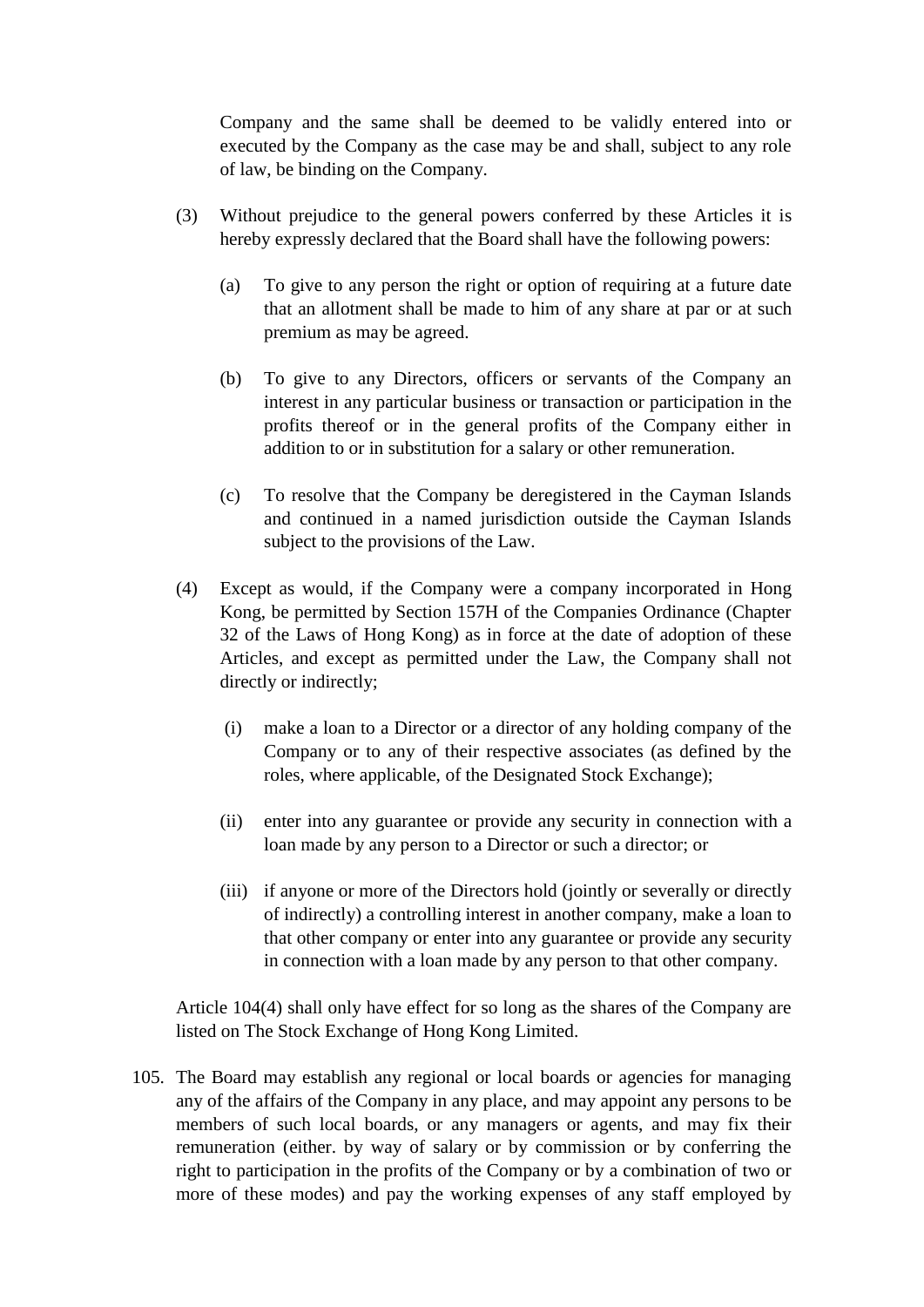them upon the business of the Company. The Board may delegate to any regional or local board, manager or agent any of the powers, authorities and discretions vested in or exercisable by the Board (other than its powers to make calls and forfeit shares), with power to sub-delegate, and may authorise the members of any of them to fill any vacancies therein and to act notwithstanding vacancies. Any such appointment or delegation may be made upon such terms and subject to such conditions as the Board may think fit, and the Board may remove any person appointed as aforesaid, and may revoke or vary such delegation, but no person dealing in good faith and without notice of any such revocation or variation shall be affected thereby.

- 106. The Board may by power of attorney appoint under the Seal any company, firm or person or any fluctuating body of persons, whether nominated directly or indirectly by the Board, to be the attorney or attorneys of the Company for such purposes and with such powers, authorities and discretions (not exceeding those vested in or exercisable by the Board under these Articles) and for such period and subject to such conditions as it may think fit, and any such power of attorney may contain such provisions for the protection and convenience of persons dealing with any such attorney as the Board may think fit, and may also authorise any such attorney to sub-delegate all or any of the powers, authorities and discretions vested in him. Such attorney or attorneys may, if so authorised under the Seal of the Company, execute any deed or instrument under their personal seal with the same effect as the affixation of the Company's Seal.
- 107. The Board may entrust to and confer upon a managing director, joint managing director, deputy managing director, an executive director or any Director any of the powers exercisable by it upon such terms and conditions and with such restrictions as it thanks fit, and either collaterally with, or to the exclusion of, its own powers, and may from tune to time revoke or vary all or any of such powers but no person dealing in good faith and without notice of such revocation or variation shall be affected thereby.
- 108. All cheques, promissory notes, drafts. bills of exchange and other instruments, whether negotiable or transferable or not, and all receipts for moneys paid to the Company shall be Signed, drawn, accepted, endorsed or otherwise executed, as the case may be, in such manner as the Board shall from time to time by resolution determine. The Company's banking accounts shall be kept with such banker or bankers as the Board shall from time to time determine.
- 109. (1) The Board may establish or concur or join with other companies (being subsidiary companies of the Company or companies with which it is associated in business) in establishing and making contributions out of the Company's moneys to any schemes or funds for providing pensions, sickness or compassionate allowances, life assurance or other benefits for employees (which expression as used in this and the following paragraph shall include any Director or ex-Director who may hold or have held any executive office or any office of profit under the Company or any of its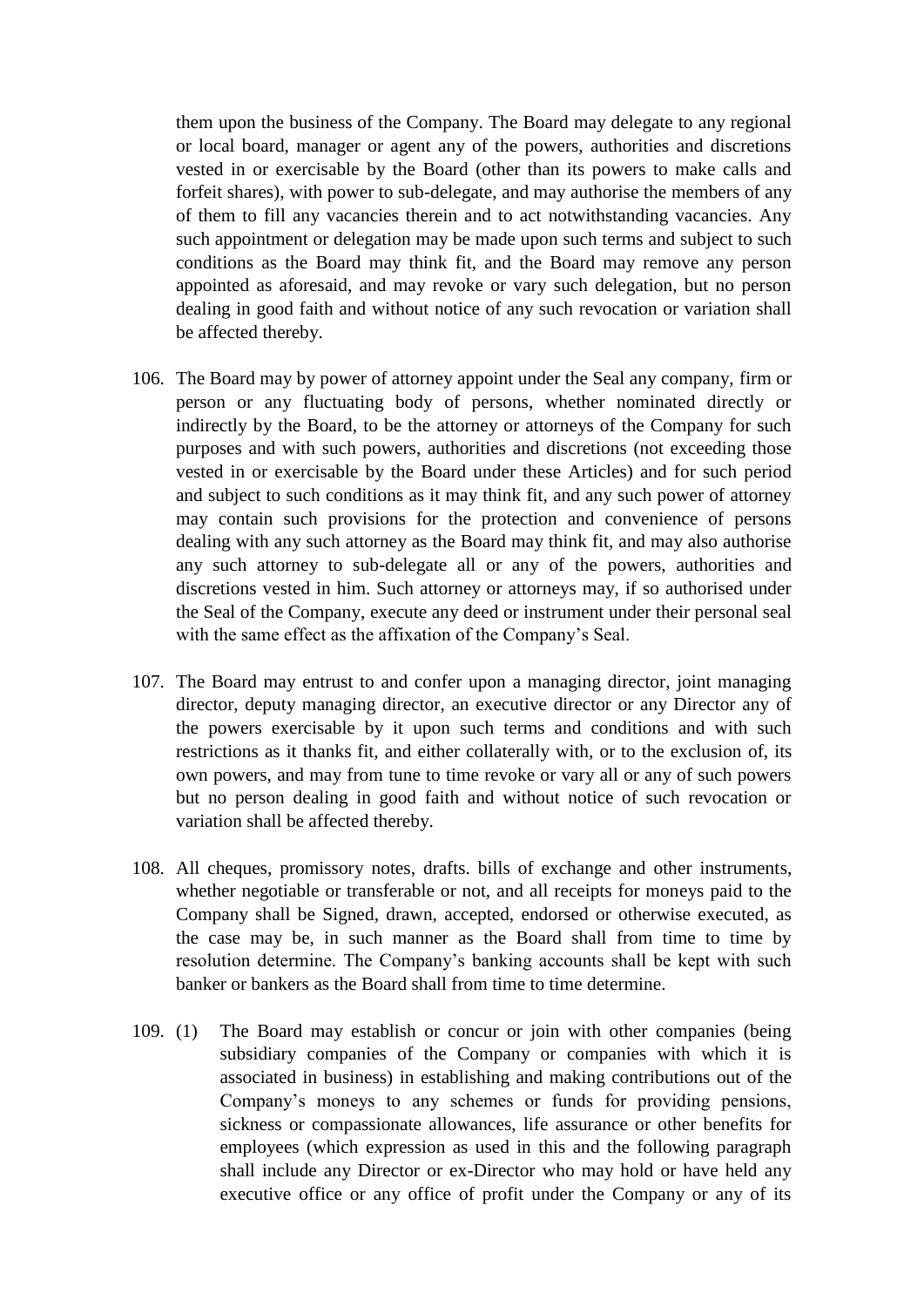subsidiary companies) and ex-employees of the Company and their dependants or any class or classes of such person.

(2) The Board may pay, enter into agreements to pay or make grants of revocable or irrevocable, and either subject or not subject to any terms or conditions, pensions 01" other benefits to employees and ex-employees and their dependants, or to any of such persons, including pensions or benefits additional to those, if any, to which such employees or ex-employees or their dependants are or may become entitled under any such scheme or fund as mentioned in the last preceding paragraph. Any such pension or benefit may, as the Board considers desirable, be granted to an employee either before and in anticipation of or upon or at any time after his actual retirement.

### **BORROWING POWERS**

- 110. The Board may exercise all the powers of the Company to raise or borrow money and to mortgage or charge all or any part of the undertaking, property and assets (present and future) and uncalled capital of the Company and; subject to the Law, to issue debentures, bonds and other securities; whether outright or as collateral security for any debt liability or obligation of the Company or of any third party.
- 111. Debentures, bonds and other securities may be made assignable free from any equities between the Company and the person to whom the same may be issued.
- 112. Any debentures, bonds or other securities may be issued at a. discount (other than shares), premium or otherwise and with any special privileges as to redemption, surrender, drawings, allotment of shares, attending and voting at general meetings of the Company appointment of Directors and otherwise.
- 113. (1) Where any uncalled capital of the Company is charged, all persons taking any subsequent charge thereon shall take the same subject to such prior charge, and shall not be entitled, by notice to the Members or otherwise, to obtain priority over such prior charge.
	- (2) The Board shall cause a proper register to be kept, in accordance with the provisions of the Law, of all charges specifically affecting the property of the Company and of any series of debentures issued by the Company and shall duly comply with the requirements of the Law in regard to the registration of charges and debentures therein specified and otherwise.

### **PROCEEDINGS OF THE DIRECTORS**

114. The Board may meet for the despatch of business, adjourn and otherwise regulate its meetings as it considers appropriate. Questions arising at any meeting shall be determined by a majority of votes. In the case of any equality of votes the chairman of the meeting shall have an additional or casting vote.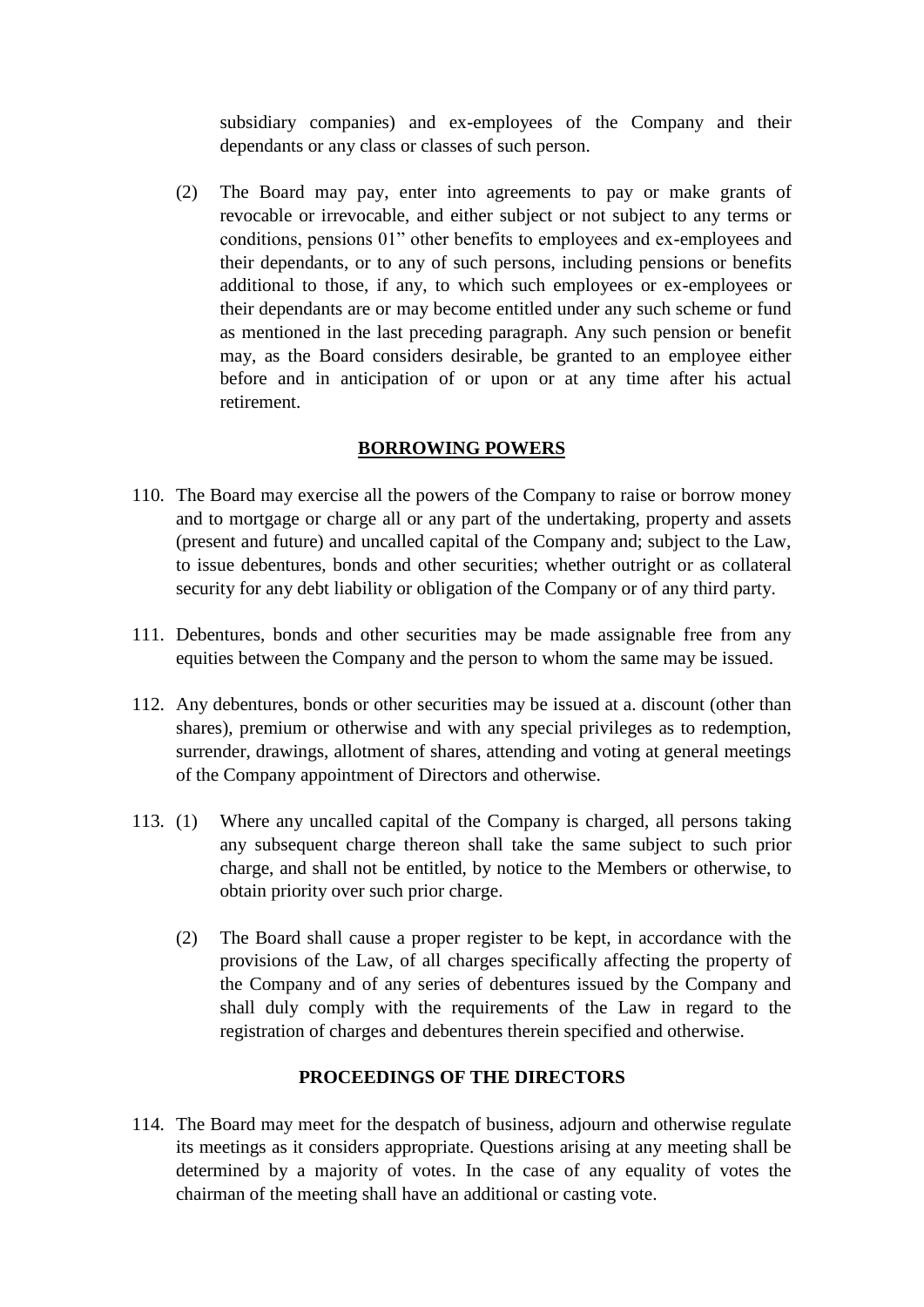- 115. A meeting of the Board may be convened by the Secretary on request of a Director or by any Director. The Secretary shall convene a meeting of the Board of which notice may be given in writing or by telephone or in such other manner as the Board may from time to time determine whenever he shall be required so to do by the president or chairman, as the case may be, or any Director.
- 116. (1) The quorum necessary for the transaction of the business of the Board may be fixed by the Board and, unless so fixed at any other number, shall be two (2). An alternate Director shall be counted in a. quorum in the case of the absence of a Director for whom he is the alternate provided that he shall not be counted more than once for the purpose of determining whether or not a quorum is present.
	- (2) Directors may participate in any meeting of the Board by means of a conference telephone or other communications equipment through which all persons participating in the meeting can communicate with each other simultaneously and instantaneously and, for the purpose of counting a quorum such participation shall constitute presence at a meeting as if those participating were present in person.
	- (3) Any Director who ceases to be a Director at a Board meeting may continue to be present and to act as a Director and be counted in the quorum until the termination of such Board meeting if no other Director objects and if otherwise a quorum of Directors would not be present.
- 117. The continuing Directors or. a sole continuing Director may act notwithstanding any vacancy in the Board but, if and so long as the number of Directors is reduced below the minimum number fixed by or in accordance with these Articles; the continuing Directors or Director; notwithstanding that the number of Directors is below the number fixed by or in accordance with these Articles as the quorum or that there is only one continuing Director, may act for the purpose of filling vacancies in the Board or of summoning general meetings of the Company but not for any other purpose.
- 118. The Board may elect a chairman and one or more deputy chairman of its meetings and determine the period for which they are respectively to bold such office. If no chairman or deputy chairman is elected, or if at any meeting neither the chairman nor any deputy chairmen is present within five (5) minutes after the time appointed for holding the same, the Directors present may choose one of their number to be chairman of the meeting.
- 119. A meeting of the Board at which a quorum is present shall be competent to exercise all the powers, authorities and discretions for the time being vested in or exercisable by the Board.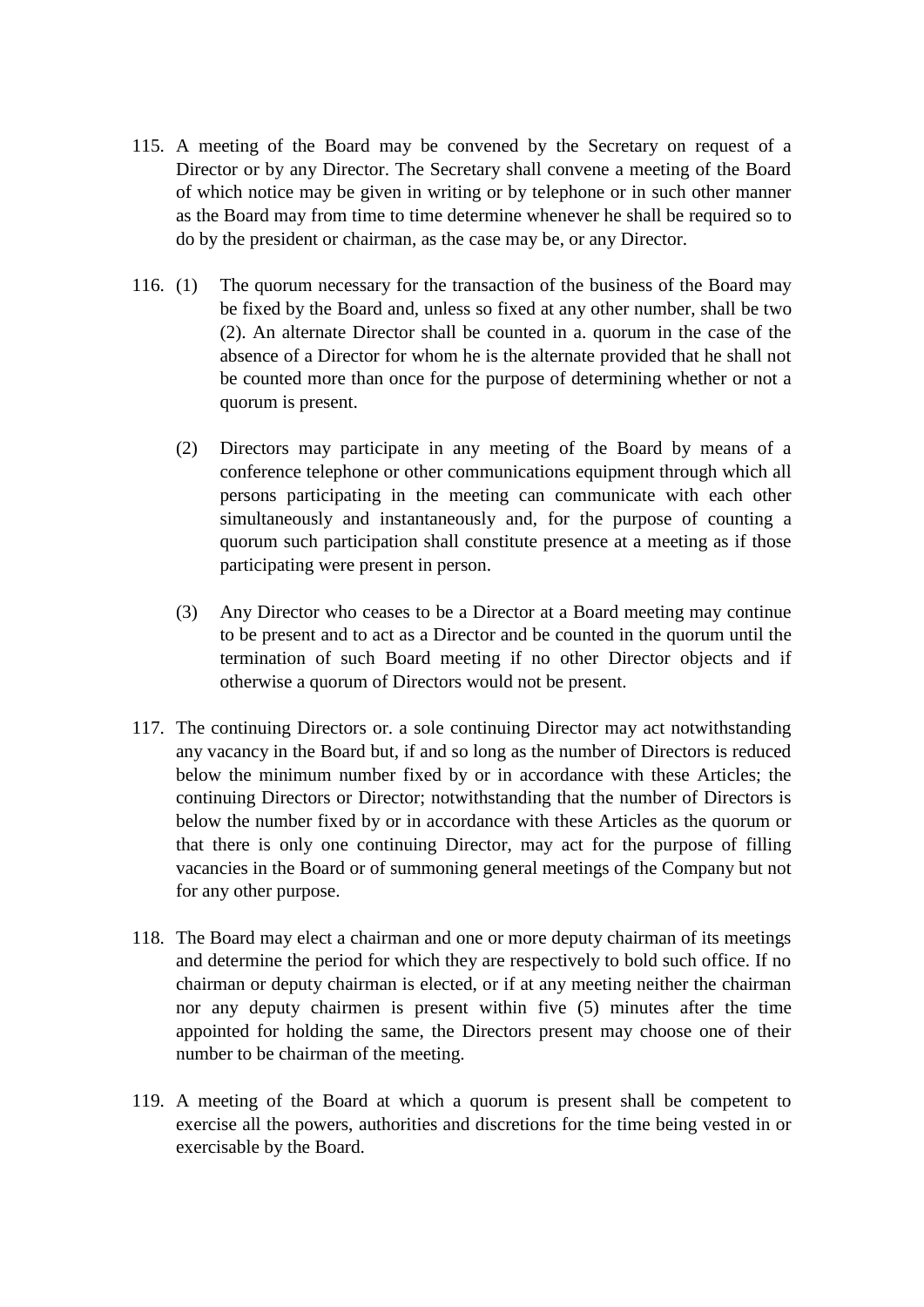- 120. (1) The Board may delegate any of its powers, authorities and discretions to committees, consisting of such Director or Directors and other persons as it thinks fit, and they may, from time to time, revoke such delegation or revoke the appointment of and discharge any such committees either wholly or in part, and either as to persons or purposes. Any committee so formed shall, in the exercise of the powers, authorities and discretions so delegated, conform to any regulations which may be imposed on it by the Board.
	- (2) All acts done by any such committee in. conformity with such regulations, and in fulfilment of the purposes for which it was appointed, but not otherwise, shall have like force and effect as if done by the Board and the Board shall have power, with the consent of the Company in general meeting, to remunerate the members of any such committee, and charge such remuneration to the current expenses of the Company.
- 121. The meetings and proceedings of any committee consisting of two or. more members shall be governed by the provisions contained in these Articles for regulating the meetings and proceedings of the Board so far as the game are applicable and are not superseded by any regulations imposed by the Board under the last preceding Article.
- 122. A resolution in writing signed by all the Directors except such as are temporarily unable to act through ill-health or disability, and all the alternate Directors, if appropriate, whose appointors are temporarily unable to act as aforesaid shall (provided that such number is sufficient to constitute a quorum and further provided that a copy of such resolution has been given or the contents thereof communicated to an the Directors for the time being entitled to receive notices of Board meetings in the same manner as notices of meetings are required to be given by these Articles) be as valid and effectual as if a resolution had been passed at a meeting of the Board duly convened and held. Such resolution may be contained in one document or in several documents in like form each signed by one or more of the Directors or alternate Directors and for this purpose a facsimile signature of a Director Or an alternate Director shall be treated as valid. Notwithstanding the foregoing, a resolution in writing shall not be passed in lieu of a meeting of the Directors for the purposes of considering any matter or business in which a substantial shareholder of the Company or a Director has a conflict of interest and the Board has determined that such conflict of interest to be material.
- 123. All acts bona fide done by the Board or by any committee or by any person acting as a Director or members of a committee, shall, notwithstanding that it is afterwards discovered that there was some defect in the appointment of any member of the Board or such committee or person acting as aforesaid or that they or any of them were disqualified or had vacated office, be as valid as if every such person had been duly appointed and was qualified and bad continued to be a Director or member of such committee.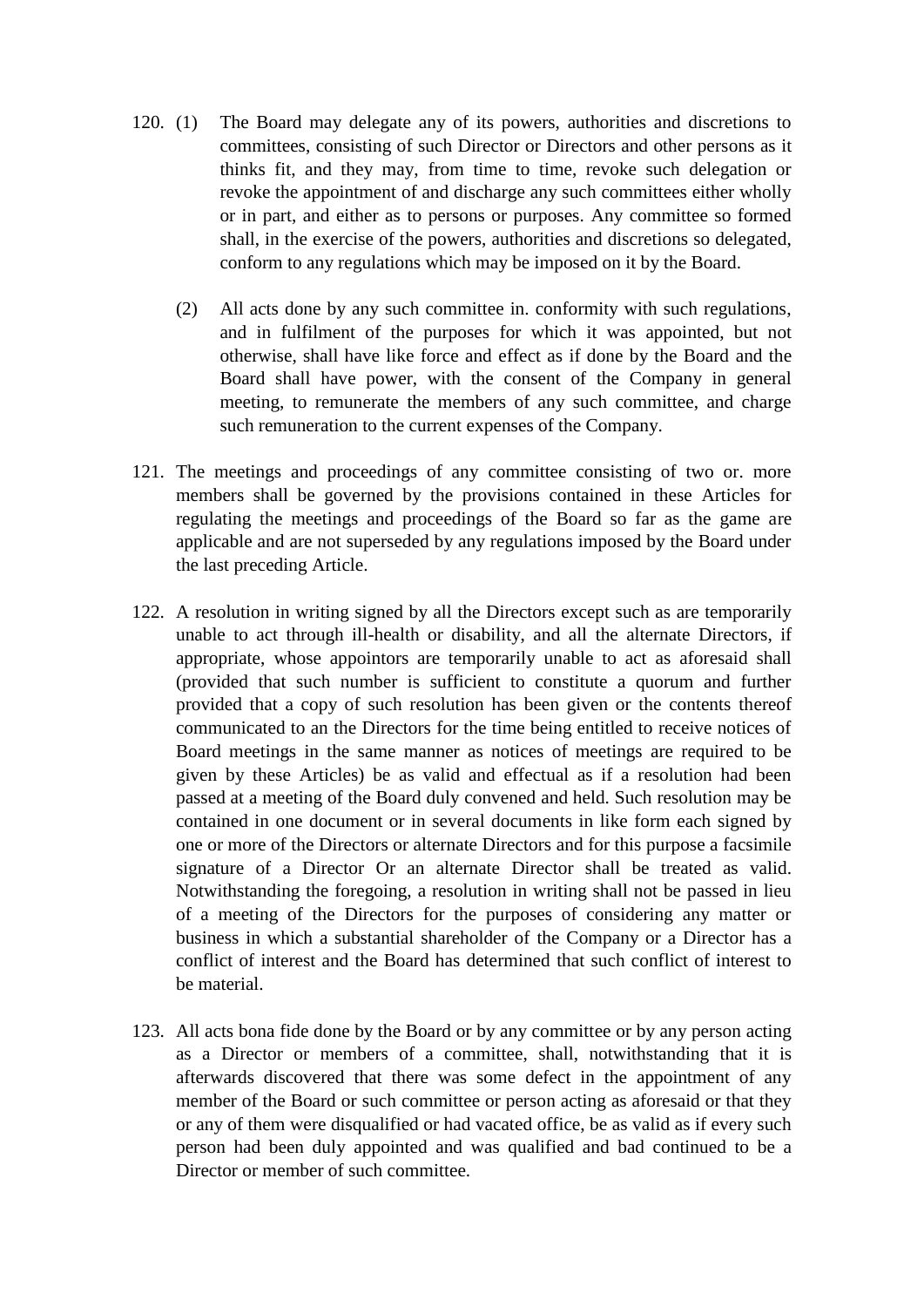### **MANAGERS**

- 124. The Board may from time to time appoint a general manager, a manager or managers of the Company and may fix his or their remuneration either by way of salary or commission or by conferring the right to participation in the profits of the Company or by a combination of two or more of these modes and pay the working expenses of any of the staff of the general manager, manager or managers who may be employed by him or them upon the business of the Company.
- 125. The appointment of such general manager, manager or managers may be for such period as the Board may decide, and the Board may confer upon him or them all or any of the powers of the Board as they may think fit.
- 126. The Board may enter into such agreement or agreements with any such general manager, manager or managers upon such terms and conditions in all respects as the Board may in their absolute discretion think fit, including a power for such general manager, manager or managers to appoint an assistant manager or managers or other employees whatsoever under them for the purpose of carrying on the business of the Company.

#### **OFFICERS**

- 127. (1) The officers of the Company shall consist of a chairman, the Directors and Secretary and such additional officers (who mayor may not be Directors) as the Board may from time to time determine, all of whom shall be deemed to be officers for toe purposes of the Law and these Articles.
	- (2) The Directors shall; as soon as may be after each appointment or election of Directors, elect amongst the Directors a chairman and if more than one (1) Director is proposed for this office, the election to such office shall take place in such manner as the Directors may determine.
	- (3) The officers shall receive such remuneration as the Directors may from time to time determine.
- 128. (I) The Secretary and additional officers, if any, shall be appointed by the Board and shall hold office on such terms and for such period as the Board may determine, If thought fit, two (2) or more persons may be appointed as joint Secretaries. The Board may also appoint from time to time on such terms as it thinks fit one or more assistant or deputy Secretaries.
	- (2) The Secretary shall attend all meetings of the Members and shall keep correct minutes of such meetings and enter the same in the proper books provided for the purpose. He shall perform such other duties as are prescribed by the Law or these Articles or as may be prescribed by the Board.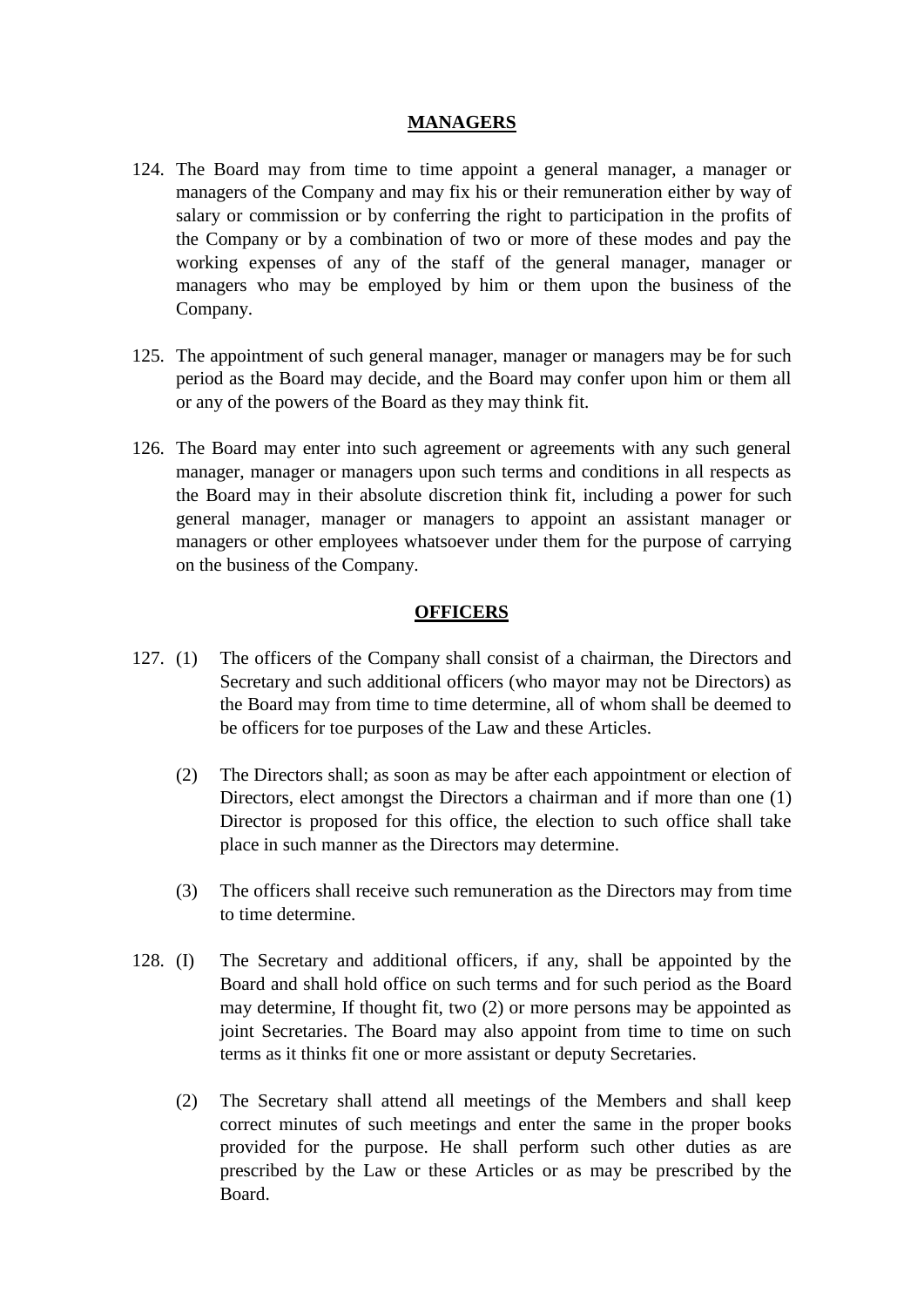- 129. The officers of the Company shall have such powers and perform such duties in the management, business and affairs of the Company as may be delegated to them by the Directors from time to time.
- 130. A provision of the Law or of these Articles requiring or authorising a thing to be done by or to a Director and the Secretary shall not be satisfied by its being done by or to the same person acting both as Director and as or in place of the Secretary.

### **REGISTER OF DIRECTORS AND OFFICERS**

131. (l) The Company shall cause to be kept in one or more books at its Office a Register of Directors and Officers in which there shall be entered the full names and addresses of the Directors and Officers and such other particulars as required by the Law or as the Directors may determine. The Company shall send to the Registrar of Companies in the Cayman Islands a copy of such register, and shall from time to time notify to the said Registrar of any change that takes place in relation to such Directors and Officers as required by the Law.

#### **MINUTES**

- 132. (1) The Board shall cause minutes to be duly entered in books provided for the purpose:
	- (a) of all elections and appointments of officers;
	- (b) of the names of the Directors present at each meeting of the Directors and of any committee of the Directors;
	- (c) of all resolutions and proceedings of each general meeting of the Members, meetings of the Board and meetings of committees of the Board and where there are managers, of all proceedings of meetings of the managers,
	- (2) Minutes shall be kept by the Secretary at the head office.

#### **SEAL**

133. (1) The Company shall have one or more Seals, as the Board may determine, For the purpose of sealing documents creating or evidencing securities issued by the Company, the Company may have a. securities seal which is a facsimile of the Seal of the Company with the addition of the word "Securities" on its face or in such other form as the Board may approve. The Board shall provide for the custody of each Seal and no Seal shall be used without the authority of the Board or of a committee of the Board authorised by the Board in that behalf. Subject as otherwise provided in these Articles,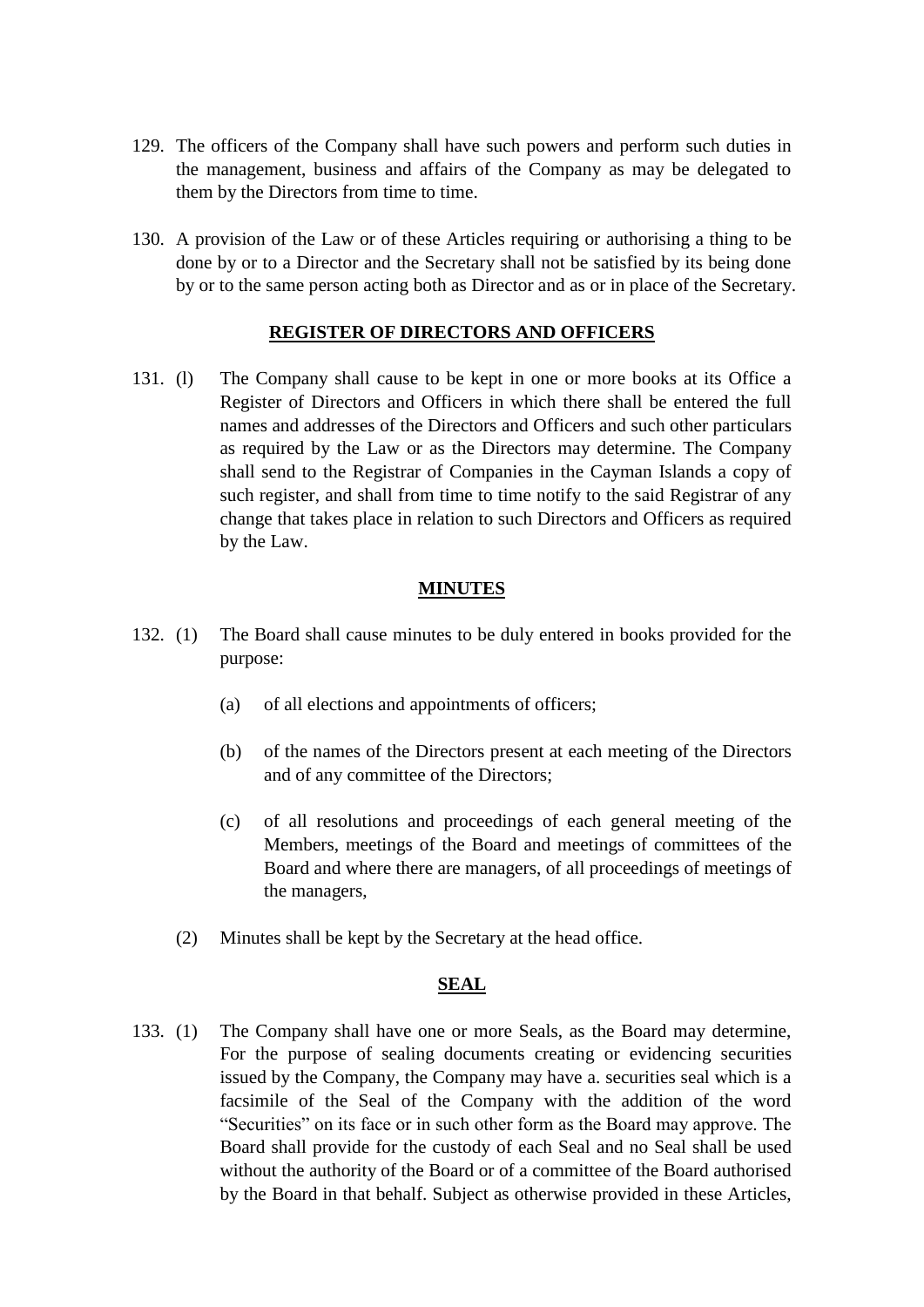any instrument to which a Seal is affixed shall be signed autographically by one Director and the Secretary or by two Directors or by such other person (including a Director) or persons as the Board may appoint, either generally or in any particular case, save that as regards any certificates for shares or debentures or other securities of the Company the Board may by resolution determine that such signatures or either of them shall be dispensed with or affixed by some method or system of mechanical signature. Every instrument executed in manner provided by this Article shall be deemed to be sealed and executed with the authority of the Board previously given.

(2) Where the Company has a Seal for use abroad; the Board may by writing under the Seal appoint any agent or committee abroad to be the duly authorised agent of the Company for the purpose of affixing and using such Seal and the Board may impose restrictions on the use thereof as may be thought fit. Wherever in these Articles reference is made to the Seal, the reference shall, when and so far as may be applicable, be deemed to include any such other Seal as aforesaid.

### **AUTHENTICATION OF DOCUMENTS**

134. Any Director or the Secretary or any person appointed by the Board for the purpose may authenticate any documents affecting the constitution of the Company and any resolution passed by the Company or the Board or any committee, and any books, records, documents and accounts relating to the business of the Company, and to certify copies thereof or extracts therefrom as true copies or extracts, and if any books, records, documents or accounts are elsewhere than at the Office or the head office the local manager or other officer of the Company having the custody thereof shall be deemed to be a person go appointed by the Board. A document purporting to be a copy of a resolution, or an extract from the minutes of a meeting, of the Company or of the Board or any committee which is so certified shall be conclusive evidence in favour of all persons dealing with the Company upon the faith thereof that such resolution has been duly passed or, as the case may be, that such minutes or extract is a true and accurate record of proceedings at a duly constituted meeting.

#### **DESTRUCTION Of DOCUMENTS**

- 135. (1) The Company shall be entitled to destroy the following documents at the following times;
	- (a) any share certificate which has been cancelled at any time after the expiry of one (1) year from the date of such cancellation;
	- (b) any dividend mandate or any variation or cancellation thereof or any notification of change of name or address at any time after the expiry of two (2) years from the date such mandate variation cancellation or notification was recorded by the Company;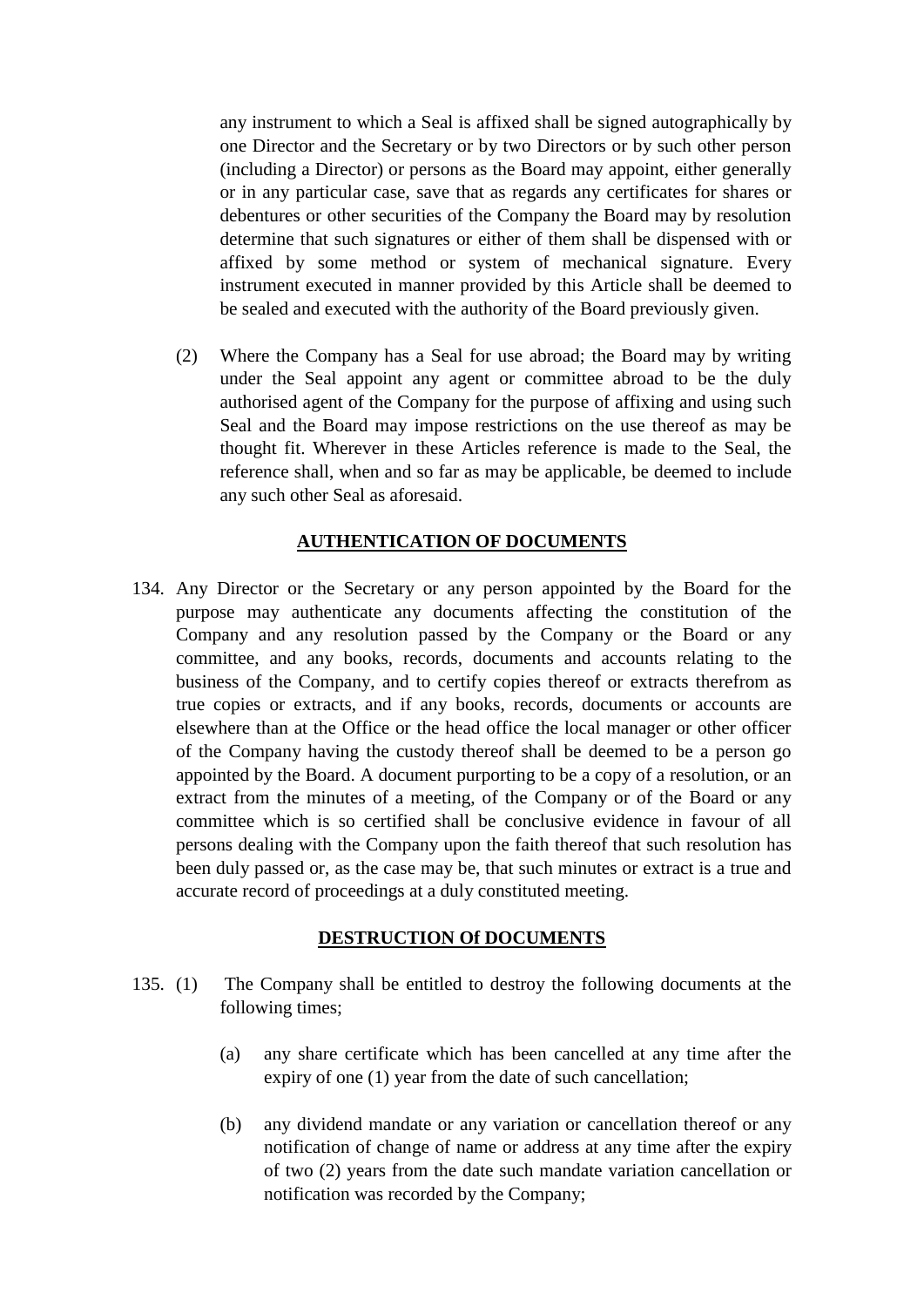- (c) any instrument of transfer of shares which has been registered at any time after the expiry of seven (7) years from the date of registration;
- (d) any allotment letters after the expiry of seven (7) years from the date of issue thereof; and
- (e) copies of powers of attorney, grants of probate and letters of administration at any time after the expiry of seven (7) years after the account to which the relevant power of attorney, grant of probate or letters of administration related has been closed;

and it shall conclusively be presumed in favour of the Company that every entry in the Register purporting to be made on the basis of any such documents so destroyed was duly and properly made and every share certificate so destroyed was a valid certificate duly and properly cancelled and that every instrument of transfer so destroyed was a valid and effective instrument duly and properly registered and that every other document destroyed hereunder was a. valid and effective document in accordance with the recorded particulars thereof in the books or records of the Company. Provided always that: (1) the foregoingprovisions of this Article shall apply only to the destruction of a document in good faith and without express notice to the Company that the preservation of such document was relevant to a claim; (2) nothing contained in this Article shall be construed as imposing upon the Company any liability in respect of the destruction of any such document earlier than as aforesaid or in any case where the conditions of proviso (1) above are not fulfilled; and (3) references in this Article to the destruction of any document include references to its disposal in any manner.

(2) Notwithstanding any provision contained in these Articles, the Directors may, if permitted by applicable taw, authorise the destruction of documents set out in sub-paragraphs (a) to (e) of paragraph (1) of this Article and any other documents in relation to share registration which have been microfilmed or electronically stored by the Company or by the share registrar on its behalf provided always that this Article shall apply only to the destruction of a document in good faith and without express notice to the Company and its share registrar that the preservation of such document was relevant to a claim.

#### **DIVIDENDS AND OTHER PAYMENTS**

- 136. Subject to the Law, the Company in general meeting may from time to time declare dividends in any currency to be paid to the Members but no dividend shall be declared in excess of the amount recommended by the Board.
- 137. Dividends may be declared and paid out of the profits of the Company, realised or unrealised, or from any reserve set aside from profits which the Directors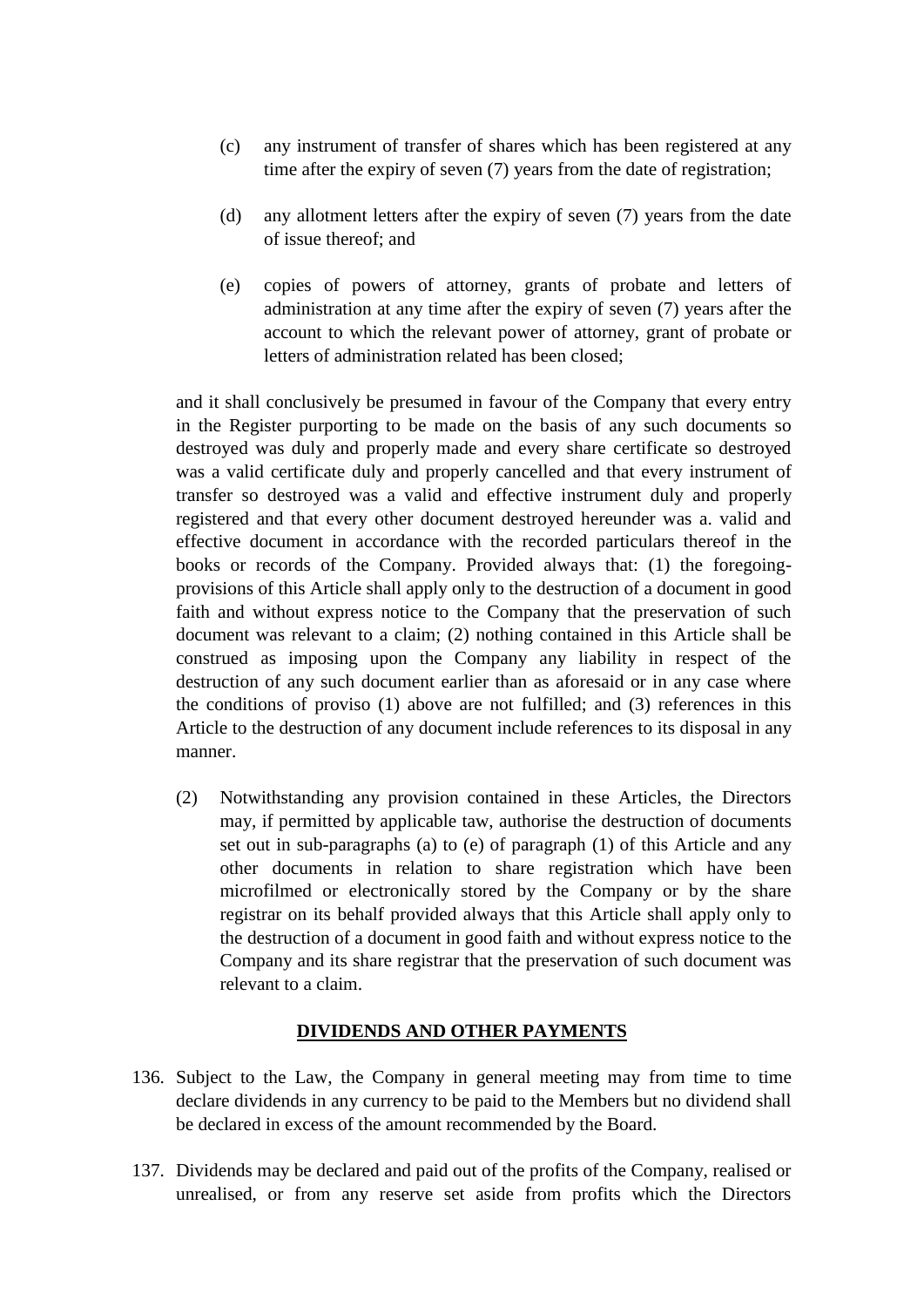determine is no longer needed. With the sanction of an ordinary resolution dividends may also be declared and paid out of share premium account or any other fund or account which can be authorised for this purpose in accordance with the Law,

- 138. Except in so far as the Tights attaching to, or the terms of issue of, any share otherwise provide:
	- (a) all dividends shall be declared and paid according to the amounts paid up on the App, 3 shares in respect of which the dividend is paid, but no amount paid up on a 3(1) share in advance of calls shall be treated for the purposes of this Article as paid up on the share; and
	- (b) all dividends shall be apportioned and paid pro rata according to the amounts paid up on the shares during any portion or portions of the period in respect of which the dividend is paid.
- 139. The Board may from time to time pay to the Members such interim dividends as appear to the Board to be justified by the profits of the Company and in particular (but without prejudice to the generality of the foregoing) if at any time the share capital of the Company is divided into different classes, the Board may pay such interim dividends In respect of those shares in the capital of the Company which confer on the holders thereof deferred or non-preferential rights as well as in respect of those shares which confer on the holders thereof preferential rights with regard to dividend and provided that the Board acts bona fide the Board shall not incur any responsibility to the holders of shares conferring any preference for any damage that they may suffer by reason of the payment of an interim dividend on any shares having deferred or non-preferential rights and may also pay any fixed dividend which is payable on any shares of the Company half-yearly or on any other dates, whenever such profits, in the opinion of the Board, justifies such payment.
- 140. The Board may deduct from any dividend or other moneys payable to a Member by the Company on or in respect of any shares all sums of money (if any) presently payable by him to the Company on account of calls or otherwise.
- 141. No dividend or other moneys payable by the Company on or in respect of any share shall bear interest against the Company.
- 142. Any dividend, interest or other sum payable in cash to the bolder of shares may be paid by cheque or warrant sent through the post addressed to the holder at his registered address or, in the case of joint holders, addressed to the holder whose name stands first in the Register in respect of the shares at his address as appearing in the Register or addressed to such person and at such address as the holder or joint holders may in writing direct. Every such cheque or warrant shall, unless the holder or joint holders otherwise direct; be made payable to the order of the holder or, in the case of joint holders, to the order of the holder whose name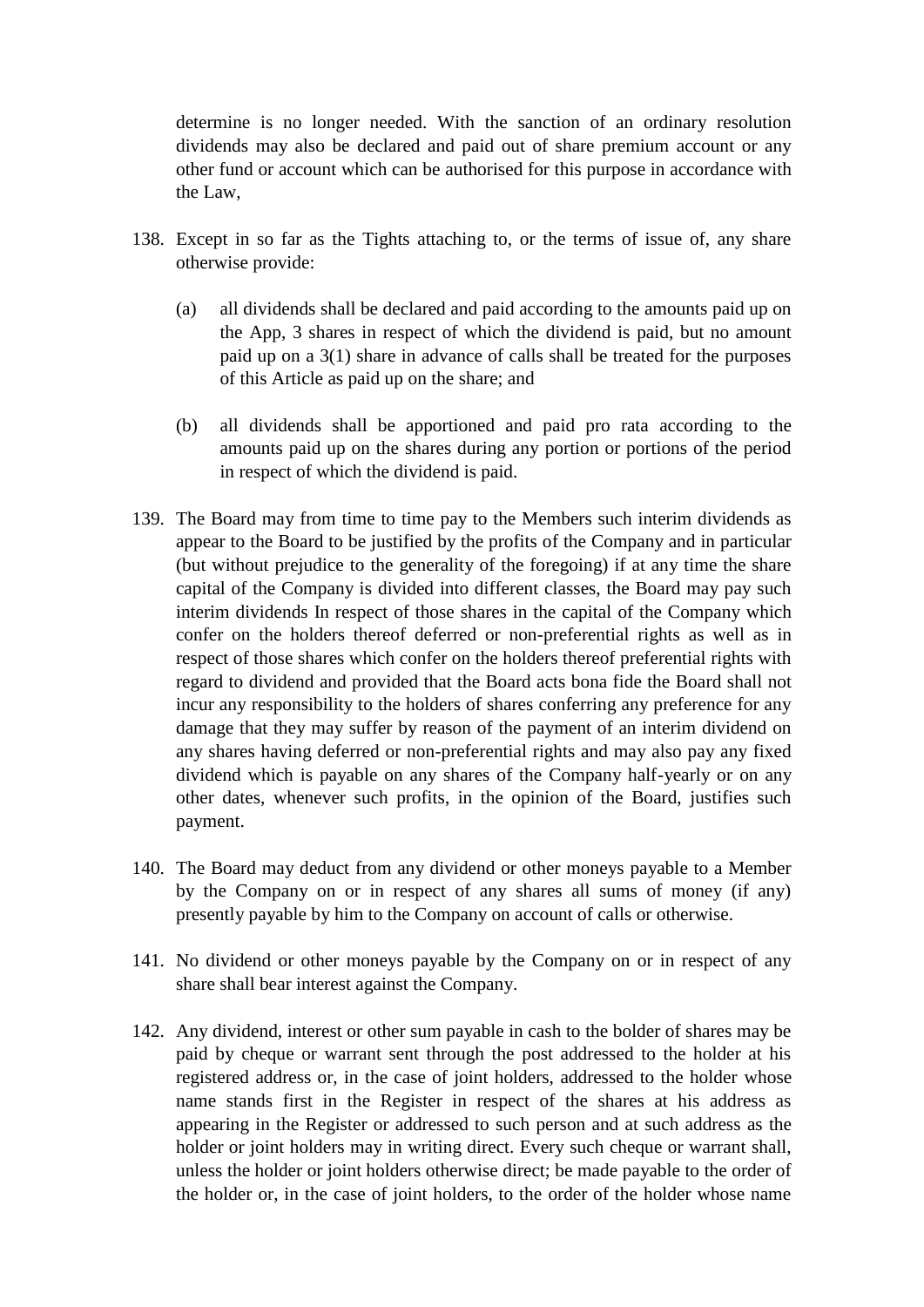stands first on the Register in respect of such shares, and shall be sent at his or their risk and payment of the cheque or. warrant by the bank on which it is drawn shall constitute a good discharge to the Company notwithstanding that it may subsequently appear that the same has been stolen or that any endorsement thereon has been forged. Anyone of two or more joint holders may give effectual receipts for any dividends or other moneys payable or property distributable ill respect of the shares held by such joint holders.

- 143. All dividends or bonuses unclaimed for one (1) year after having been declared may be invested or otherwise made use of by the Board for the benefit of the Company until claimed. Any dividend or bonuses unclaimed after a period of six (6) years from the date of declaration shall be forfeited and shall revert to the Company. The payment by the Board of any unclaimed dividend or other sums payable on or in respect of a share into a separate account shall not constitute the Company a trustee in respect thereof.
- 144. Whenever the Board or the Company in general meeting has resolved that a dividend be paid or declared, the Board may further resolve that such dividend be satisfied wholly or in part by the distribution of specific assets of any kind and in particular of paid up shares, debentures or warrants to subscribe securities of the Company or any other company, or in anyone or more of such ways, and where any difficulty arises in regard to the distribution the Board may settle the same as it thinks expedient, and in particular may issue certificates in respect of fractions of shares, disregard fractional entitlements or round the same up or down, and may fix the value for distribution of such specific assets, or any part thereof, and may determine that cash payments shall be made to any Members upon the footing of the value so fixed in order to adjust the rights of all parties, and may vest any such specific assets in trustees as may seem expedient to the Board and may appoint any person to sign any requisite instruments of transfer and other documents on behalf of the persons entitled to the dividend, and such appointment shall be effective and binding on the Members. The Board may resolve that no such assets shall be made available to Members with registered addresses to any particular territory or territories where, in the absence of a registration statement or other special formalities, such distribution of assets would or might, in the opinion of the Board, be unlawful or impracticable and in such event the only entitlement of the Members aforesaid shall be to receive cash payments as aforesaid. Members affected as a result of the foregoing sentence shall not be or be deemed to be a separate class of Members for any purpose whatsoever.
- 145. (1) Whenever the Board or the Company in general meeting has resolved that a dividend be paid or declared on any class of the share capital of the Company, the Board may further resolve either:
	- (a) that such dividend be satisfied wholly or in part in the form of an allotment of shares credited as fully paid up, provided that the Members entitled thereto will be entitled to elect to receive such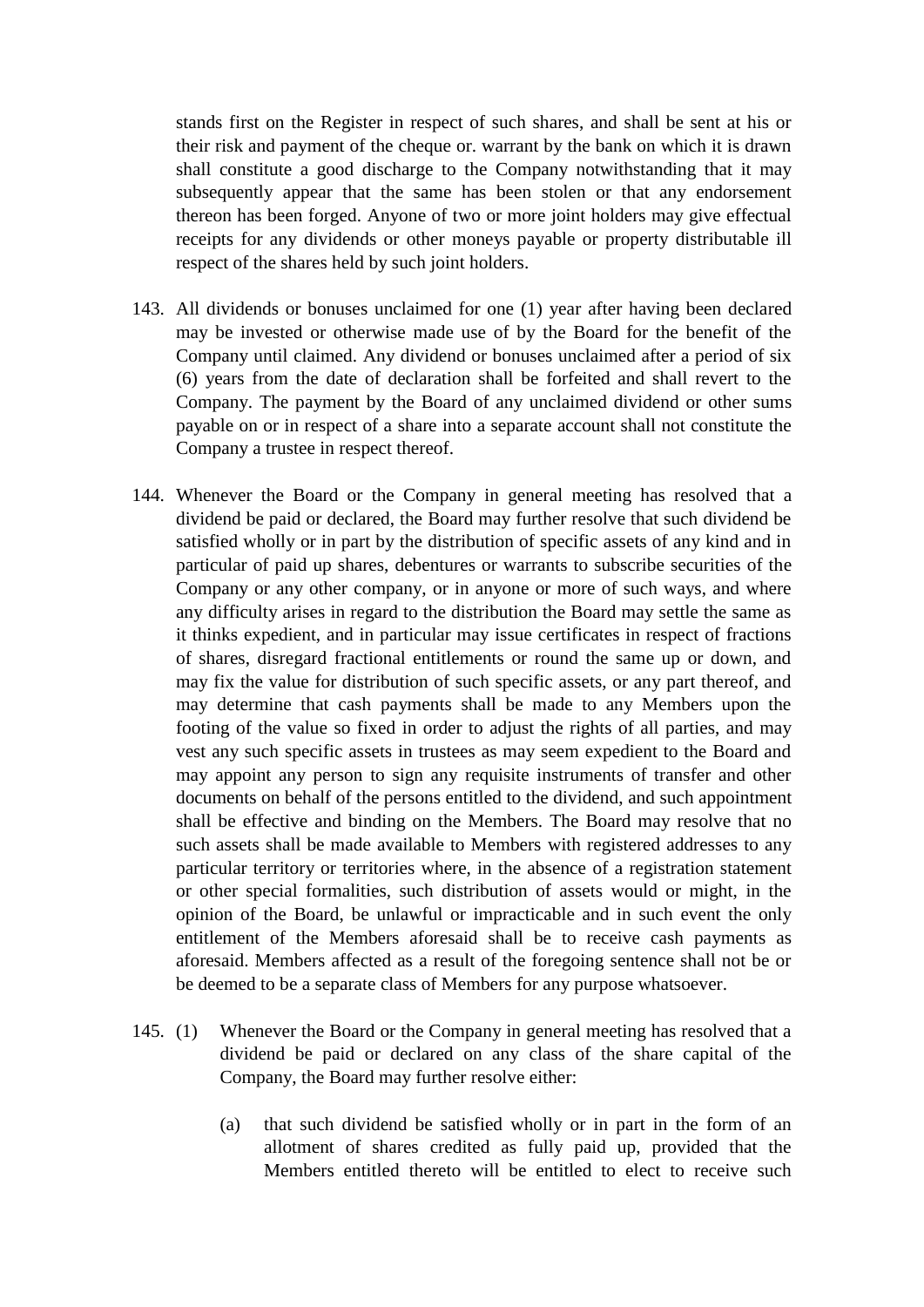dividend (or part thereof if the Board so determines) in cash in lieu of such allotment. In such case, the following provisions shall apply:

- (i) the basis of any such allotment shall be determined by the Board;
- (ii) the Board, after determining the basis of allotment, shall give not less than two (2) weeks' Notice to the holders of the relevant shares of the right of election accorded to them and shall send with such notice forms of election and specify the procedure to be followed and the place at which and the latest date and time by which duly completed forms of election must be lodged in order to be effective;
- (iii) the right of election may be exercised in respect of the whole or part of that portion of the dividend in respect of which the right of election has been accorded; and
- (iv) the dividend (or that part of the dividend to be satisfied by the allotment of shares as aforesaid) shall not be payable in cash on shares in respect whereof the cash election has not been duly exercised ("the non-elected shares") and in satisfaction thereof shares of the relevant class shall be allotted credited as fully paid up to the holders of the non-elected shares on the basis of allotment determined as aforesaid and for such purpose the Board shall capitalise and apply out of any part of the undivided profits of the Company (including profits carried and standing to the credit of any reserves or other special account, share premium account, capital redemption reserve other than the Subscription Rights Reserve) as the Board may determine, such sum as may be required to pay up in full the appropriate number of shares of the relevant class for allotment and distribution to and amongst the holders of the non-elected shares on such basis; or
- (b) that the Members entitled to such dividend shalt be entitled to elect to receive an allotment of shares credited as fully paid up in lieu of the whole or such part of the dividend as the Board may think fit. In such case, the following provisions shall apply:
	- (i) the basis of any such allotment shall be determined by the Board;
	- (ii) the Board, after determining the basis of allotment, shall give not less than two (2) weeks' Notice to the holders of the relevant shares of the right of election accorded to them and shall send with such notice forms of election and specify the procedure to be followed and the place at which and the latest date and time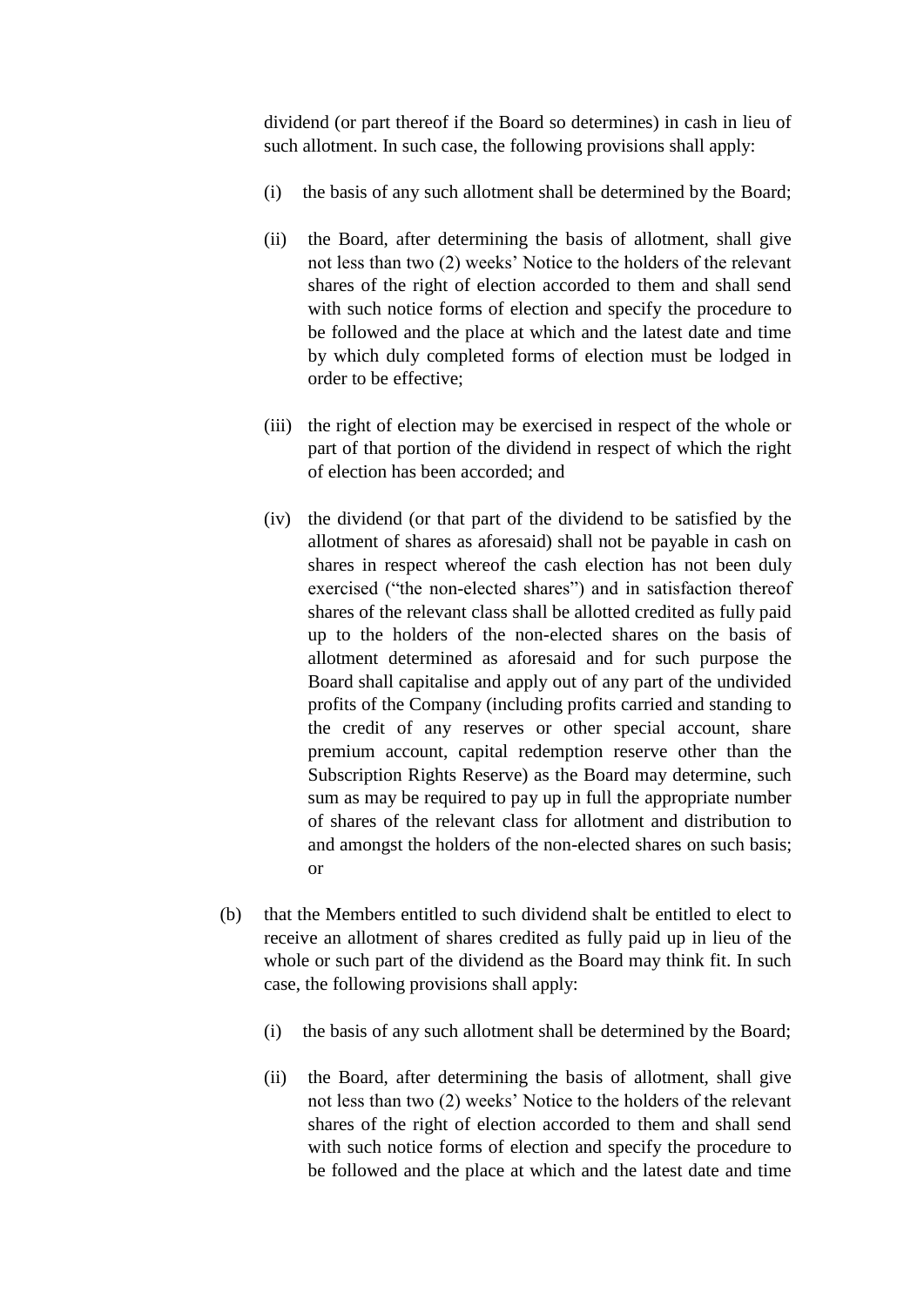by which duly completed forms of election must be lodged in order to be effective;

- (iii) the right of election may be exercised in respect of the whole or part of that portion of the dividend in respect of which the right of election has been accorded; and
- (iv) the dividend (or that part of the dividend in respect of which a. right of election has been accorded) shall not be payable in cash on shares in respect whereof the share election has been duly exercised ("the elected shares") and in lieu thereof shares of the relevant class shall be allotted credited as fully paid up to the holders of the elected shares on the basis of allotment determined as aforesaid and for such purpose the Board shall capitalise and apply out of any part of the undivided profits of the Company (including profits carried and standing to the credit of any reserves or other special account, share premium account, capital redemption reserve other than the Subscription Rights Reserve) as the Board may determine, such sum as may be required to pay up in fun the appropriate number of shares of the relevant class for allotment and distribution to and amongst the holders of the elected shares on such basis.
- (2) (a) The shares allotted pursuant to the provisions of paragraph (1) of this Article shall rank pari passu in an respects with shares of the same class (if any) then in issue save only as regards participation in the relevant dividend or in any other distributions, bonuses or rights paid, made, declared or announced prior to or contemporaneously with the payment or declaration of the relevant dividend unless, contemporaneously with the announcement by the Board of their proposal to apply the provisions of sub-paragraph (a) or (b) of paragraph (2) of this Article in relation to the relevant dividend or contemporaneously with their announcement of the distribution, bonus or rights in question, the Board shall specify that the shares to be allotted pursuant to the provisions of paragraph (1) of this Article shall rank for participation in such distribution, bonus or rights.
	- (b) The Board may do all acts and things considered necessary or expedient to give effect to any capitalisation pursuant to the provisions of paragraph (1) of this Article, with full power to the Board to make such provisions as it thinks fit in. the case of shares becoming distributable in fractions (including provisions whereby, in whole or in part, fractional entitlements are aggregated and sold and the net proceeds distributed to those entitled, or are disregarded or rounded up or down or whereby the benefit of fractional entitlements accrues to the Company rather than to the Members concerned). The Board may authorise any person to enter into on behalf of all Members interested,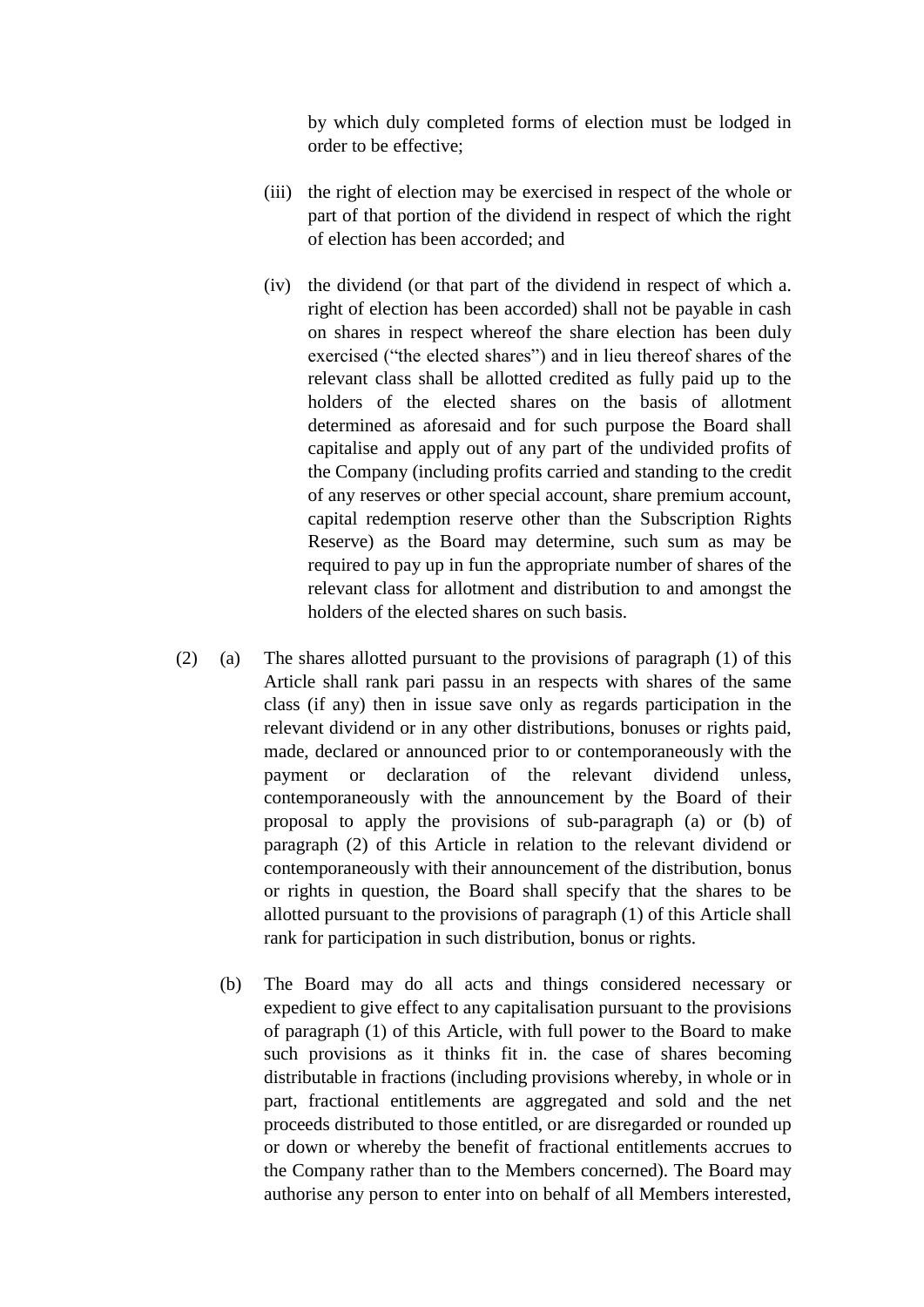an agreement with the Company providing for such capitalisation and matters incidental thereto and any agreement made pursuant to such authority shall be effective and binding on all concerned.

- (3) The Company may upon the recommendation of the Board by ordinary resolution resolve in respect of anyone particular dividend of the Company that notwithstanding the provisions of paragraph (1) of this Article a dividend may be satisfied wholly in the form of an allotment of shares credited as fully paid up without offering any right to shareholders to elect to receive such dividend in cash in lieu of such allotment.
- (4) The Board may on any occasion determine that rights of election and the allotment of shares under paragraph (1) of this Article shall not be made available or made to any shareholders with registered addresses in any territory where, in the absence of a registration statement or other special formalities, the circulation of an offer of such rights of election or the allotment of shares would or might, in the opinion of the Board, be unlawful or impracticable, and in such event the provisions aforesaid shall be read and construed subject to such determination. Members affected as a result of the foregoing sentence shall not be or be deemed to be a separate class of Members for any purpose whatsoever.
- (5) Any resolution declaring a dividend On shares of any class, whether a resolution of the Company in general meeting or a resolution of the Board, may specify that the same shall be payable or distributable to the persons registered as the holders of such shares at the close of business on a particular date, notwithstanding that it may be a date prior to that on which the resolution is passed, and thereupon the dividend shall be payable or distributable to them in accordance with their respective holdings so registered; but without prejudice to the rights inter se in respect of such dividend of transferors and transferees of any such shares. The provisions of this Article shall mutatis mutandis apply to bonuses, capitalisation issues, distributions of realised capital profits or offers or grants made by the Company to the Members.

#### **RESERVES**

- 146. (1) The Board shall establish an account to be called the share premium account and shall carry to the credit of such account from time to time a sum equal to the amount or value of the premium paid on the issue of any share in the Company. Unless otherwise provided by the provisions of these Articles, the Board may apply the share premium account in any manner permitted by the Law. The Company shall at all times comply with the provisions of the Law in relation to the share premium account.
	- (2) Before recommending any dividend, the Board may set aside out of the profits of the Company such sums as it determines as reserves which shall at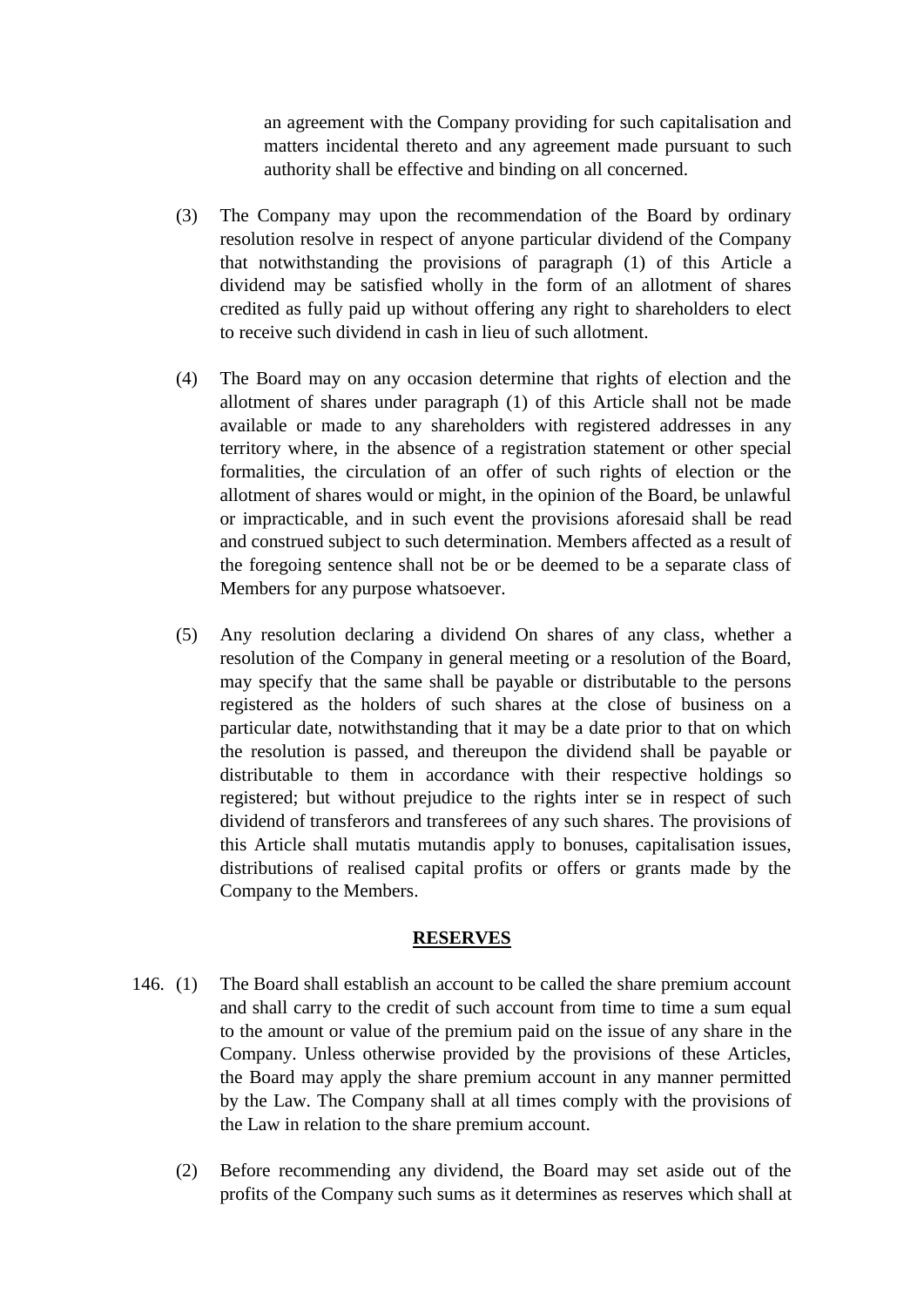the discretion of the Board, be applicable for any purpose to which the profits of the Company may be properly applied and pending such application may, also at such discretion, either be employed in the business of the Company or be invested in such investments as the Board may from time to time think fit and so that it shall not be necessary to keep any investments constituting the reserve or reserves separate or distinct from any other investments of the Company. The Board may also without placing the same to reserve carry forward any profits which it may think prudent not to distribute.

#### **CAPITALISATION**

- 147. The Company may. upon the recommendation of the Board, at any time and from time to time pass an ordinary resolution to the effect that it is desirable to capitalise all or any part of any amount for the time being standing to the credit of any reserve or fund (including a share premium account and capital redemption reserve and the profit and loss account) whether or not the same is available for distribution and accordingly that such amount be set free for distribution among the Members or any class of Members who would be entitled thereto if it were distributed by way of dividend and in the same proportions. on the footing that the same is not paid in cash but is applied either in or towards paying up the amounts for the time being unpaid on any shares in the Company held by such Members respectively or in paying up in full unissued shares, debentures or other obligations of the Company, to be allotted and distributed credited as fully paid up among such Members, or partly in one way and partly in the other, and the Board shall give effect to such resolution provided that, for the purposes of this Article; a share premium account and any capital redemption reserve or fund representing unrealised profits, may be applied only in paying up in full unissued shares of the Company to be allotted to such Members credited as fully paid.
- 148. The Board may settle, as it considers appropriate, any difficulty arising in regard to any distribution under the last preceding Article and in particular may issue certificates in respect of fractions of shares or authorise any person to sell and transfer any fractions or may resolve that the distribution should be as nearly as may be practicable in the correct proportion but not exactly so or may ignore fractions altogether, and may determine that cash payments shall be made to any Members in order to adjust the rights of all parties, as may seem expedient to the Board, The Board may appoint any person to sign on behalf of the persons entitled to participate in the distribution any contract necessary or desirable for giving effect thereto and such appointment shall be effective and binding upon the Members.

#### **SUBSCRIPTION RIGHTS RESERVE**

149. The following provisions shall have effect to the extent that they are not prohibited by and are in compliance with the Law: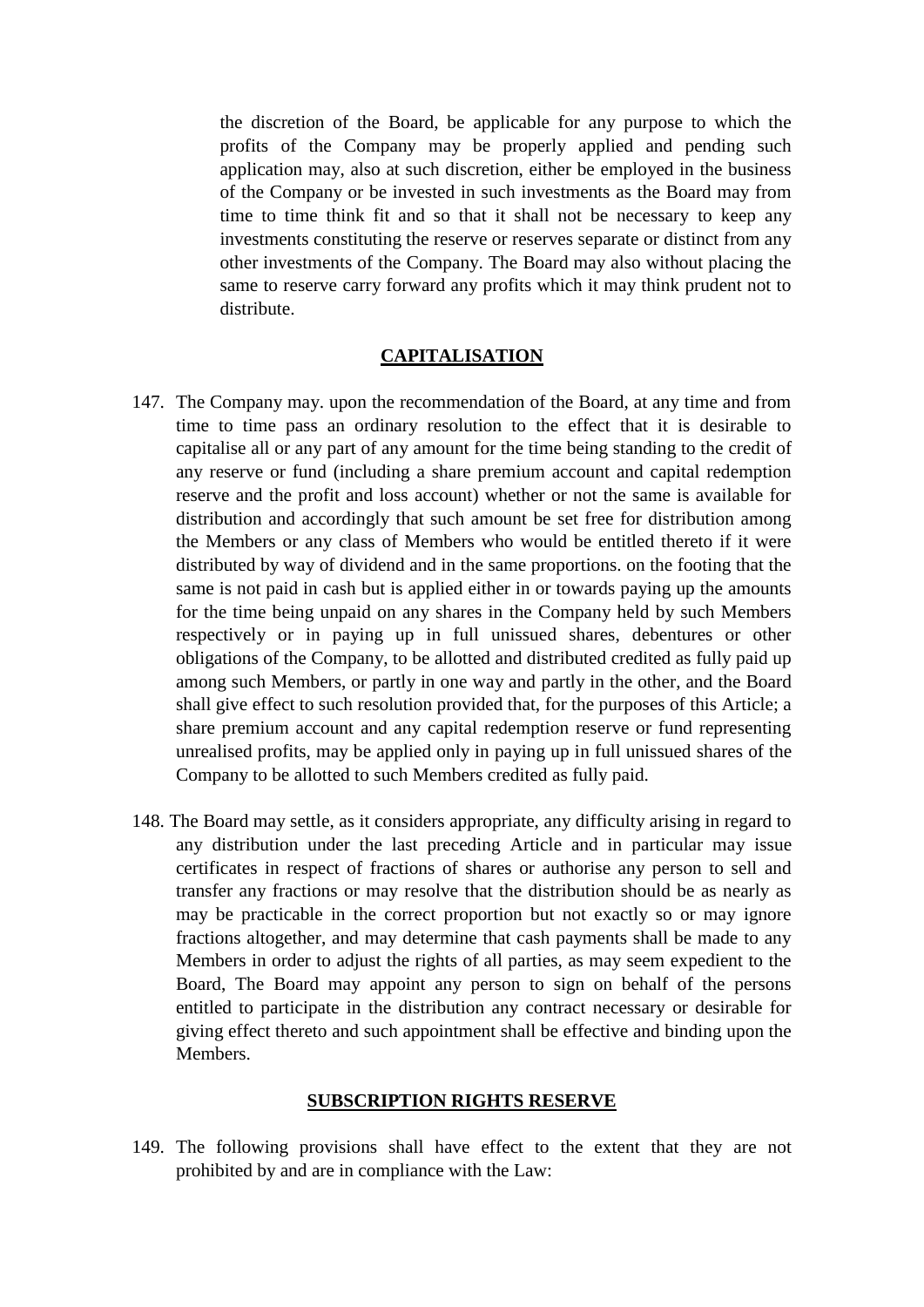- (1) If; so long as any of the rights attached to any warrants issued by the Company to subscribe for shares of the Company shall remain exercisable, the Company does any act or engages in any transaction which, as a result of any adjustments to the subscription price in accordance with the provisions of the conditions of the warrants, would reduce the subscription price to below the par value of a share, then the following provisions shall apply:
	- (a) as from the date of such act or transaction the Company shall establish and thereafter (subject as provided in this Article) maintain in accordance with the provisions of this Article a reserve (the "Subscription Rights Reserve") the amount of which shall at no time be less than the sum which for the time being would be required to be capitalised and applied in paying up in full the nominal amount of the additional shares required to be issued and allotted credited as fully paid pursuant to sub- paragraph (c) below on the exercise in full of all the subscription rights outstanding and shall apply the Subscription Rights Reserve in paying up such additional shares in fun as and when the same are allotted;
	- (b) the Subscription Rights Reserve shall not be used for any purpose other than that specified above unless all other reserves of the Company (other than share premium account) have been extinguished and will then only be used to make good losses of the Company if and so far as is required by law;
	- (c) upon the exercise of all or any of the subscription rights represented by any warrant, the relevant subscription rights shall be exercisable in respect of a nominal amount of shares equal to the amount in cash which the bolder of such warrant is required to pay on exercise of the subscription rights represented thereby (or, as the case may be the relevant portion thereof in the event of a partial exercise of the Subscription rights) and, in addition, there shall be allotted in respect of such subscription rights to the exercising warrantholder, credited as fully paid, such additional nominal amount of shares as is equal to the difference between:
		- (i) the said amount in cash which the holder of such warrant is required to pay on exercise of the subscription rights represented thereby (or, as the case may be, the relevant portion thereof in the event of a partial exercise of the subscription rights); and
		- (ii) the nominal amount of shares in respect of which such subscription rights would have been exercisable having regard to the provisions of the conditions of the warrants, had it been possible for such subscription rights to represent the right to subscribe for shares at less than par and immediately upon such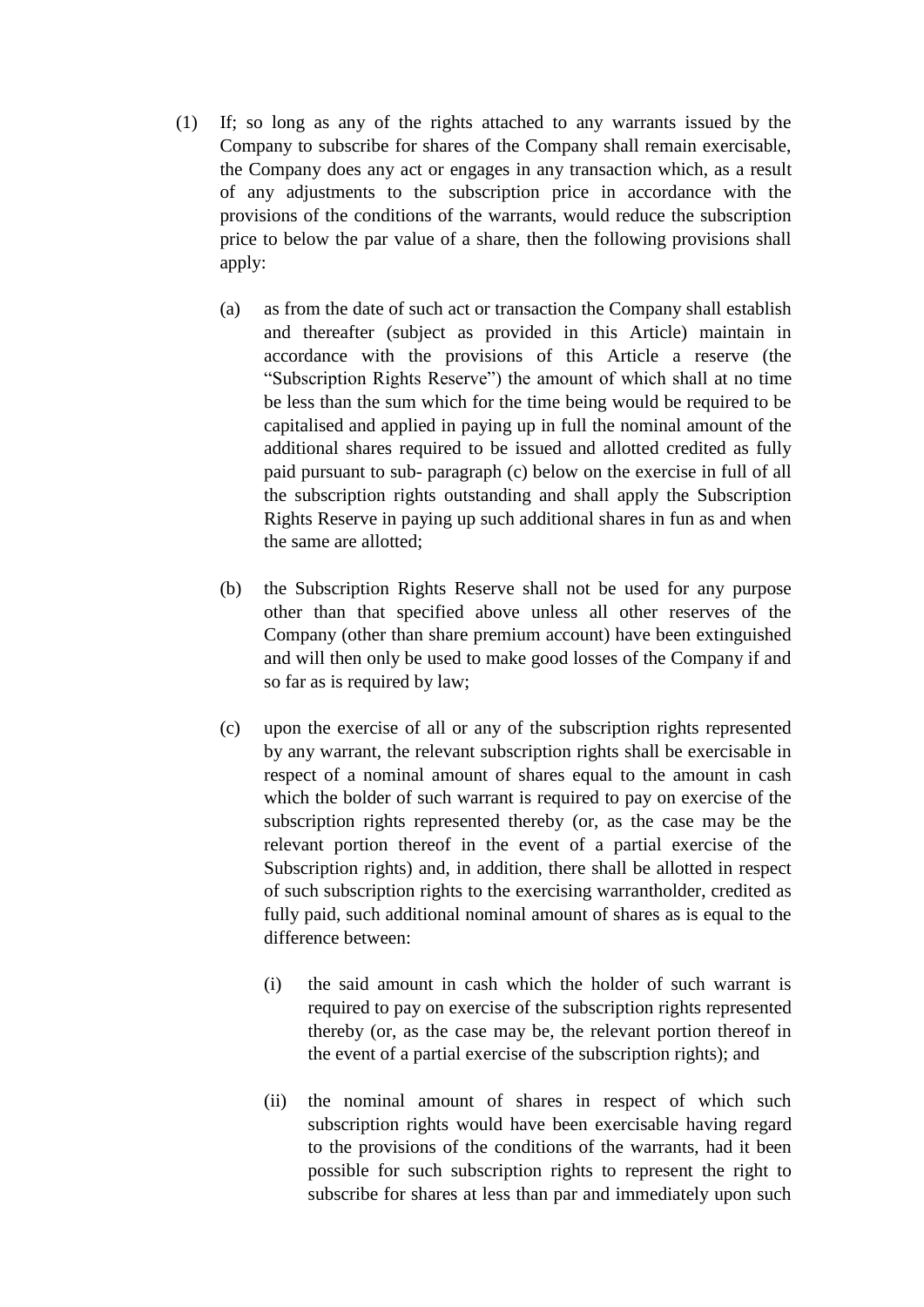exercise so much of the sum standing to the credit of the Subscription Rights Reserve as is required to pay up in full such additional nominal amount of shares shall be capitalised and applied in paying up in full such additional nominal amount of shares which shall forthwith be allotted credited as fully paid to the exercising warrantholders; and

- (d) if, upon the exercise of the subscription rights represented by any warrant, the amount standing to the credit of the Subscription Rights Reserve is not sufficient to pay up in full such additional nominal amount of shares equal to such difference as aforesaid to which the exercising warrantholder is entitled, the Board shall apply any profits or reserves then or thereafter becoming available (including! to the extent permitted by law, share premium account) for such purpose until such additional nominal amount of shares is paid up and allotted as aforesaid and until then no dividend or oilier distribution shall be paid or made on the fully paid shares of the Company then in issue. Pending such payment and allotment" the exercising warrantholder shall be issued by the Company with a certificate evidencing his right to the allotment of such additional nominal amount of shares. The rights represented by any such certificate shall be in registered form and shall be transferable in whole or in part in units of one share in the like manner as the shares for the time being are transferable, and the Company shall make such arrangements in relation to the maintenance of a register therefor and other matters in relation thereto as the Board may think fit and adequate particulars thereof shall be made known to each relevant exercising warrantholder upon the issue of such certificate.
- (2) Shares allotted pursuant to the provisions of this Article shall rank pari passu in all respects with the other shares allotted on the relevant exercise of the subscription rights represented by the warrant concerned. Notwithstanding anything contained in paragraph (1) of this Article, no fraction of any share shall be allotted on exercise of the subscription rights.
- (3) The provision of this Article as to the establishment and maintenance of the Subscription Rights Reserve shall not be altered or added to in any way which would vary or abrogate, or which would have the effect of varying or abrogating the provisions for the benefit of any warrantholder or class of warrantholders under this Article without the sanction of a special resolution of such warrantholders or class of warrantholders.
- (4) A certificate or report by the auditors for the time being of the Company as to whether or not the Subscription Rights Reserve is required to be established and maintained and if so the amount thereof so required to be established and maintained, as to the purposes for which the Subscription Rights Reserve has been used, as to the extent to which it has been used to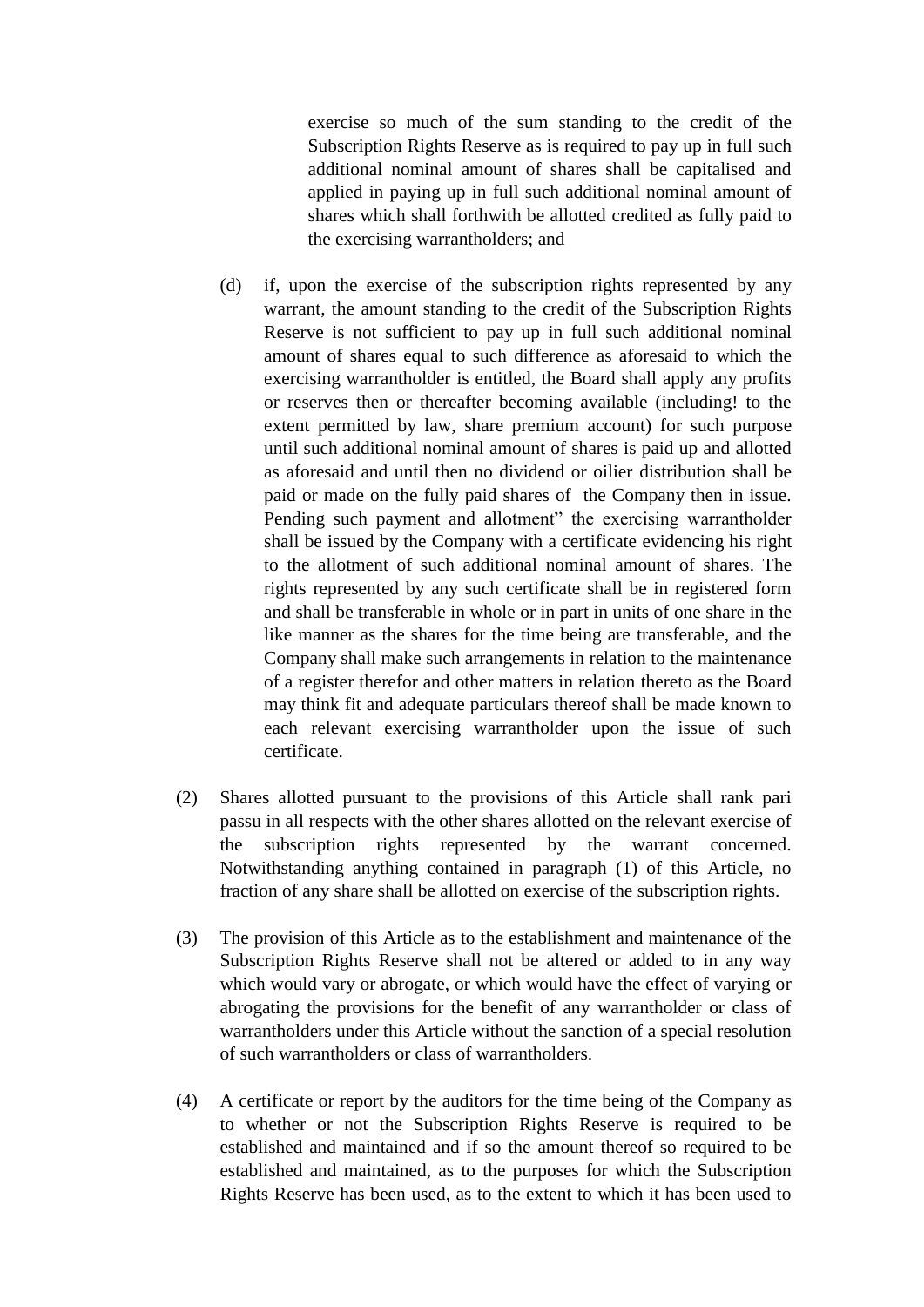make good losses of the Company, as to the additional nominal amount of shares required to be allotted to exercising warrantholders credited as fully paid, and as to any other matter concerning the Subscription Rights Reserve shall (in the absence of manifest error) be conclusive and binding upon the Company and all warrantholders and shareholders.

### **ACCOUNTING RECORDS**

- 150. The Board shall cause true accounts to be kept of the sums money received and expended by the Company, and the matters in respect of which such receipt and expenditure take place, and of the property, assets, credits and liabilities of the Company and of all other matters required by the Law Or necessary to give a true and fair view of the Company's affairs and to explain its transactions.
- 151. The accounting records shall be kept at the Office or, at such other place or places as the Board decides and shall always be open to inspection by the Directors. No Member (other than a Director) shall have any right of inspecting any accounting record or book or document of the Company except as conferred by law or authorised by the Board or the Company in general meeting.
- 152. Subject to Article 153, a printed. copy of the Directors' report, accompanied by the balance sheet and profit and loss account, including every document required by law to be annexed thereto, made up to the end of the applicable financial year and containing a summary of the assets and liabilities of the Company under convenient heads and a statement of Income and expenditure, together with a copy of the Auditors' report, shall be sent to each person entitled thereto at least twenty-one (21) days before the date of the general meeting and at the same time as the notice of annual general meeting and laid before the Company at the annual general meeting held in accordance with Article 56 provided that this Article shall not require a copy of those documents to be sent to any person whose address the Company is not aware or to more than one of the joint holders of any shares or debentures.
- 153. Subject to due compliance with all applicable Statutes. rules and regulations, including, without limitation, the rules of the Designated Stock Exchange, and to obtaining all necessary consents, if any, required thereunder, the requirements of Article 152 shall be deemed satisfied in relation to any person by sending to the person in any manner not prohibited by the Statutes. a summary financial statement derived from the Company's annual accounts and the directors' report which shall be in the form and containing the information required by applicable laws and regulations, provided that any person who is otherwise entitled to the annual financial statements of the Company and the directors' report thereon may, if he so requires by notice in. writing served on the Company, demand that the Company sends to him, ill addition to a summary financial statement, a complete printed copy of the Company's annual financial statement and the directors' report thereon.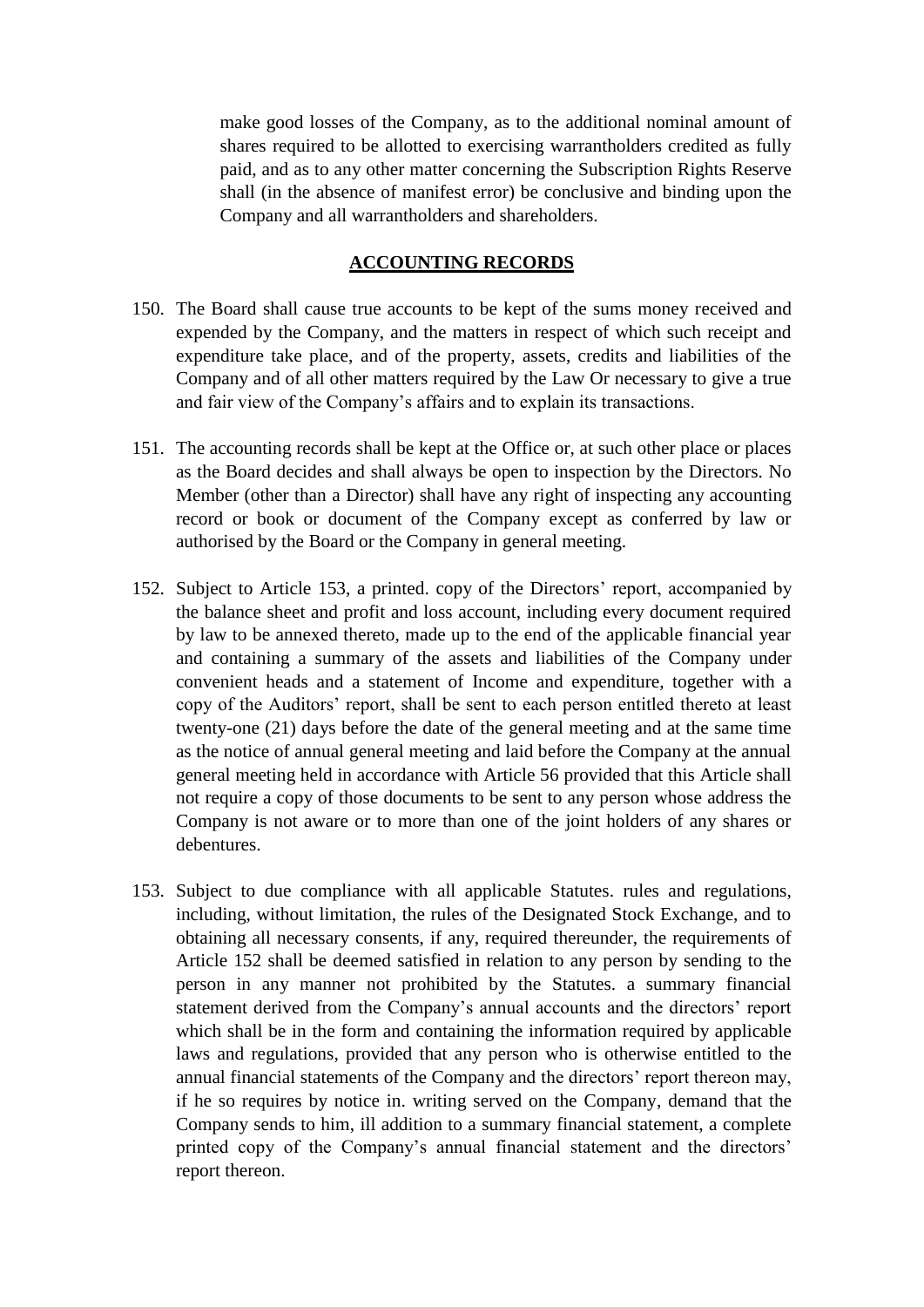154. The requirement to send to a person referred to in Article 152 the documents referred to in that article or a summary financial report in accordance with Article 153 shall be deemed satisfied where, in accordance with all applicable Statutes, rules and regulations, including, without limitation, the roles of the Designated Stock Exchange, the Company publishes copies of the documents referred to in Article 152 and, if applicable, a summary financial report complying with Article 153, on the Company's computer network or in any other permitted manner (including by sending any form of electronic communication) and that person has agreed or is deemed to have agreed to treat the publication or receipt of such documents in such manner as discharging the Company's obligation to send to him a copy of such documents.

#### **AUDIT**

- 155. (1) At the annual general meeting or at a subsequent extraordinary general meeting in each year, the Members shall appoint an auditor to audit the accounts of the Company and such auditor shall hold office until the next annual general meeting. Such auditor may be a Member but no Director or officer or employee of the Company shalt, during his continuance in office; be eligible to act as an auditor of the Company.
	- (2) The Members may, at any general meeting convened and held in accordance with these Articles, by special resolution remove the Auditor at any time before the expiration of his term of office and shall by ordinary resolution at that meeting appoint another Auditor in his stead for the remainder of his term.
- 156. Subject to the Law the accounts of the Company shall be audited at least once in every year.
- 157. The remuneration of the Auditor shall be fixed by the Company in general meeting or in such manner as the Members may determine.
- 158. If the office of auditor becomes vacant by the resignation or death of the Auditor, or by his becoming incapable of acting by reason of illness or other disability at a time when his services are required, the Directors shall fin the vacancy and fix the remuneration of the Auditor so appointed.
- 159. The Auditor shall at all reasonable times have access to all books kept by the Company and to all accounts and vouchers relating thereto; and he may call on the Directors or officers of the Company for any information in their possession relating to the books or affairs of the Company.
- 160. The statement of income and expenditure and the balance sheet provided for by these Articles shall be examined by the Auditor and compared by him with the books, accounts and vouchers relating thereto; and he shall make a written report thereon stating whether such statement and balance sheet are drawn up so as to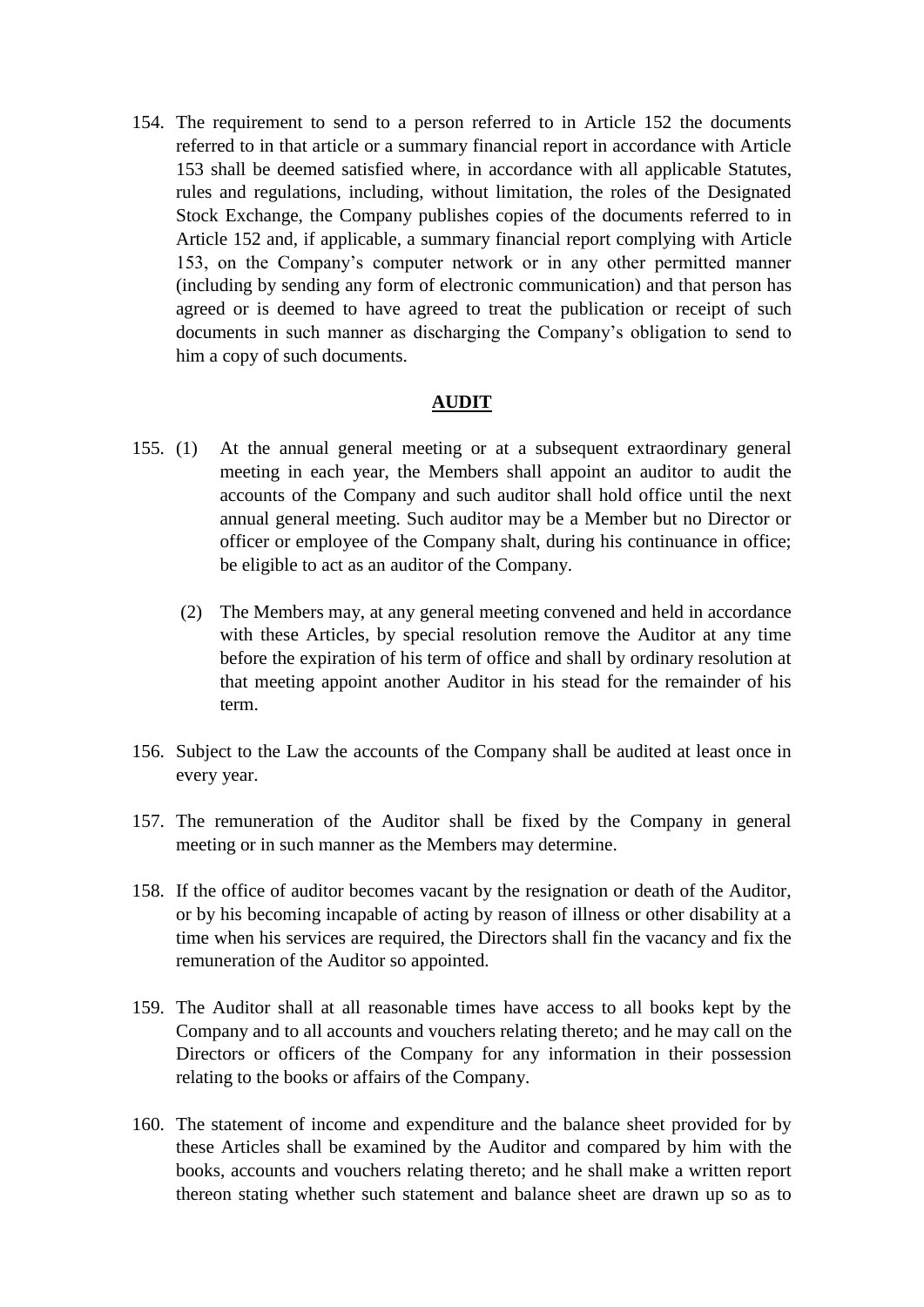present fairly the financial position of the Company and the results of its operations for the period under review and, in case information shall have been called for from Directors or officers of the Company, whether the same has been furnished and has been satisfactory. The financial statements of the Company shall be audited by the Auditor in accordance with generally accepted auditing standards. The Auditor shall make a written report thereon in accordance with generally accepted auditing standards and the report of the Auditor shall be submitted to the Members in general meeting. The generally accepted auditing standards referred to herein may be those of a country or jurisdiction other than the Cayman Islands. If so, the financial statements and the report of the Auditor should disclose this act and name such country or jurisdiction.

#### **NOTICES**

- 161. Any Notice or document (including any "corporate communication" within the meaning ascribed thereto under the rules of the Designated Stock Exchange) whether or not, to be given or issued under these Articles from the Company to a Member. shall be in writing or by cable, telex or facsimile transmission message or other form of electronic transmission or communication and any such Notice and document may be served or delivered by the Company on or to any Member either personally or by sending it through the post in a prepaid envelope addressed to such Member at his registered address as appearing in the Register or at any other address supplied by him to the Company for the purpose or, as the case may be, by transmitting it to any such address or transmitting it to any telex or facsimile transmission number or electronic number or address or website supplied by him to the Company for the giving of Notice to him or which the person transmitting the notice reasonably and bona fide believes at the relevant time will result in the Notice being duly received by the Member or may also be served by advertisement in appropriate newspapers in accordance with the requirements of the Designated Stock Exchange or, to the extent permitted by the applicable laws, by placing it on the Company's website or the website of the Designated Stock Exchange, and giving to the member a notice stating that the notice or other document is available there (a "notice of availability"). The notice of availability may be given to the Member by any of the means set out above. In the case of joint holders of a share all notices shall be given to that one of the joint holders whose name stands first in the Register and notice so given shall be deemed a sufficient service on or delivery to all the joint holders.
- 162. Any Notice or other document:
	- (a) if served or delivered by post, shall where appropriate be sent by airmail and shall be deemed to have been served or delivered on the day following that on which the envelope containing the same, properly prepaid and addressed, is put into the post; in proving such service or delivery it shall be sufficient to prove that the envelope or wrapper containing the notice or document was properly addressed and put into the post and a certificate in writing signed by the Secretary or other officer of the Company or other person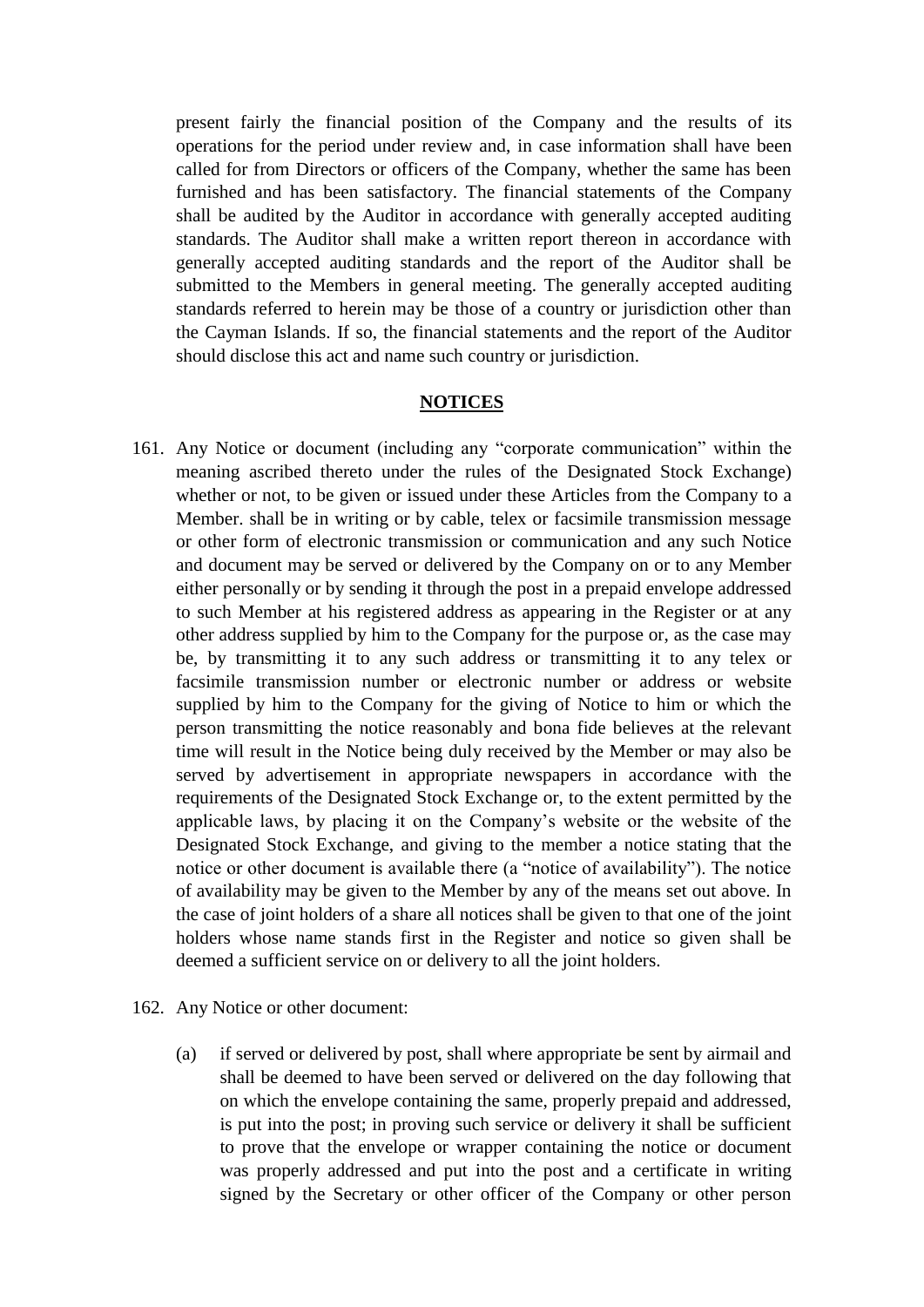appointed by the Board that the envelope or wrapper containing the notice or other document was so addressed and put into the post shall be conclusive evidence thereof;

- (b) if sent by electronic communication, shall be deemed to be given on the day on which it is transmitted from the server of the Company or its agent. A notice placed on the Company's website or the website of the Designated Stock Exchange, is deemed given by the Company to a Member on the day following that on which a notice of availability is deemed served on the Member;
- (c) if served or delivered in any other manner contemplated by these Articles, shall be deemed to have been served or delivered at the time of personal service or delivery or. as the case may be, at the time of the relevant despatch Or transmission; and in proving such service or delivery a certificate in writing signed by the Secretary or other officer of the Company or other person appointed by the Board as to the act and time of such service, delivery, despatch or transmission shall be conclusive evidence thereof; and
- (d) may be given to a Member either in the English language or the Chinese language, subject to due compliance with all applicable Statutes, roles and regulations.
- 163. (1) Any Notice or other document delivered or sent by post to or left at the registered address of any Member in pursuance of these Articles shall, notwithstanding that such Member is then dead or bankrupt or that any other event has occurred, and whether or not the Company has notice of the death or bankruptcy or other event, be deemed to have been duly served or delivered in respect of any share registered in the name of such Member as sole or joint holder unless his name shall, at the time of the service or delivery of the notice or document; have been removed from the Register as the holder of the share, and such service or delivery shall for all purposes be deemed a sufficient service or delivery of such Notice or document on all persons interested (whether jointly with or as claiming through or under him) in the share.
	- (2) A notice may be given by the Company to the person entitled to a share in consequence of the death, mental disorder or bankruptcy of a Member by sending it through the post in a prepaid letter, envelope Of wrapper addressed to him by name, or by the title of representative of the deceased, or trustee of the bankrupt, or by any like description, at the address, if any, supplied for the purpose by the person claiming to be so entitled, or (until such an. address has been so supplied) by giving the notice in any manner in which the same might have been given if the death, mental disorder or bankruptcy had not occurred.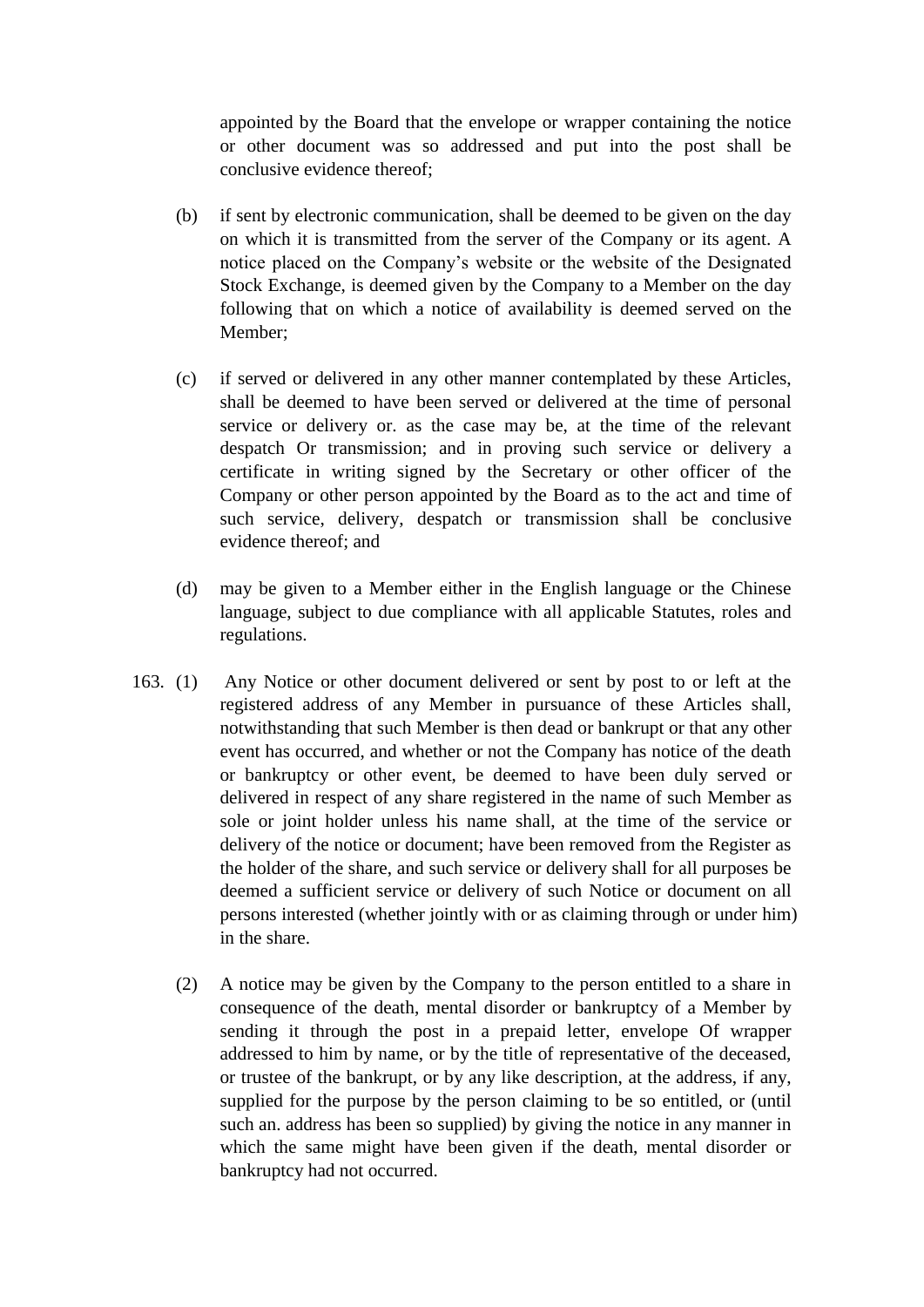(3) Any person who by operation of law, transfer or other means whatsoever shall become entitled to any share shall be bound by every notice in respect of such share which prior to his name and address being entered on the Register shall have been duly given to the person from whom he derives his title to such share.

### **SIGNATURES**

164. For the purposes of these Articles, a cable or telex or facsimile or. electronic transmission message purporting to come from a holder of shares or, as the case may be, a Director or alternate Director, or, in the case of a corporation which is a holder of shares from a director or the secretary thereof or a duly appointed attorney or duly authorised representative thereof for it and on its behalf, shall in the absence of express evidence to the contrary available to the person relying thereon at the relevant time be deemed to be a document or instrument in writing signed by such holder or Director or alternate Director in the terms in which it is received.

### **WINDING UP**

- 165. (1) The Board shall have power in the name and on behalf of the Company to present a petition to the court for the Company to be wound up.
	- (2) A resolution that the Company be wound up by the court or be wound up voluntarily shall be a special resolution.
- 166. (1) Subject to any Special rights, privileges or restrictions as to the distribution of available surplus assets On liquidation for the time being attached to ally class or classes of shares (i) (if the Company shall be wound up and the assets available for distribution amongst the Members of the Company shall be more than. sufficient to repay the whole of the capital paid up at the commencement of the winding up, the excess shall be distributed pari passu amongst such members in proportion to the amount paid up on the shares held by them respectively and (ii) if the Company shall be wound up and the assets available for distribution amongst the Members as such shall be insufficient to repay the whole of the paid-up capital such assets shall be distributed so that, as nearly as may be, the losses shall be borne by the Members in proportion to the capital paid up, or which ought to have been paid up, at the commencement of the winding up on the shares held by them respectively.
	- (2) If the Company shall be wound up (whether. the liquidation is voluntary or by the court) the liquidator. may, with the authority of a special resolution and any other sanction required by the Law, divide among the Members in specie or kind the whole or any part of the assets of the Company and whether or not the assets shall consist of properties of one kind or shall consist of properties to be divided as aforesaid of different kinds, and may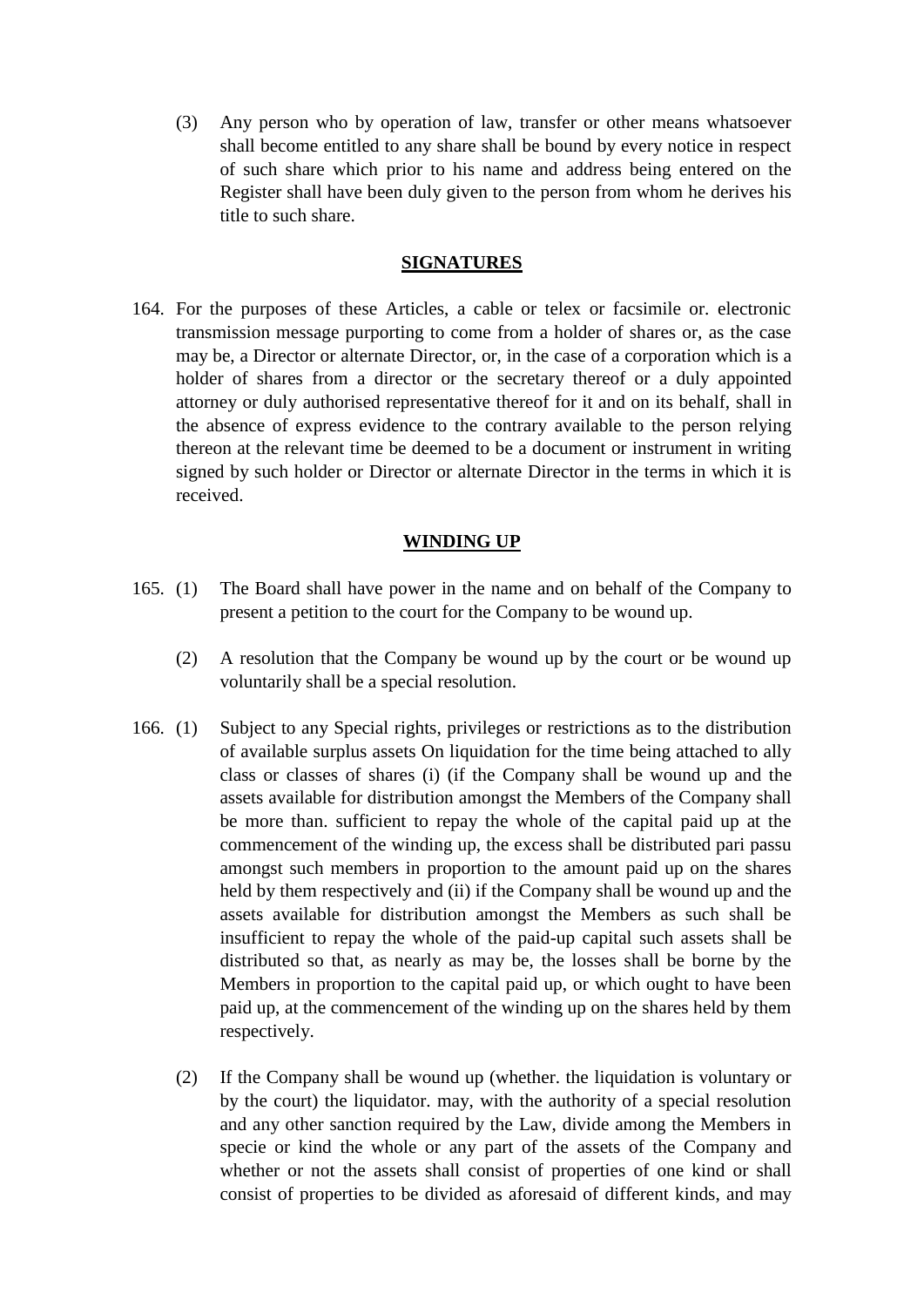for such purpose set such value as he deems fair upon anyone or more class or classes of property and may determine how such division shall be carried out as between the Members or different classes of Members. The liquidator may, with the like authority, vest any part of the assets in trustees upon such trusts for the benefit of the Members as the liquidator with the like authority shall think fit, and the liquidation of the Company may be closed and the Company dissolved, but so that no contributory shall be compelled to accept any shares or other property in respect of which there is a liability.

(3) In the event of winding-up of the Company in Hong Kong, every Member of the Company who is not for the time being in Hong Kong shall be bound, within 14 days after the passing of an effective resolution to wind up the Company voluntarily, or the making of an order for the winding-up of the Company, to serve notice in writing on the Company appointing some person resident in Hong Kong and stating that person's full name, address and occupation upon whom all summonses, notices, process, orders and judgements in. relation to or under the winding-up of the Company may be served, and in. default of such. nomination the liquidator of the Company shall be at liberty on behalf of such Member to appoint some such person, and service upon any such appointee, whether appointed by the Member or the liquidator, shall be deemed to be good personal service on such Member for all purposes, and, where the liquidator makes any such appointment, he shall with all convenient speed give notice thereof to such Member by advertisement as he shall deem appropriate or by a registered letter sent through the post and addressed to such Member at his address as appearing in the register, and such notice shall be deemed to be service on the day following that on which the advertisement first appears or the letter is posted.

#### **INDEMNITY**

167. (1) The Directors, Secretary and other officers and every Auditor for the time being of the Company and the liquidator or trustees (if any) for the time being acting in relation to any of the affairs of the Company and everyone of them, and everyone of their heirs, executors and administrators, shall be indemnified and secured harmless out of the assets and profits of the Company from and against all actions, costs, charges, losses, damages and expenses which they or any of them, their or any of their heirs, executors or administrators, shall or may incur or sustain by or by reason of any act done, concurred in or omitted in or about the execution of their duty, or supposed duty, in their respective offices or trusts; and none of them shall be answerable for the acts, receipts, neglects or defaults of the other or others of them or for joining in any receipts for the sake of conformity, or for any bankers or other persons with whom any moneys or effects belonging to the Company shall or may be lodged or deposited for safe custody, or for insufficiency or deficiency of any security upon which any moneys of or belonging to the Company shall be placed out on or invested, or for any